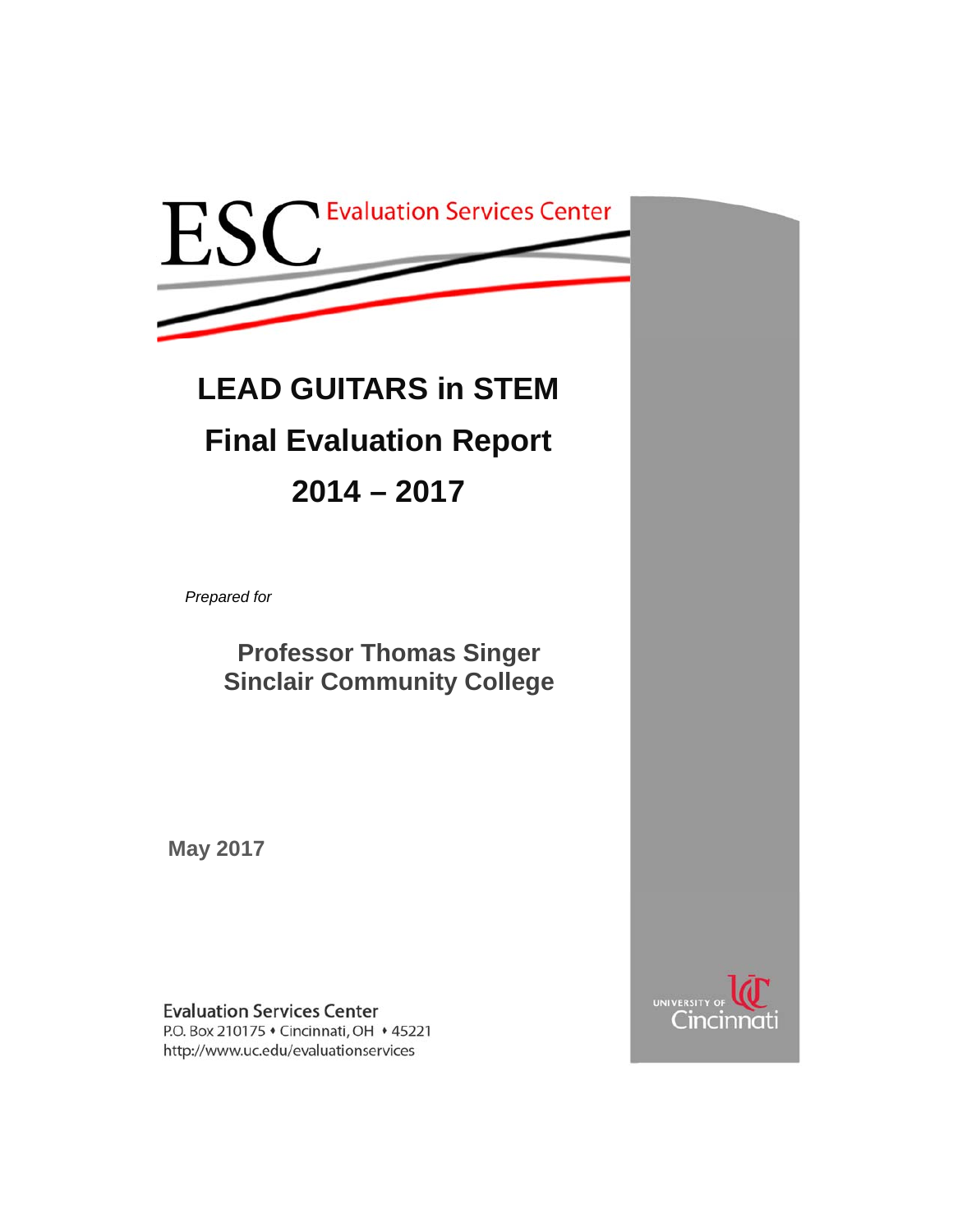## **LEAD GUITARS in STEM Final Evaluation Report 2014 – 2017**

#### Evaluation Services Center

Jacinda K. Dariotis, Ph.D., M.A.S., M.A., M.S., Director & Associate Professor

Report prepared by:

Imelda Castañeda-Emenaker, Ed.D., Sr. Research Associate

Audra Morrison, M.A., Assistant Director

© 2017 Evaluation Services Center University of Cincinnati

PO Box 210175 Cincinnati, OH 45221-0175 Tel: (513) 556-3900 Fax: (513) 556-3516 http://www.uc.edu/evaluationservices/ E-mail: eval@uc.edu

Suggested citation:

Castañeda-Emenaker, I., Morrison, A. B., & Dariotis, J. K. (2017, June). *LEAD GUITARS in STEM Final Evaluation Report, 2014-2017.* Cincinnati, Ohio: Evaluation Services Center at the University of Cincinnati.

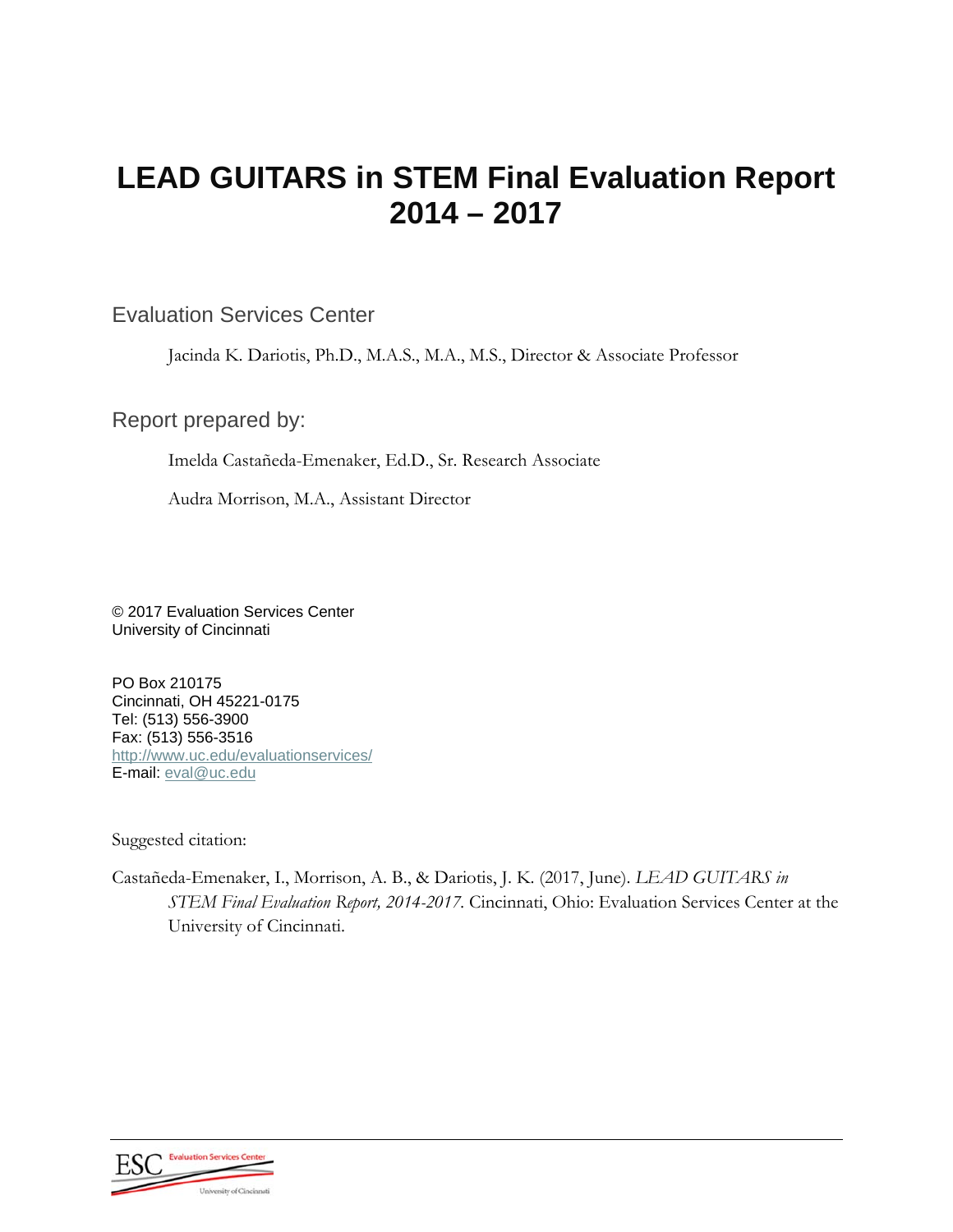#### LEAD GUITARS in STEM Final Evaluation Report 2014 - 2017

#### **Table of Contents**

#### **List of Tables**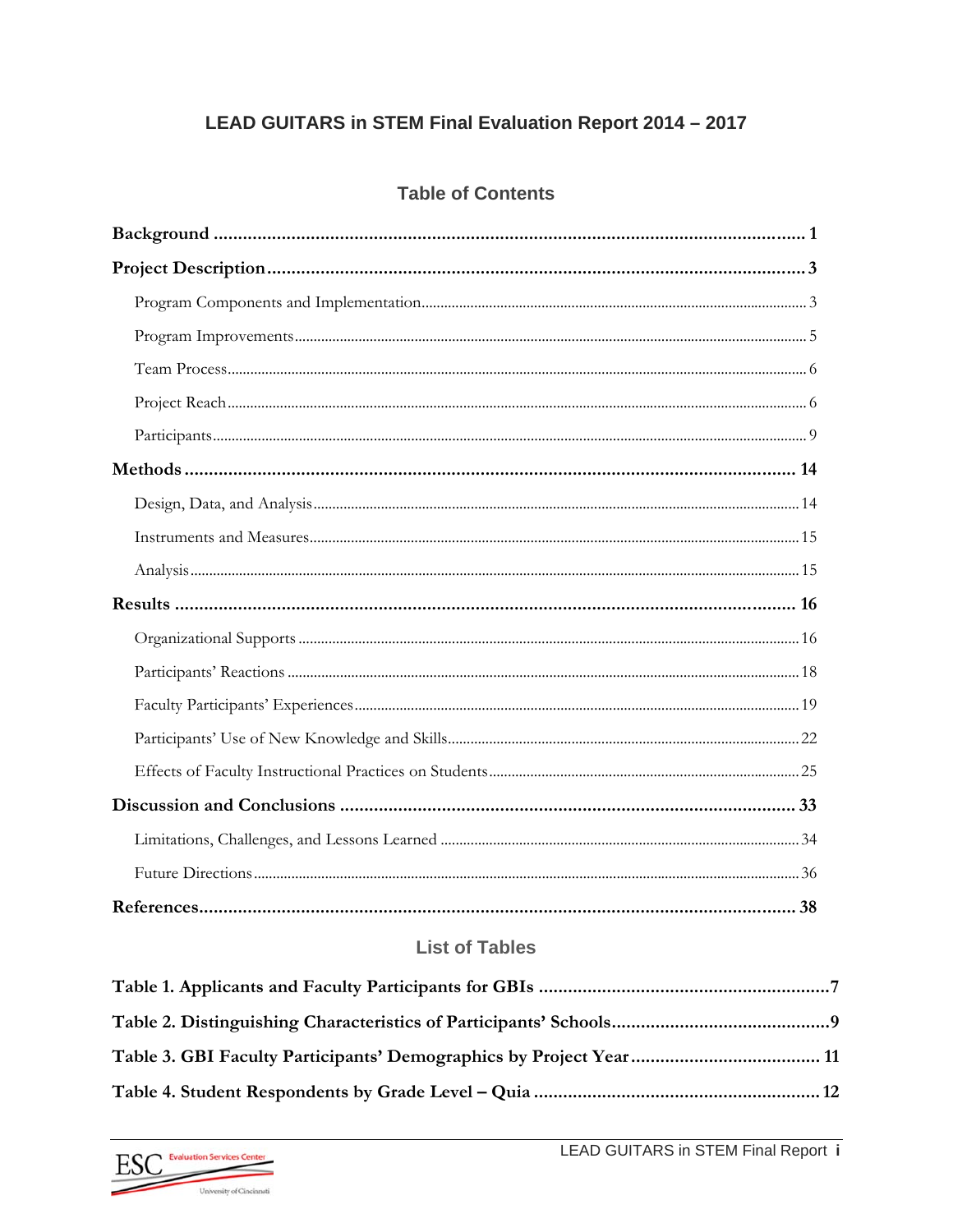| Table 7. Confidence about Teaching, Implementing, and Applying STEM20 |  |
|-----------------------------------------------------------------------|--|
|                                                                       |  |
|                                                                       |  |
|                                                                       |  |
|                                                                       |  |
|                                                                       |  |

## **List of Figures**

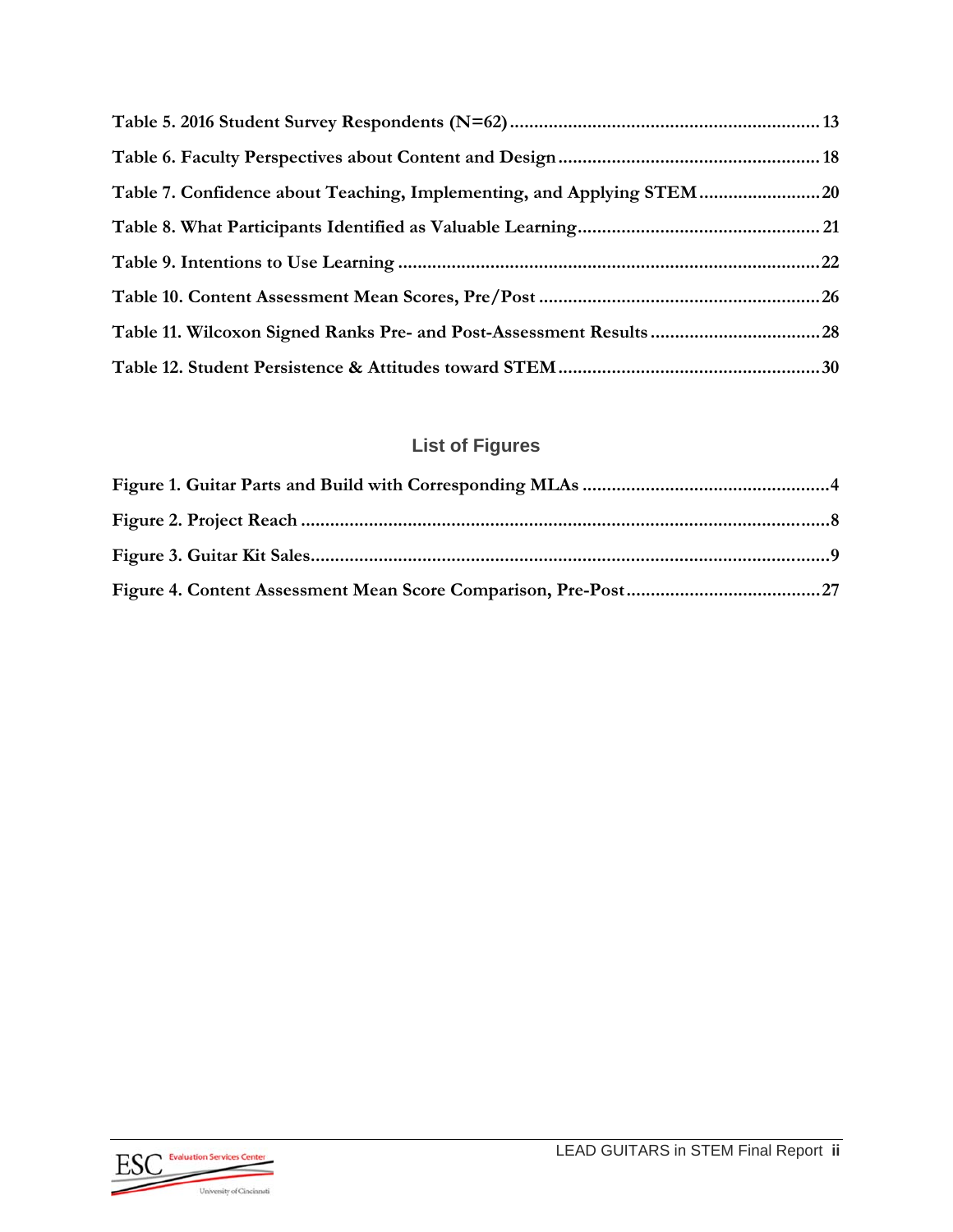## **LEAD GUITARS in STEM Final Evaluation Report 2014 – 2017**

## **Background**

This is the final evaluation report for the Sinclair Community College National Science Foundation funded (NSF ATE DUE  $\#$  1304405) Learning, Engaging, Attaining, and Doing with Guitars Used In Teaching Achievable Real Situations in Science, Technology, Engineering, and Mathematics (LEAD with GUITARS in STEM) project. The University of Cincinnati Evaluation Services Center (UCESC) was contracted by Sinclair Community College in September 2013 to conduct an external evaluation of the LEAD with GUITARS in STEM project. In 2013 Sinclair Community College, as the lead organization, partnered with five other educational institutions (Butler County Community College in Pennsylvania, College of the Redwoods in California, Edmonds Community College in Washington, Ventura College in California, and Purdue University in Indiana) to implement this project, which used electric guitars, electronic amplification, and music to train faculty members to teach STEM content to middle school, high school, and college students. The project team collaborated with other Advanced Technological Education (ATE) centers (such as the National Resource Center for Materials Technology Education (NRCMTE) in Washington and the National Center of Excellence for Advanced Manufacturing at Sinclair in Ohio as well as with supply chain networks in an overall partnership of education, business, and industry.

During 2014, 2015, and 2016, this project hosted an annual five-day STEM Guitar Building Institute (GBI) to provide professional development for middle school, high school, and postsecondary faculty. Participants were trained in science, technology, engineering, and mathematics topics (STEM) through modules that used hands-on, applied learning techniques in building the components of a solid electric body guitar to engage students in learning the STEM topics. The main goal of the five-day STEM Guitar Building Institute was to train faculty participants through applied methods of guitar building to engage students in STEM learning aligned with the following **project objectives**:

- Use of electric guitars, electronic amplification, and music to teach STEM content to a wide range of students;
- Five-day intensive hands-on workshops focused on grade-level appropriate curriculum modules to apply STEM concepts;
- Collaboration with supply chain networks in an overall partnership of education, business, and industry;
- **Professional development that provided training for at least 86 middle school, high** school, and college faculty participants;

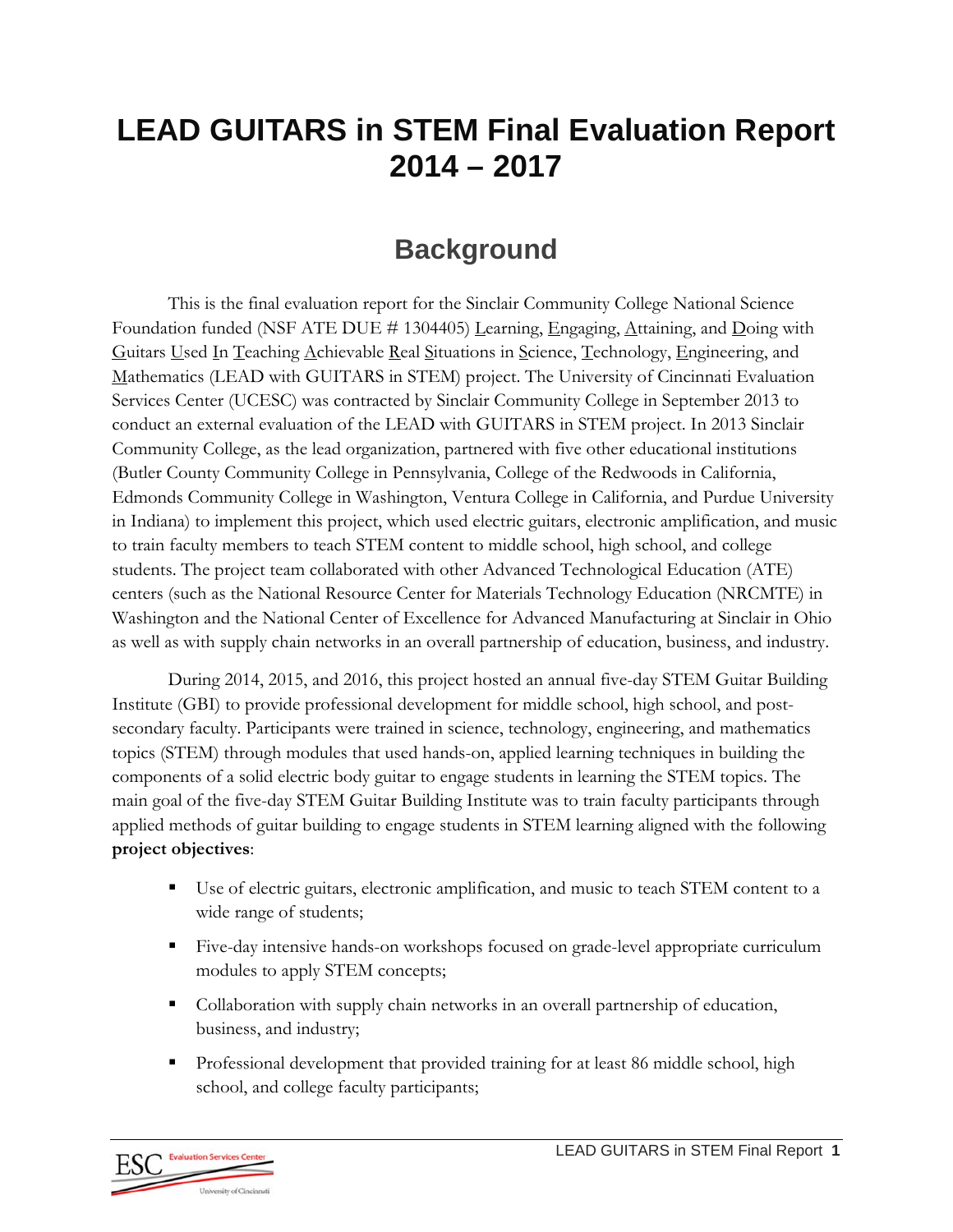- **Implementation of course curricula in classrooms nationwide, with the potential to reach** over 175,000 students; and
- Training a select group of faculty participants, "STEM Guitar Project Champions," to participate as future trainers and providing insights for project leadership.

This project close-out report brings out the formative and summative aspects of the project implementation organized according to Guskey's (2002) model for evaluating professional development emphasizing the formative and summative project implementation components. Guskey's model defines five critical levels of professional development evaluation:

> Level 1: Participants' reactions; Level 2: Participants' learning; Level 3: Organizational support and change; Level 4: Use of new knowledge and skills; and Level 5: Student learning outcomes.

The evaluation team collaborated with project team members in evaluation planning and data collection. Some members of the project team were assigned to be part of an Evaluation and Measurement Committee that worked closely with the external evaluation team during the project period. The **formative evaluation components** (summarized in the Project Description) focused on 1) implementation of the Guitar Building Institute, including team processes and supports provided to faculty participants during and after the institutes; 2) the project's supply chain network partnership among education, business, and industry; and 3) project reach. Data collected for project improvement project have been reported annually (see Castañeda-Emenaker & Morrison, 2014; Castañeda-Emenaker, Morrison, & Dariotis, 2015; Castañeda-Emenaker, Morrison, & Dariotis, 2016).

**Summative evaluation components**, presented in the Results section, included faculty perspectives on 1) the utility of the Guitar Building Institute (GBI) and the Modular Learning Activities (MLAs); 2) what the faculty participants learned and how they intended to use what they learned; 3) classroom implementations; 4) emergence of teacher champions; 5) effects of faculty participant classroom implementation on students; and 6) project sustainability. This report concludes with insights from lessons learned through challenges and barriers encountered during the project.

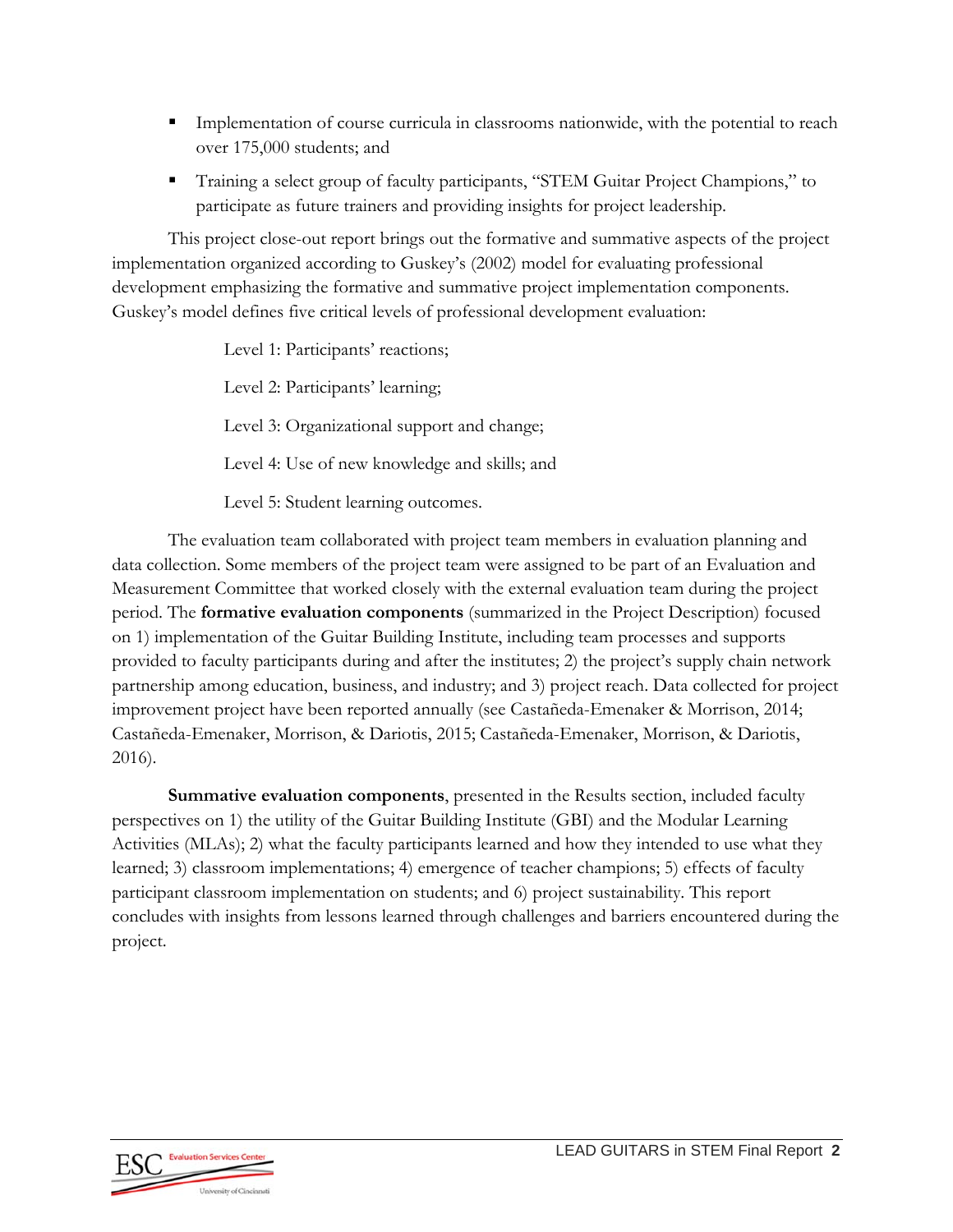## **Project Description**

#### **Program Components and Implementation**

Project documents and meeting minutes indicate that each NSF-sponsored summer Guitar Building Institute (GBI) implemented across the United States started with an application process eight months prior to the scheduled start date. High school and college faculty participants<sup>1</sup> were recruited through professional conferences, direct email via listservs, and personal, professional, and institutional connections. In each project year, faculty participants completed an online application that included documentation from their school administrators affirming support for the implementation of a guitar build course following the Summer Institute training. Applicants were informed of their acceptance to the Institute three months prior to the scheduled start. The main criteria for acceptance included intention to implement the program, employment at a high-needs school, written administrative support for implementation, and demographic diversity. For all project years except the first year, before attending the GBI, accepted participants were also required to attend a preparatory webinar highlighting participant expectations, an introduction to guitar parts, and a cost analysis. After the first project year, the webinar was a required component for all faculty participants, whether synchronously or asynchronously, to prepare for the five-day GBI.

Prior to the first GBI, the project team worked with business and industry partners to develop 12 Modular Learning Activities (MLAs) that guided the guitar building process and were aligned with Common Core Standards and Next Generation Science Standards at various school levels. The MLAs expanded and enhanced the curriculum materials developed during the previous STEM Guitar grant, which was based upon the 2012 course text *Technology of the Guitar* by Mark French of Purdue University. An agenda for each five-day GBI was prepared prior to preparatory webinars.

Implementation of the summer GBI followed the same five-day format each year. In general, mornings focused on curriculum discussion followed by guitar building activities in the afternoons. Administrative tasks, including participant selection of unfinished guitar bodies and necks, were addressed during the morning of the first day. During the academic/ curricular portion of the program, faculty participants were introduced to the 12 MLAs corresponding to specific guitar build properties and core STEM activities included in the project (see Figure 1).

<sup>1</sup> Herein "faculty participants" refers to high school and college faculty who received training and taught this content to their students.



l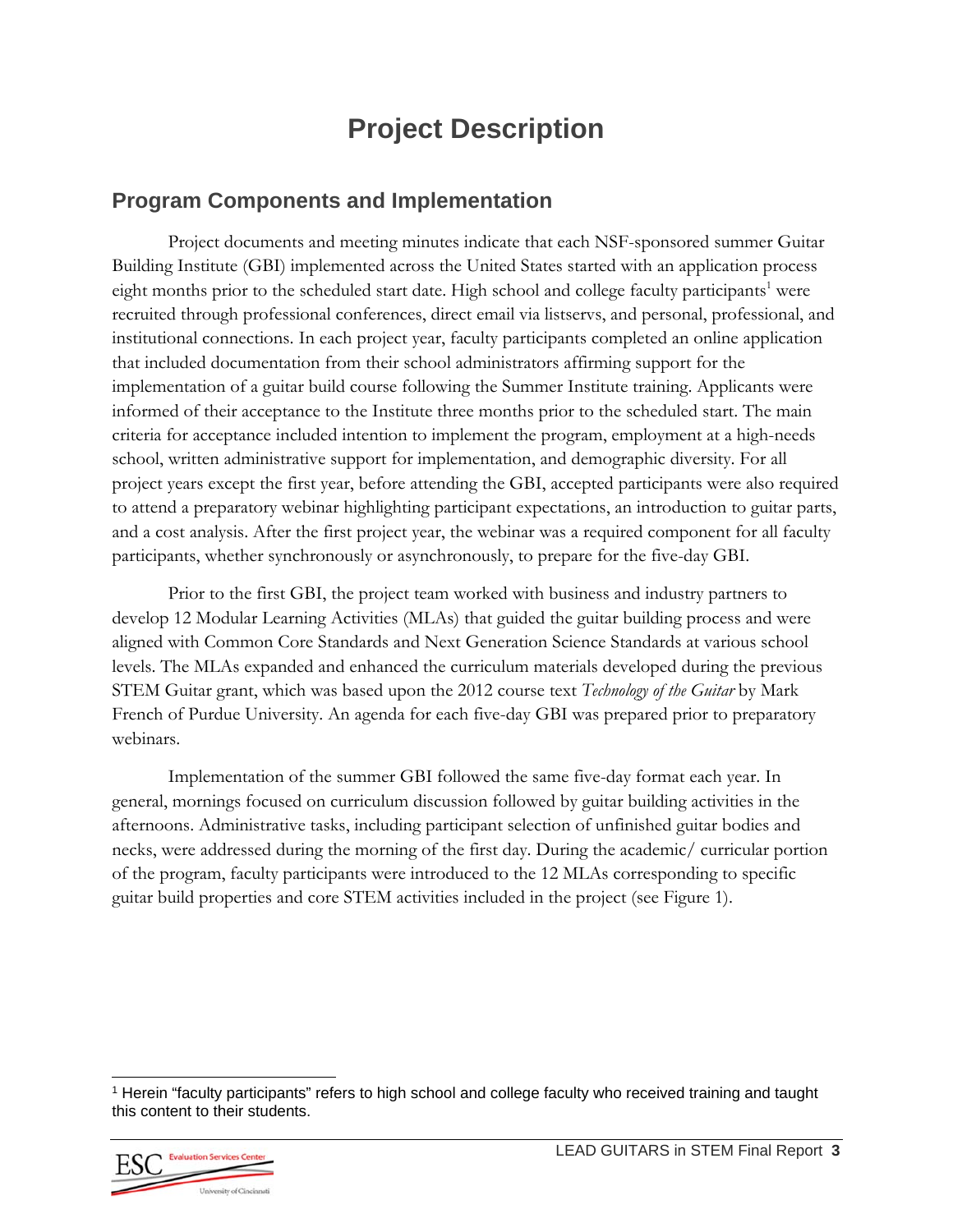#### **Figure 1. Guitar Parts and Build with Corresponding MLAs**



Figure legend: (1) Guitar Geometry, (2) Computer Aided Design (CAD) and Computer Aided Manufacturing (CAM), (3) Electronics, (4) Wood for Guitars, (5) Guitar Anatomy and Cost Estimates, (6) Tolerances in Engineering, (7) Scale Length, Frequency, and Tension, (8) Fret Spacing Calculation, (9) Threaded Fasteners, (10) Set-up, (11) Guitar Neck, (12) Intonation

Each inquiry-based MLA included pre- and post-content assessments designed to be completed by students before and after the corresponding guitar-building module. Faculty participants were introduced to a web-based software package (Quia) as a model to facilitate content assessments. The 12 MLA content assessments were loaded in Quia ahead of time. The project provided each faculty participant with a subscription to Quia for the duration of the project. To support implementation, the faculty could use Quia for STEM Guitar-related assessments as well as additional assessments for other content areas not related to the MLAs during the project period. Faculty participants were encouraged to administer content assessments before and after implementing each MLA. The faculty participants were also encouraged to develop their own MLAs with corresponding assessments. The project team provided participating faculty with an MLA template to use as a guide.

GBI afternoon activities centered on building an electric guitar. Faculty participants saw demonstrations of computer-controlled mass production of guitars through pictures and videos, use of laser engravers, and prototype machines. Hands-on activities during the Institute included guitar headstock design, body sculpting, coating, and finishing, finishing the neck and fretting, installing truss rods and hardware (soldering wiring harness and installing electronics), neck and string installation (including adjustment of bridges, truss rods, and string positions), intonation and tuning, and set-up and problem-solving. Apart from learning different parts of an electric guitar and their assembly, faculty participants also learned critical aspects of dimensions and tolerances in guitar building. The project team created a grading rubric intending to check the quality of the finished guitar at the end of the Institute, but this was not systematically implemented for all guitar products and data are not available.

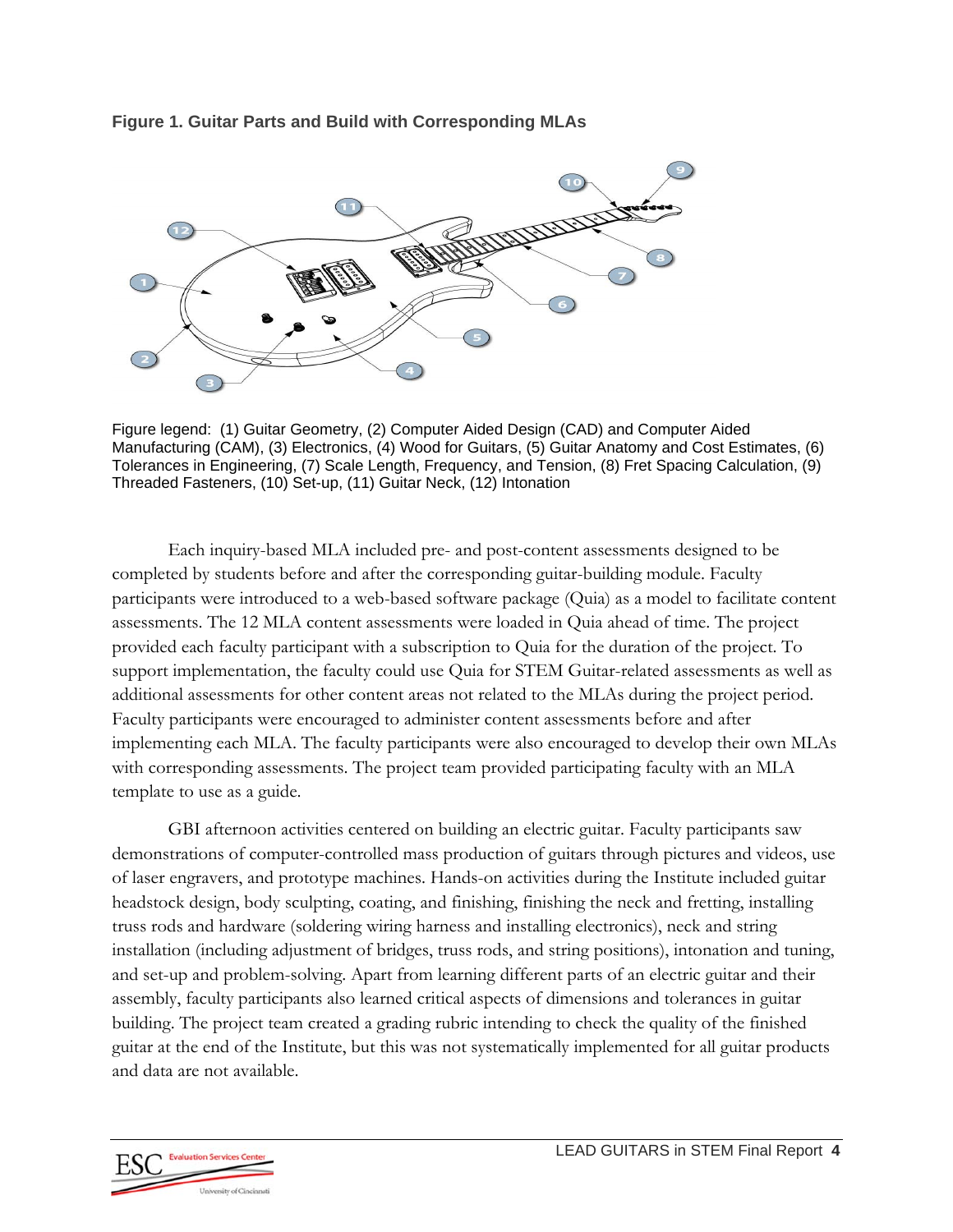At the end of the GBI, each faculty participant had his/her own custom-built playable electric guitar upon completion of the 12 MLAs that could then be integrated into their own classrooms. On the last day of the GBI each year, faculty participants were asked to complete a retrospective survey to document their experiences during the Institute, their perceived learning of the content and guitar building process, and their intended applications of this learning once they returned to their classrooms. Faculty participants were strongly encouraged to conduct a full implementation of the GBI training by teaching their students how to build electric solid body guitars and teach STEM core activities related to the different guitar parts, including administering MLAs and related content assessments. The project team designed a process of assigning project IDs to faculty participants and students so student and faculty data could be linked. This was important for tracking student performance related to faculty participants' implementation.

#### **Program Improvements**

Project documentation played a key role in this evaluation to explain project processes and contexts. Qualitative data were gathered from the following project documents: project process documentation and communication involving key project personnel from the partner organizations; minutes of meetings; documentation regarding website and project resource development (such as the modular learning activities (MLAs) and other resources used in the curriculum development); documentation of project dissemination from faculty participants, supply chain and business/industry; and project promotional efforts and media exposure.

Based on evaluation feedback, implementation processes were clarified, including the informed consent process and the Quia software administration of pre- and post-content assessments. A videotape of the consenting process was produced in 2016 to ensure that communication about IRB requirements remained consistent across the 18 GBIs conducted during the latter part of the project period. During the project, a Quia information access video was enhanced to offer participants further clarity about providing "just-in-time" feedback through Quia, and to offer an opportunity for faculty participants to use the Quia results as guide for differentiated, individualized instruction for students. The webinar agenda was revised to include pre-Institute activities and homework for faculty participants to prepare for the GBI, which allowed more time for the curriculum and the actual build activities. In response to faculty participants' suggestions for improvements, the guitar build process was streamlined and the sequencing of the academic and guitar build components of the GBI were revised each project year. The adjustment of the process made more sense to the faculty project implementation in classrooms. The project PI saw the increase in guitar kit orders over time as evidence of guitar builds occurring in classrooms, since all guitar kit sales were made to faculty and educational institutions. Faculty participants' use of the MLAs increased over the project years as well as student completion of Quia content assessments, as shown in the Quia results through the years.

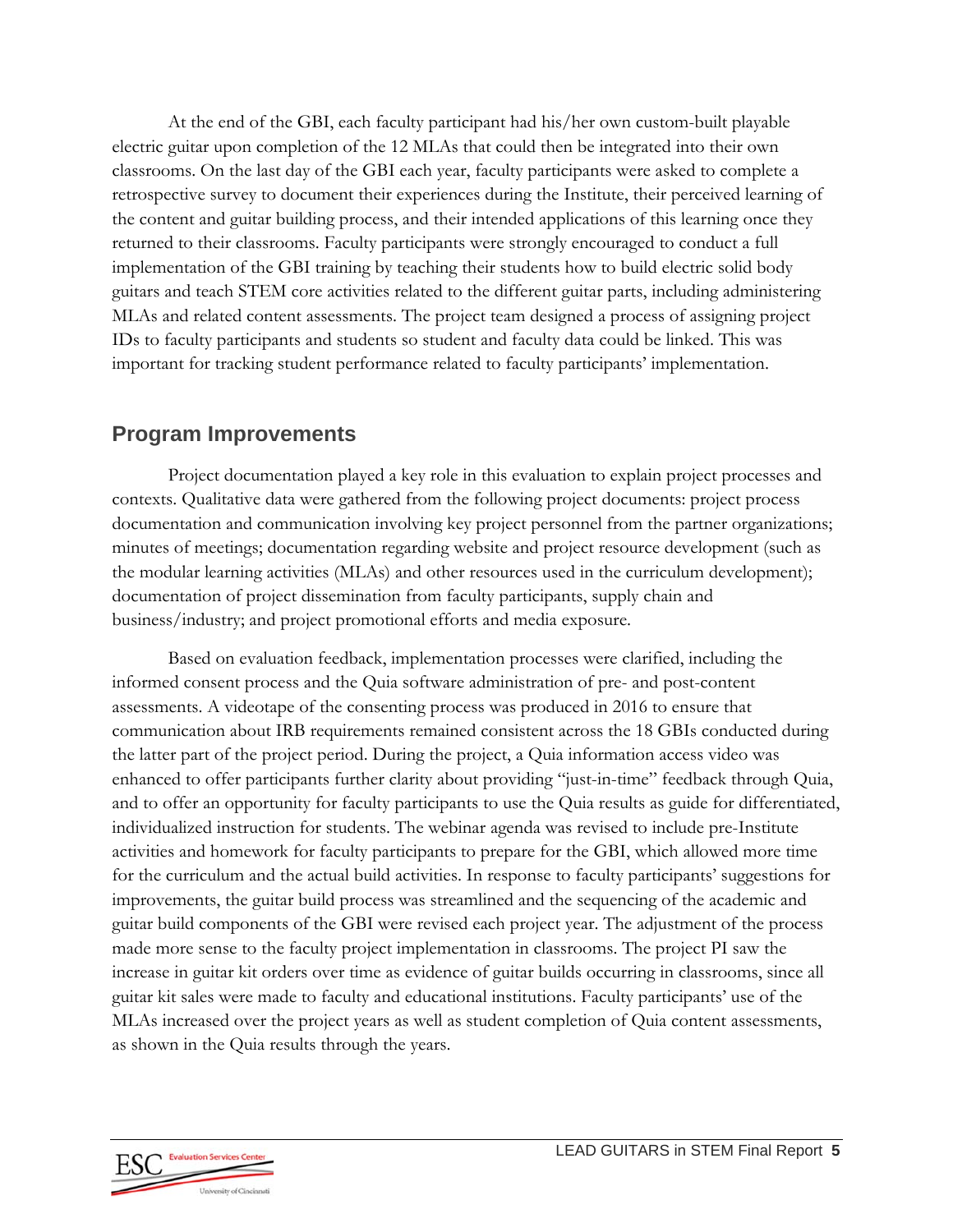#### **Team Process**

Across the project period, the project PI worked with 15 key project personnel from six partner organizations to implement the LEAD with GUITARS in STEM project. Continuous planning and development were integral parts of this project. The project team developed a collaborative group process of meeting regularly (twice a month) via telephone to discuss the project, confer about project issues, and make decisions. Representatives of member institutions were assigned to participate in various project task forces that were established to focus on 1) budget and finance, 2) performance measurement, 3) reporting and publishing, and 4) partnership management. Membership on the task forces remained consistent across the project period. At least once per year the entire team met in person for a major debriefing and to plan for the upcoming year. Project implementation was a collaborative process that included continuous planning, recruitment of faculty participants, implementation of Guitar Building Institutes, website and resource development, supply chain and business/industry development, promotion and media development, and support for faculty participants implementing the guitar build and MLAs.

As part of the project team, the Executive Director of the National Resource Center for Materials Technology Education (NRCMTE) provided resource support for data gathering from the Center. An interviewer was designated to help follow up with a limited sample of faculty participants from previous years in both 2015 and 2016. The sample was a convenient sample based on contact information shared with NRCMTE and availability and faculty participant response when the NRCMTE interviewer called. In 2015, the NRCMTE interviewer asked 142 previous GBI participants one of two questions along with demographic information: (1) whether the faculty participant taught a guitar building class (full implementation – guitar building and inclusion of STEM curriculum – or a focus on guitar building in class or after school); or (2) if they did not implement a guitar building class, what barriers they had encountered that prevented implementation. In 2016, the NRCMTE personnel added three questions: (1) whether the GBI prepared them to teach a guitar building class; (2) what student impact they noticed; and (3) what support they needed to start/continue the guitar building class class.

## **Project Reach**

The LEAD with GUITARS in STEM project reach is described below in terms of the numbers of GBI training sites across the United States; faculty who implemented the program, in full or in part, and their participating schools; guitar kits ordered; students who completed the content assessments; and students touched through project exhibits (e.g., the April 15, 2016 Convention Center exhibit in Washington, DC). When available, demographic characteristics were reported to the project team to assess the extent to which the project reached underserved populations.

The LEAD with GUITARS in STEM Project conducted 18 GBIs and trained a total of 238 faculty. In 2014, 65 faculty were accepted out of 128 applicants; in 2015, 69 were accepted out of

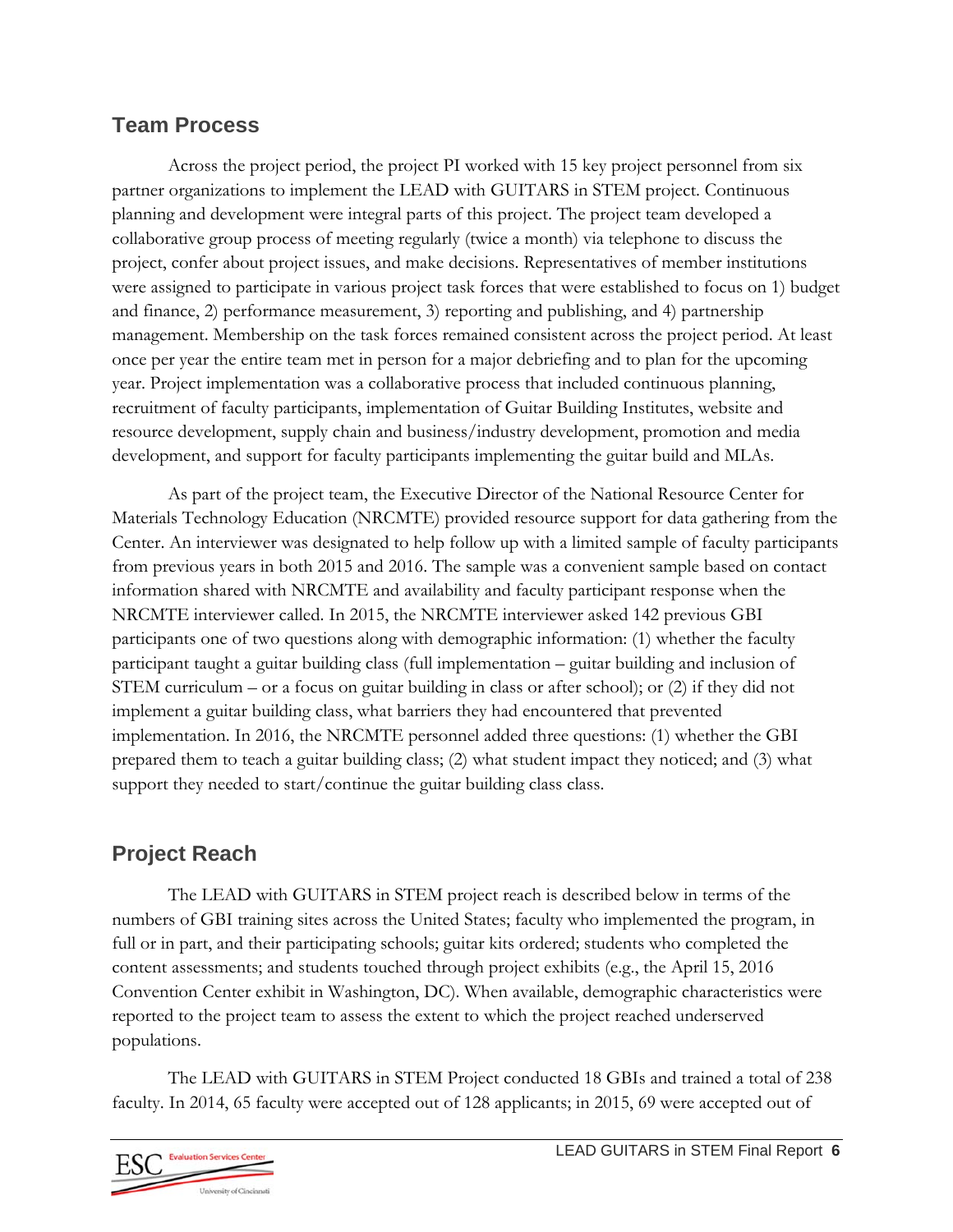115 applicants, and in 2016, 104 faculty were accepted out of 132 applicants. Participants and schools were distributed across many states, including Alaska and Hawaii (refer to Table 1 and Figure 2). The principal investigator reported at the end of March 2017 that guitar kits were ordered from 47 states during the three-year project period, including orders from Iowa, Kansas, and Missouri that are not reflected in the shading in Figure 2. Figure 2 shows the map of the United States and does not include the one faculty participant from Canada in 2015. The project has yet to involve participants from North Dakota, South Dakota, and South Carolina.

| <b>Project Year</b> | <b>Number of GBIs</b> | <b>Applicants</b> | <b>Participants</b> | <b>Number of Original</b><br><b>States where</b><br>Participants'<br><b>Schools are</b><br>Located | <b>Total Number</b><br>of States<br>Reached<br>during GBIs |
|---------------------|-----------------------|-------------------|---------------------|----------------------------------------------------------------------------------------------------|------------------------------------------------------------|
| 2014                | 4                     | 128               | 65                  | 25                                                                                                 | 25                                                         |
| $2015*$             | 5                     | 115               | 69                  | 12                                                                                                 | 22                                                         |
| 2016                | 9                     | 132               | 104                 | 8                                                                                                  | 30                                                         |
| Total               | 18                    | 375               | 238                 | 45                                                                                                 |                                                            |

#### **Table 1. Applicants and Faculty Participants for GBIs**

\*The 2015 project includes one participant from Canada not included in the mapped participants.

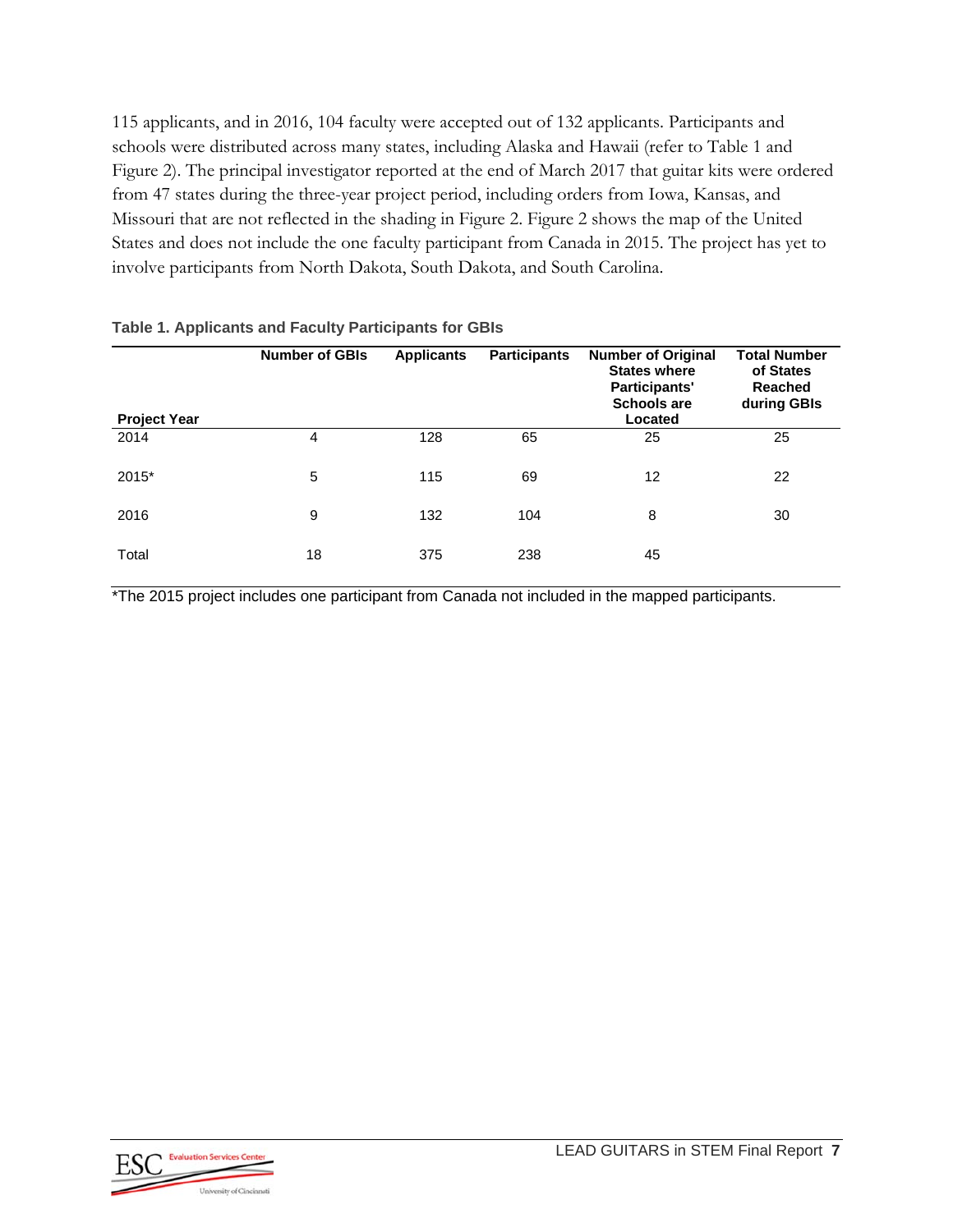#### **Figure 2. Project Reach**



Beyond the project's domestic reach (Figure 2), participation from Canada started in 2015. Three other countries outside the United States have expressed interest in the guitar project: Colombia (South America), Australia, and the Philippines (Asia). This potential for international reach emerged via contacts from the team members and from the website.

Project reach is also shown through the number of unique guitar kit customers and the number of orders, not only in terms of increased numbers, but also in terms of kits ordered by faculty outside of the 2014, 2015, and 2016 GBIs. Figure 3 shows guitar kit orders from 2009, which was the time of the first grant. The orders from 2014 through March 2017 totaled 3,785 kits, or 61% of the total accumulated guitar kit orders of 6,230 kits. Of 281 unique guitar kit customers, 49 (17%) were identified as participants in the 2014, 2015, or 2016 GBIs, and approximately 40% of the guitar kit orders were from those 49 GBI trainees. Of the 232 customers who were not GBI trainees from 2014, 2015, and 2016, a total of 113 (49%) ordered guitar kits between 2014 and March 2017. According to the project PI, all guitar kit sales were made to faculty and educational institutions and 95% of guitar kit sales were for classroom use; therefore, approximately 3,595 kits were used in classrooms from 2014 through March 2017.

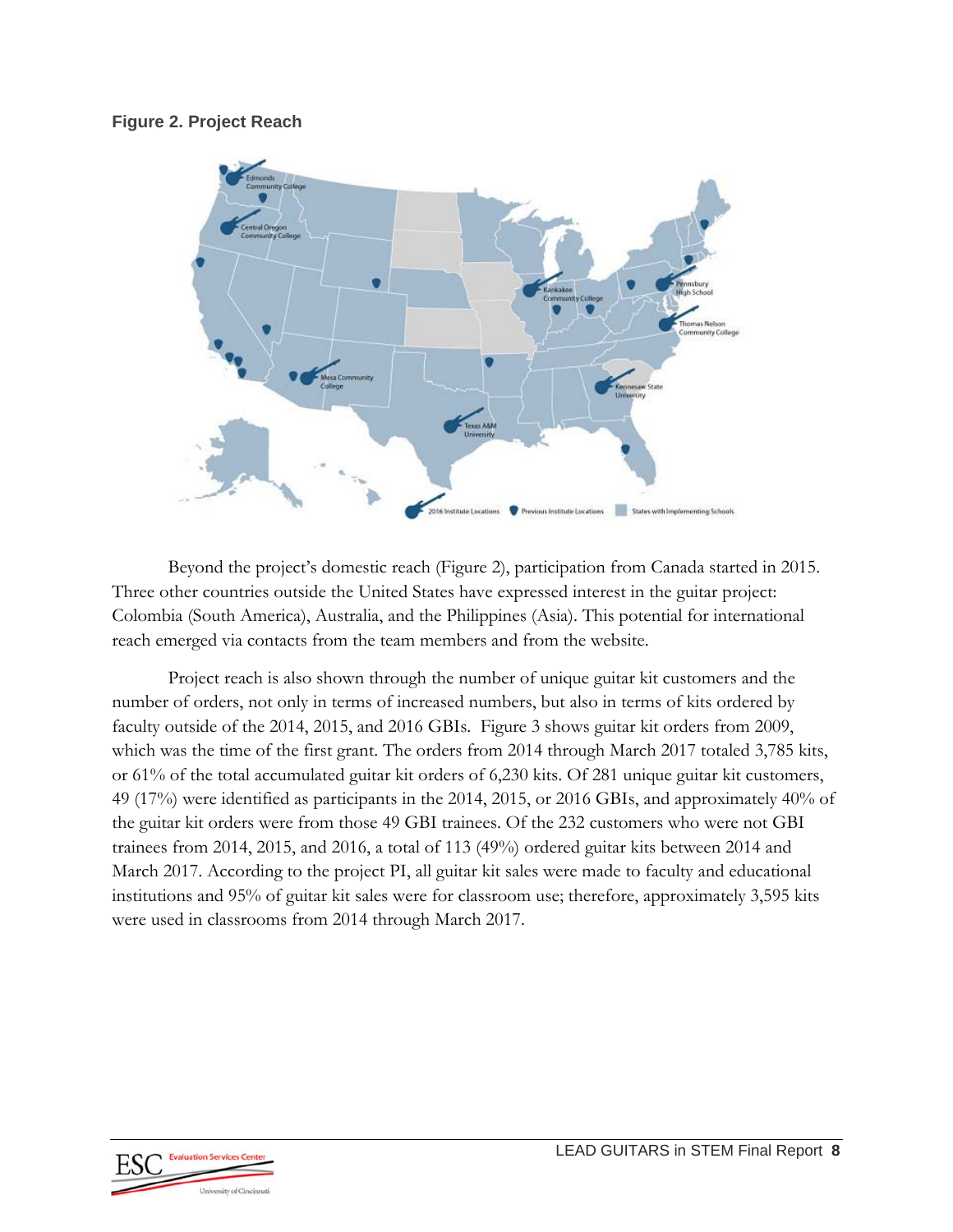**Figure 3. Guitar Kit Sales** 



The project PI also reported that the project exhibit at the Washington Convention Center in Washington, DC in April 2016 was attended by 150,000 people. He noted that the project touched over 15,000 people at the event, where 4,000 mini-guitars were given away to children; along with these, children were able to observe demonstrations of the operation and use of lasers and the Computer Numerical Control (CNC) router in the project exhibit.

### **Participants**

Project participants were limited to the pool of applicants through the project years. However, the project team consciously pursued an increased involvement of participants from schools with more than 50% free and reduced lunch and more than 50% underrepresented groups (see Table 2).

|  | Table 2. Distinguishing Characteristics of Participants' Schools |  |
|--|------------------------------------------------------------------|--|
|  |                                                                  |  |

|                                                                | 2014 | 2015 | 2016 |  |
|----------------------------------------------------------------|------|------|------|--|
| More than 50% eligible for free and reduced lunch (low<br>SES) | 13%  | 21%  | 38%  |  |
| More than 50% underrepresented groups                          | 3%   | 14%  | 13%  |  |

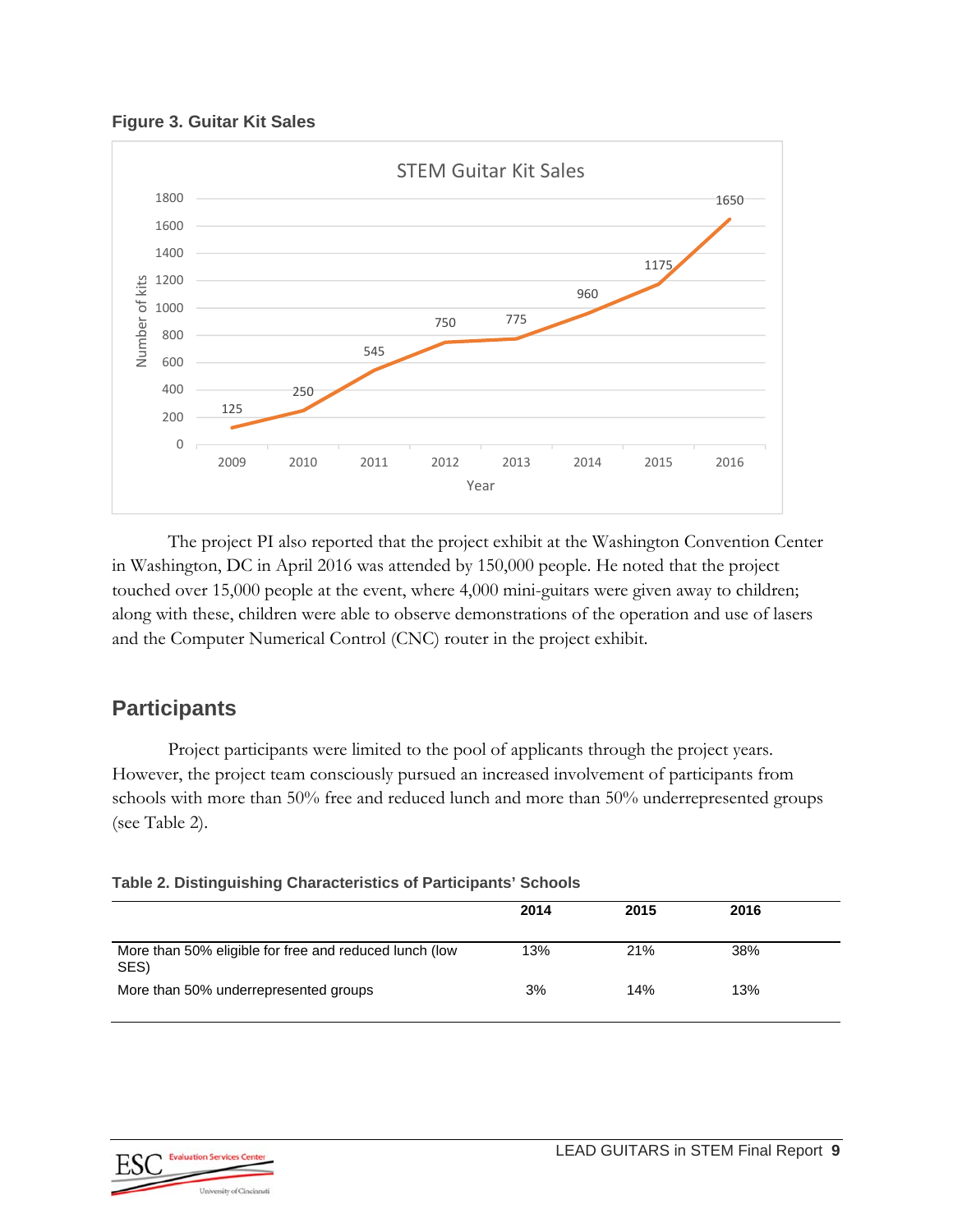#### *Faculty Participants*

The project intended to recruit faculty participants from grades 9-12 and college. About 75% of the participants over three years were male, 85% were white, and the majority came from relatively small schools with student populations of less than 2,000. Classroom sizes reached by faculty varied in size from five to 50. The evaluator collected data from project participants who included GBI applicants  $(N=375)$ ; GBI participants  $(N=238)$ ; faculty participants who completed full implementations of the STEM Guitar curriculum (guitar build and implementation of MLAs with quizzes in Quia) (N=36); faculty champions who participated in a focus group discussion (N=16) held in Tulsa, Oklahoma, on November 5, 2016; and three college faculty participants who participated in informal interviews during a site visit in Cleveland, Ohio, in October 2015.

GBI faculty participants were recruited through direct email via listservs, professional conferences, and personal, professional, and institutional connections. Each year, potential participants completed an online application process that included a commitment from their school administrators indicating support for implementation. There were 238 total faculty participants trained, which surpassed the project target of 186 participants. The project PI limited participant selection to the pool of applicants who completed online applications during the three-year project; he reported that the project team made conscious efforts to accept greater proportions of applicants with diverse ethnic backgrounds from multiple grade levels and subject areas taught. Table 3 shows the demographic make-up of the project's faculty participants over the three-year period.

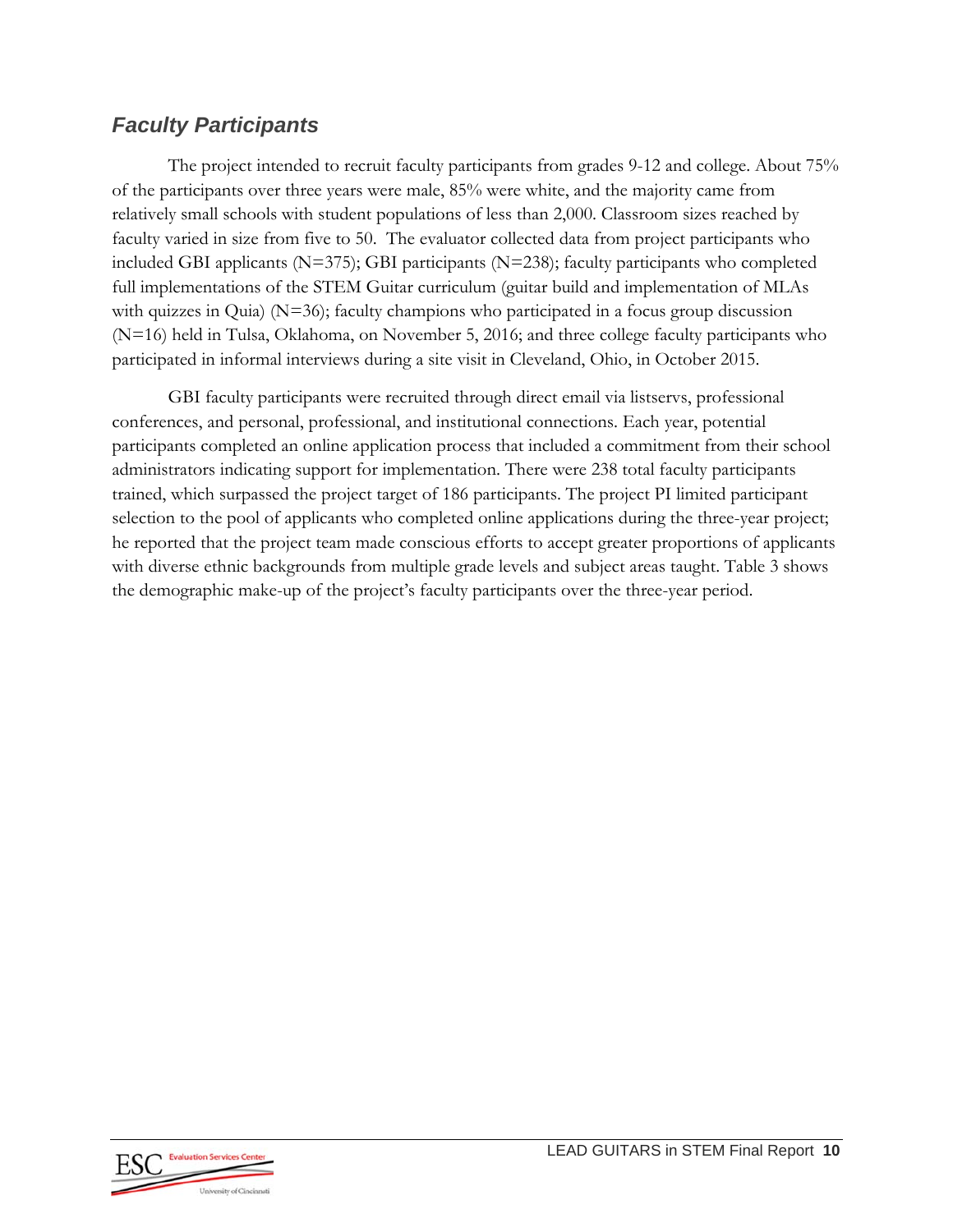|                                                                                           | 2014 (N=65) | 2015 (N=69) | 2016 (N=104) |
|-------------------------------------------------------------------------------------------|-------------|-------------|--------------|
|                                                                                           |             |             |              |
| Demographics                                                                              |             |             |              |
| Gender<br>Male                                                                            | 71%         | 76%         | 80%          |
|                                                                                           |             |             |              |
| Female                                                                                    | 29%         | 24%         | 20%          |
| <b>Ethnicity</b>                                                                          |             |             |              |
| American Indian or Native American                                                        | $\pmb{0}$   | $\pmb{0}$   | 4%           |
| Asian American                                                                            | 1%          | 2%          | 1%           |
| <b>Black</b>                                                                              | 3%          | 0%          | 4%           |
| Latino/Hispanic                                                                           | $\pmb{0}$   | 7%          | 5%           |
| White                                                                                     | 96%         | 80%         | 80%          |
| Pacific Islander                                                                          | 0           | 3%          | 2%           |
| Prefer not to answer                                                                      | 0           | 8%          | 4%           |
| <b>Grade Levels Taught</b>                                                                |             |             |              |
| Grades 6-8                                                                                | 7%          | 13%         | 12%          |
| Grades 6-12                                                                               | 16%         | 17%         | 9%           |
| Grades 9-12                                                                               | 57%         | 37%         | 46%          |
| Grades 13-16                                                                              | 18%         | 33%         | 33%          |
| Other                                                                                     | 2%          | $\pmb{0}$   | $\pmb{0}$    |
| <b>Subject Area Taught</b>                                                                |             |             |              |
| Science                                                                                   | 34%         | 16%         | 13%          |
| Technology                                                                                | 63%         | 14%         | 14%          |
| Engineering                                                                               | 41%         | 15%         | 21%          |
| Mathematics                                                                               | 20%         | 17%         | 17%          |
| Other                                                                                     | 38%         | 38%         | 35%          |
| <b>Educational Background</b>                                                             |             |             |              |
|                                                                                           |             |             |              |
| Faculty participants with an associate's or<br>bachelor's degree, or some college credits | 50%         | 46%         | 38%          |
| Faculty participants with a master's or doctoral<br>degree                                | 50%         | 54%         | 62%          |

#### **Table 3. GBI Faculty Participants' Demographics by Project Year**

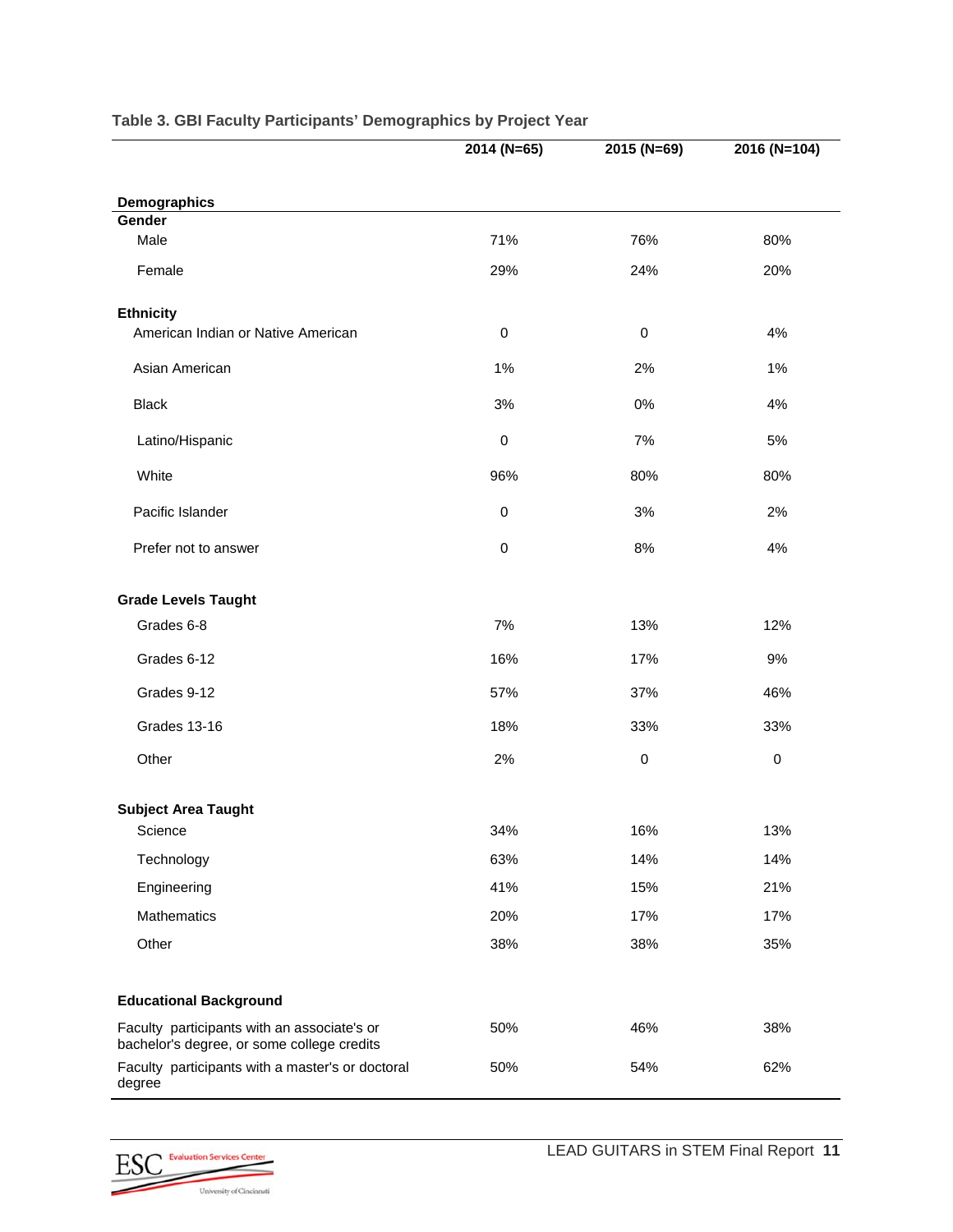Additionally, 142 faculty participants responded to the NRCMTE interview respondents in 2015 and 29 responded in 2016. These were included in the 2015 and 2016 project evaluation reports (Castañeda-Emenaker, Morrison, & Dariotis, 2015, 2016.).

#### *Student Participants*

Student participants included 769 students who completed their Quia assessments, 62 students who completed a student follow-up survey, and 1,200 students of faculty participants interviewed by NRCMTE staff in 2015 and 2016. It should be noted that these numbers are not necessarily mutually exclusive, since the 62 follow-up student completers were part of the Quia completers and some of the Quia student completers were included in the 1,200 students of faculty participants interviewed by NRCMTE.

Three-year student participation data (shown in Tables 4) was collected via the Quia software system (N=769) and reported by the project team in March 2017 (Hauze, S., French, D., Castañeda-Emenaker, I., French, M., & Singer, T., 2017 March) at the Integrated STEM Education Conference (ISEC) held at Princeton University by the Institute of Electrical and Electronics Engineers (IEEE). This table reflect the number of students taught by faculty participants who came from the 2014, 2015, and 2016 GBIs. Thirteen students in this group were taught by faculty participants prior to 2014, an indication of project implementation of faculty trained from the previous grant. Additionally, student participation included responses to a student follow-up survey (N=65) reported in 2016 (Castañeda-Emenaker, Morrison, & Dariotis, 2016). According to Quia data, student participants were primarily at the high school level (grades 9 to 12). As the project progressed, there was an increase in students who were eligible for free and reduced lunches and were from underrepresented groups.

| <b>Grade Level</b>              | Students of<br><i>implementers</i><br>trained in 2014<br>(n=260) | <b>Students of</b><br><i>implementers</i><br>trained in 2015<br>$(n=321)$ | <b>Students of</b><br><i>implementers</i><br>trained in 2016<br>(n=175) | <b>Students of</b><br><i>implementers</i><br>trained before<br>$2014(n=13)$ |
|---------------------------------|------------------------------------------------------------------|---------------------------------------------------------------------------|-------------------------------------------------------------------------|-----------------------------------------------------------------------------|
| Middle School (6th to 8th grade | 0                                                                | 0                                                                         | 8%                                                                      | 0                                                                           |
| High School (9th to 12th grade) | 50%                                                              | 89%                                                                       | 47%                                                                     | 100%                                                                        |
| College (13th - 16th grade)     | 50%                                                              | 11%                                                                       | 45%                                                                     | 0                                                                           |
| <b>Total</b>                    | 100%                                                             | <b>100%</b>                                                               | 100%                                                                    | 100%                                                                        |

#### **Table 4. Student Respondents by Grade Level– Quia**

Table 5 outlines the demographics of the students who responded to the survey in 2016. Two thirds were male, almost half were white, just over half were between 16 and 18 years old, and just under half were in grades 9 through 12.

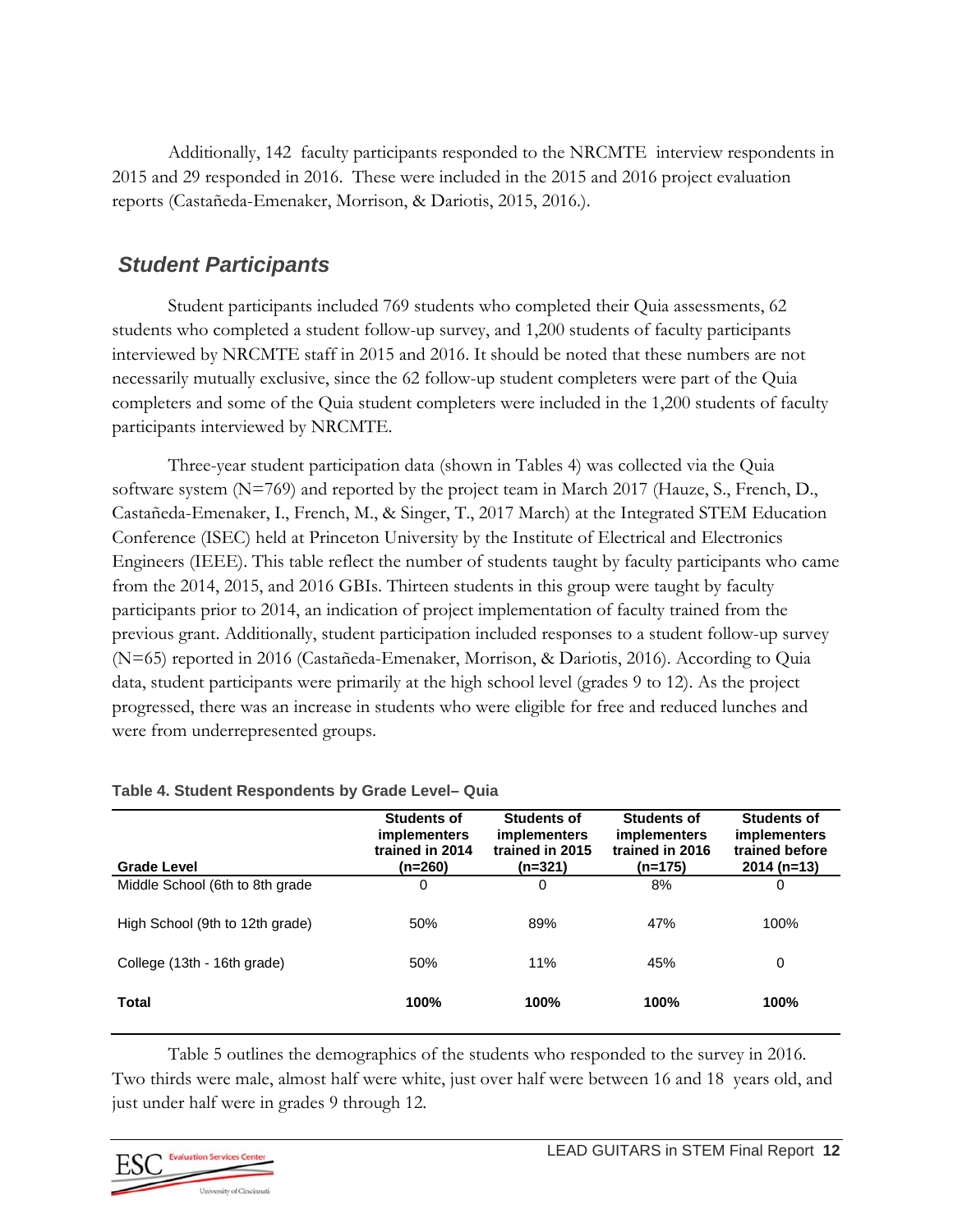#### **Table 5. 2016 Student Survey Respondents (N=62)**

| Gender                                       | $\overline{\frac{9}{6}}$ |
|----------------------------------------------|--------------------------|
| Male                                         | 65%                      |
| Female                                       | 35%                      |
|                                              |                          |
| <b>Ethnicity</b>                             | $\frac{9}{6}$            |
| American Indian Or Native American           | $2\%$                    |
| Asian American                               | 6%                       |
| <b>Black</b>                                 | 3%                       |
| Latino/Hispanic                              | 16%                      |
| White                                        | 48%                      |
| Prefer not to answer                         | 25%                      |
| <b>Age Range</b>                             | $\frac{9}{6}$            |
| Less than 16 years old                       | 10%                      |
| 16-18 years old                              | 55%                      |
| 19-20 years old                              | 8%                       |
| 21 years and older                           | 27%                      |
|                                              |                          |
| <b>Grade Level</b>                           | $\frac{9}{6}$            |
| 6-8th grade                                  | 6%                       |
| 9-12th grade                                 | 48%                      |
| 13th-16th grade (1st to 4th year of college) | 23%                      |
| Other                                        | 3%                       |
| Prefer not to answer                         | 20%                      |

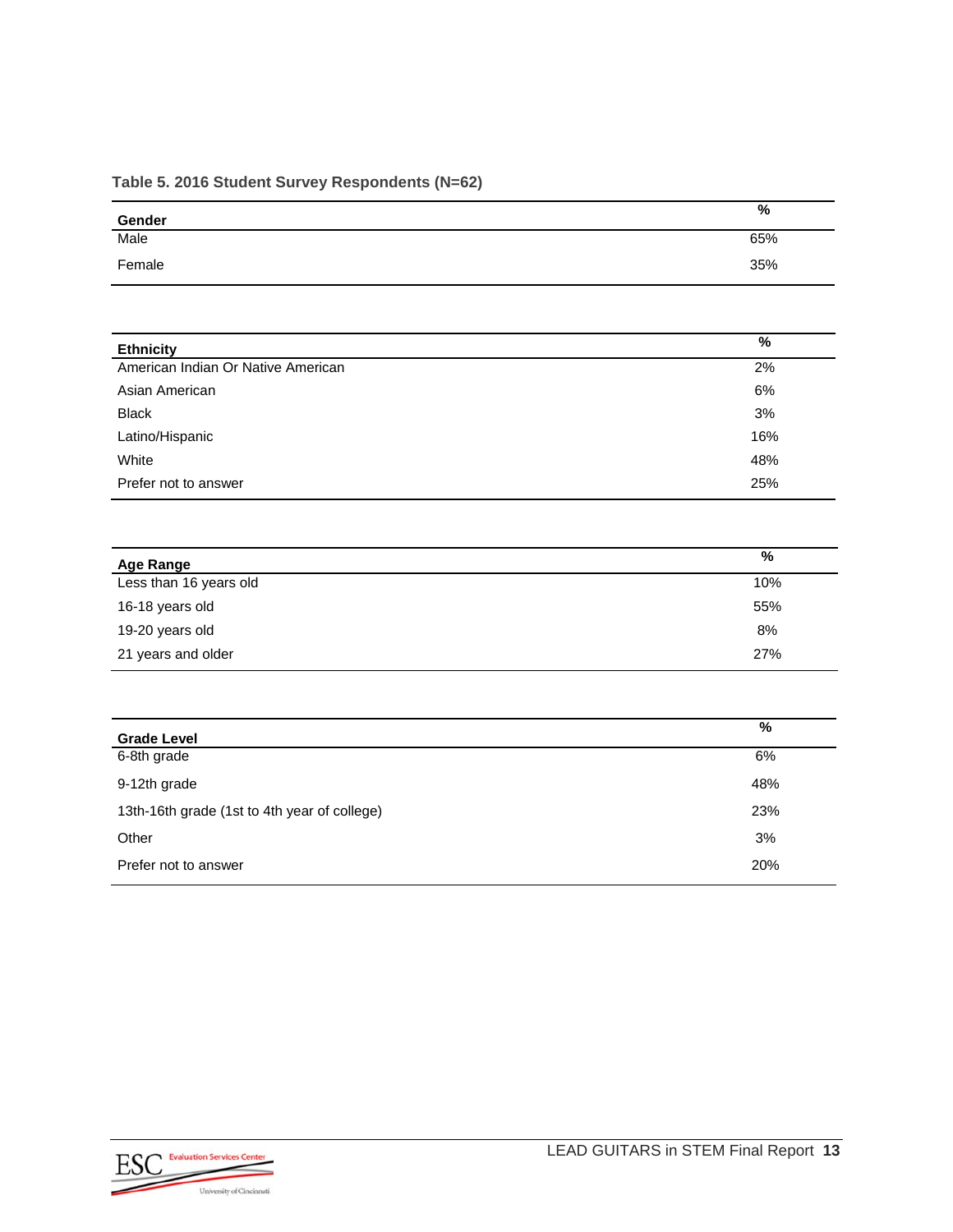## **Methods**

#### **Design, Data, and Analysis**

The evaluation design for this project highlights the project's formative and summative initiatives using a mixed-methods data collection and analysis plan (Creswell & Plano-Clark, 2011). Three sets of data were used for this evaluation: (1) project documents and project-related data, (2) Faculty participant-related data, and (3) student-related data.

Project-related data played a key role in the evaluation to explain project processes and contexts. Project documents included solicited and unsolicited emails; documents and meeting notes about project planning; application data; GBI agendas; faculty participant survey responses about the GBI training and environment; guitar kit orders; communications about the project among the 15 key project personnel from six partner organizations; website documentation; project resource development (e.g. existing and newly developed MLAs) and other resources used in curriculum development); evaluator notes regarding GBI implementation; focus group discussion data from faculty champions; and information about the supply chain, supports, and partnerships. The main project meeting documents were compiled in a "rolling agenda with notes" by the principal investigator and this was shared with the project and evaluation teams online.

Faculty-related data included survey responses about confidence in learning during the GBI including participant-identified perceived content learned and intent to use content from the openended questions (see pages 22-23 below); faculty project implementation; summary data from follow-up interview surveys of sampled participants conducted by a staff member sponsored by the National Resource Center for Materials Technology Education (NRCMTE); information shared by faculty about project exposure via television, radio, and newspaper and other dissemination, focus group discussion data from faculty champions, and site visit interview notes from three college faculty participants in Omaha, Nebraska, in October 2015. Quia content assessments were designed to measure student performance on the 12 Modular Learning Activities (MLAs) that made up the guitar build. All 238 faculty participants were provided with a Quia account as part of their training and participation in the project, yet only 36 faculty participants chose to integrate Quia assessments in their schools. A total of 25 of 36 faculty participants ( $\sim$ 70%) were high school teachers; the rest were teaching college.

Student-related data included results of Quia content assessments reported by the project team (Hauze, S., French, D., Castañeda-Emenaker, I., French, M., & Singer, T. 2017 March), results from the student retrospective survey included in the 2016 evaluation report (Castañeda-Emenaker et al., 2016), and faculty reports about project effects on students. In addition, annual Picture Story Books were published by the project team and submitted to the National Science Foundation. These Picture Story Books depicted the guitar build process and student engagement and interaction that reflected soft skills development.

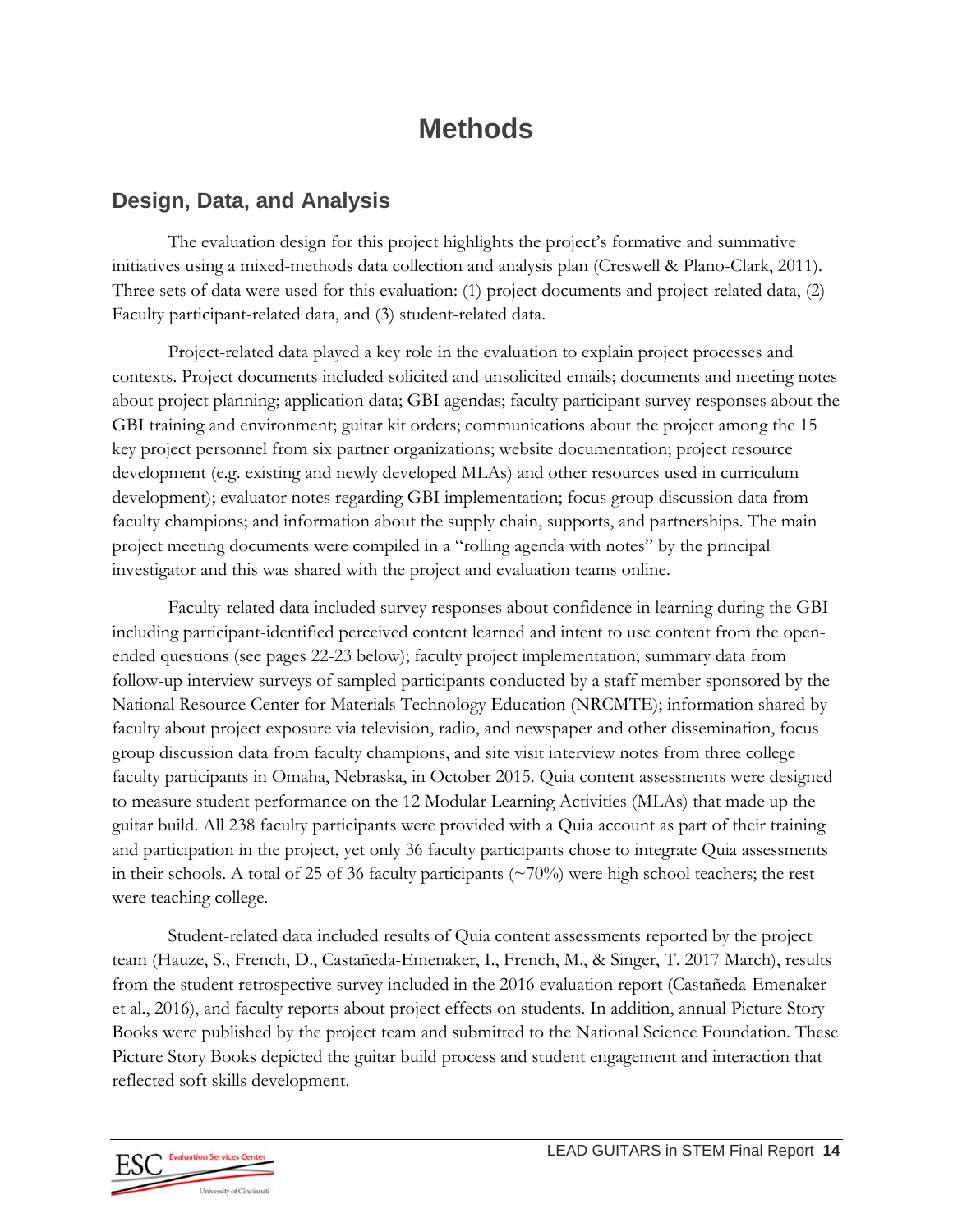#### **Instruments and Measures**

The main sources of quantitative data were surveys administered at the end of each GBI, student Quia content assessments, and the student follow-up retrospective survey conducted in 2016. The faculty survey assessed the extent to which faculty participants' confidence in learning about STEM, implementing and applying STEM into their curriculum through guitar building, exploring the applications of the supply chains concept, and working with colleagues to explore STEM improved at the end of the GBI. The faculty participants were also asked open-ended questions about content knowledge acquired from the Institute and intentions to implement a guitar build and apply this learning in the classroom. The faculty participant survey was developed in the first year of the project to inform project improvement and was included in the 2014 report (Castañeda-Emenaker et al., 2014).

The pre- and post-institute evaluation instrument was designed as a retrospective pre-post survey. A retrospective pre-post-test, also known as a "proxy pre-test" (Shadish, Cook, & Campbell, 2002) was used for both faculty participants and students for several reasons. First, teacher participants might not have been familiar enough with the technical aspects of the project and thus may not have had enough information to judge their initial level of knowledge or attitudes toward the program, or functioning related to the program (Howard et al., 1979; Nimon & Allen, 2007). Second, in the case of student-related data, the implementation period was relatively short despite variation of timelines for project implementation in schools. Third, the retrospective method is not vulnerable to missing data and does not require matching identification over time (Raidl, Johnson, & Gardiner, 2004). In addition to the demographic questions, the retrospective pre-post-test included questions related to five major constructs: (1) GBI content, (2) design and environment, (3) perspectives about the guitar build process, (4) feedback about the MLAs, and (5) faculty participant confidence regarding learning and applying STEM within the context of guitar building. Three openended questions were also included: (1) the most valuable learning from the GBI, (2) how faculty intended to use this identified learning in their classrooms, and (3) what was least valuable from the GBI.

Qualitative data and documents were compiled, summarized and/or analyzed thematically (Guest, MacQueen, & Namey, 2012). Qualitative data included informal interviews conducted with three teacher project champions and other faculty participants who participated in a focus group during the final project year.

### **Analysis**

Initial analysis of the sample data for normality and homogeneity indicated the non-normal nature of the data. Paired sample t-tests, Wilcoxon Rank Tests for paired samples, and descriptive statistics were used to analyze the quantitative data. An alpha level of .05 was used for all statistical tests. Contextual and other qualitative data were used to help explore project processes as well as teacher and student quantitative results using triangulation. Descriptive statistics, paired t-test

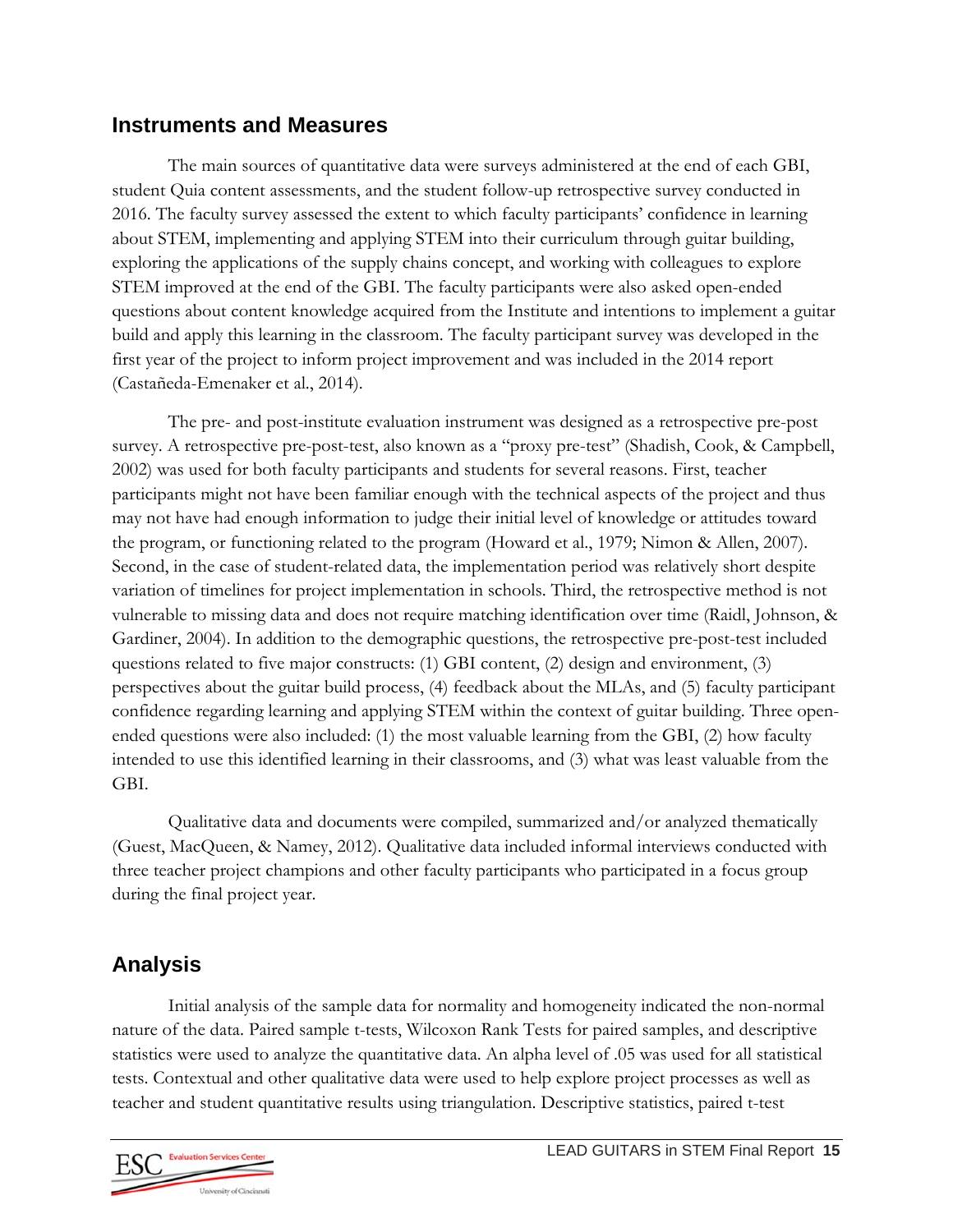analyses, and data displays were generated from these surveys and reported annually to the project team. Results of thematic analysis of project documentation, including formal and informal feedback were also included in annual evaluation reports provided to the project team. Annual evaluation results became the basis of the project team's project adjustments and improvements.

## **Results**

The summative evaluation component included reactions (faculty participants' perspectives on the utility of the GBI and the MLA); learning (what faculty participants learned and how they intended to use what they learned); organizational support provided; faculty participants' use of new knowledge and skills (classroom implementation and emergence of faculty champions); and student learning outcomes. This section also includes insights into lessons learned, challenges and barriers encountered in the project, and implications for project sustainability.

### **Organizational Supports**

Faculty participants were able to rely on support provided by the project staff as the faculty expressed needed support after the GBI. Support for faculty became a high priority for the project. As in Guskey's (2002) model for evaluation of professional development, support is definitely an important component of any professional development. The project staff provided faculty support in four major areas: (1) expert availability for consultation (face-to-face, telephone, email, vetting of teacher-created MLAs); (2) online resources for curricular materials and other information (such as the project website, www.guitarbuilding.org, and project Facebook account); (3) a supply chain; and (4) opportunities provided for project visibility and community support.

The guitar building experts (instructors) in the Institutes became the main link to the faculty participants who were trained in each GBI. These instructors continued to be a resource for faculty participants, especially for face-to-face assistance. All project team members were available via telephone or email. During the focus group, it became evident that email and phone communication were the preferred ways in which the individual project team members supported the faculty participants. Emails from faculty participants were received almost daily as well as occasional phone calls, either to share their successes or to ask for more help and information. The MLAs developed and submitted by faculty participants were vetted by the project team before they were published on the project website. The following questions were used in assessing the MLAs for inclusion on the website.

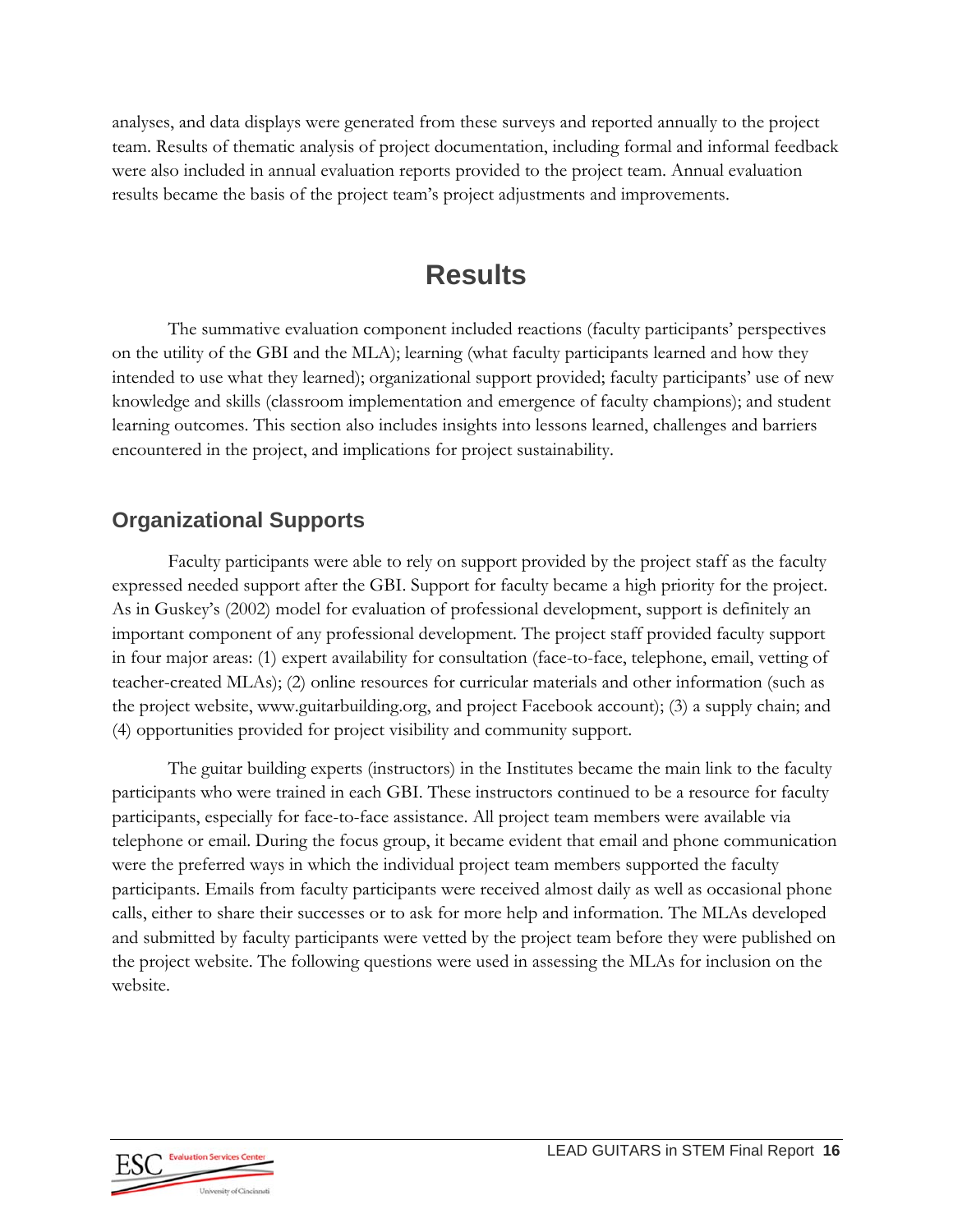- Was the MLA template from our website used?
- Were all sections of the MLA template completed?
- Did the MLA make sense [regarding to the guitar build phase and STEM integration]?
- Were the MLA objectives written as objectives (e.g., Bloom's taxonomy)?
- Was there an assessment piece? Did the assessment have an answer key?
- Was the MLA aligned to NGSS or Common Core standards?
- Were images cited properly?

The project website (http://www.guitarbuilding.org) provided a comprehensive resource for faculty participants and other stakeholders, including school administrators, parents, and the community. In response to faculty participant feedback, the website was reorganized to be more user friendly and to help faculty participants find materials more easily. The website was continually improved and available resource materials were expanded across the project period. The website also served as a repository to distribute new materials (e.g. new MLAs) and as a forum for a faculty participant learning community. Google Analytics of the website access data indicated that the use of the website resources increased across the project period. One of the faculty participants stated in an unsolicited email: "The work that you folks have done on the website is amazing! I have gone through most of the lessons and can see how I can incorporate many of those in my existing classes." In 2016, the project Facebook account was also being used by faculty participants as a digital repository of project implementation pictures and videos and a platform for participant interactions as an emerging learning community.

With more trained faculty and the growing popularity of the project as indicated in the increase in guitar kit orders, the project team exerted more efforts to grow its supply chain. Various options were used, such as soliciting the participation of different schools in the manufacturing of guitar parts as well as checking other material sources and importing them as needed to provide a consistent supply of reasonably-priced guitar kits. As a result, the project was able to offer less expensive kits, noting that budgets and financing were some of the issues schools mentioned in implementing the guitar build.

One of the major targeted efforts of the project team was to provide opportunities for faculty participants to increase project visibility and enhance community support. The project team shared specific suggestions, guidelines, and one-page fliers with faculty participants as well as templates for soliciting traditional media, social media, and other publicity exposure. The project had a marketing expert who targeted publicity for the project locally, regionally, nationally, and, in some cases, even internationally.

Faculty participants' positive experience from this system of support from the project team was echoed by all faculty champions and faculty participants who were interviewed. Specifically, they mentioned responsivity of the project staff to their questions, mentoring and sharing of project expert knowledge, modelling provided by the project staff during the GBIs, and resources made available for faculty participants.

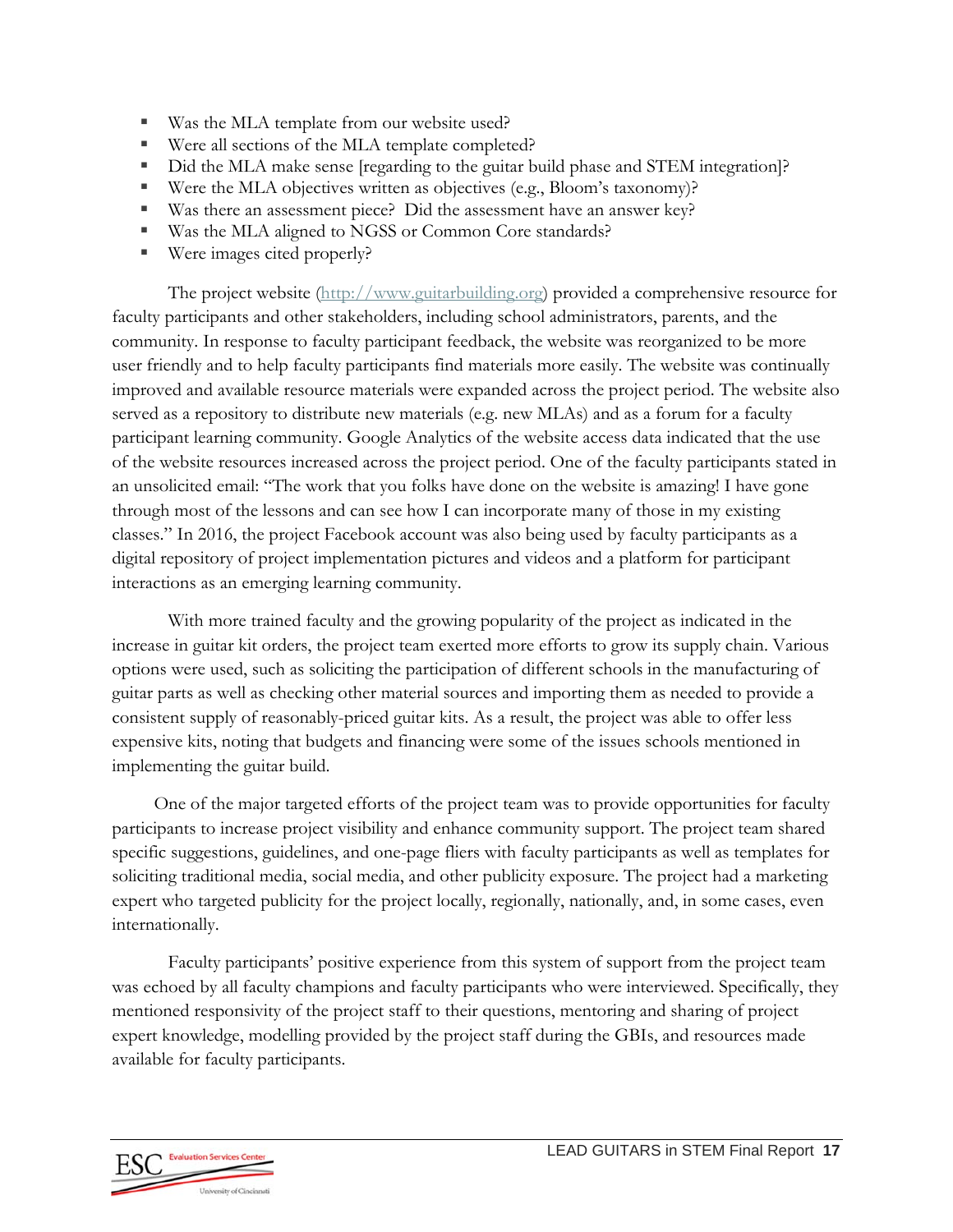#### **Participants' Reactions**

Participants' reactions to the GBIs and MLAs were collected in the GBI retrospective surveys, the focus group discussion with 16 faculty champions, and three faculty site visit interviews. Respondents reported positive reactions to the Content (e.g., institute objectives, information, materials, and activities) as well as Design and Environment (including the physical environment, pacing of activities, working with teams/colleagues, and support provided by the project team) on the retrospective surveys (see Table 6). Additionally, the NRCMTE follow-up interview with 29 in 2016 faculty sampled from previous years' GBI participants provided additional project reactions.

|                               | 2014 |      |                         |            | 2015 |                         |      | 2016 |                         |  |
|-------------------------------|------|------|-------------------------|------------|------|-------------------------|------|------|-------------------------|--|
|                               | Pre  | Post | <b>T-Test</b><br>(Sig.) | <b>Pre</b> | Post | <b>T-Test</b><br>(Sig.) | Pre  | Post | <b>T-Test</b><br>(Sig.) |  |
| <b>Content</b>                |      |      |                         |            |      |                         |      |      |                         |  |
| Mean                          | 4.42 | 4.82 | $t_{(47)} = 5.20$       | 3.99       | 4.64 | $t_{(68)} = 5.55$       | 4.53 | 4.79 | $t_{(103)} = 4.89$      |  |
| Std. Dev.                     | .576 | .265 | $p < 0.000**$           | .942       | .543 | p< 0.000**              | .626 | .533 | $p < 0.000**$           |  |
| <b>Design and Environment</b> |      |      |                         |            |      |                         |      |      |                         |  |
| Mean                          | 3.92 | 4.31 | $t_{(47)} = 3.14$       | 3.80       | 4.57 | $t_{(68)} = 6.78$       | 4.67 | 4.66 | $t_{(103)} = 3.49$      |  |
| Std. Dev.                     | .567 | .404 | $p < 0.006**$           | 1.008      | .452 | p< $0.000**$            | .790 | .553 | $p < 0.001**$           |  |

#### **Table 6. Faculty Perspectives about Content and Design**

Scale: 1 = strongly disagree…5 = strongly agree

Significance level: \**p*<.05; \*\**p*<.01; t-test was paired t-test, 2-tailed.

Statistically significant pre-post changes were recorded from GBI survey responses of the three cohorts of GBI participants (2014, 2015, and 2016). The favorable perspectives were supported by yearly comments about the GBI Design and Environment, including the adequacy of time for the GBI sessions, especially for the actual building of the guitar. A limitation is the number of 2014 respondents who completed the retrospective survey: only 54 of 65 participants completed the survey, and pre-post responses were able to be matched for only 48 of the 54 responses. Feedback from GBI instructors in 2014 noted that faculty participants were intent on finishing their guitar build during the last day and this may have caused them to miss completing the retrospective survey. In 2015 and 2016, a designated time for taking the retrospective survey was included on the last day so all faculty participants were able to complete the survey.

During the focus group discussion (FGD) conducted in November 2016 in Tulsa, Oklahoma, all 16 faculty champions indicated the GBI they attended provided them with meaningful experiences. Below are examples of faculty quotes.

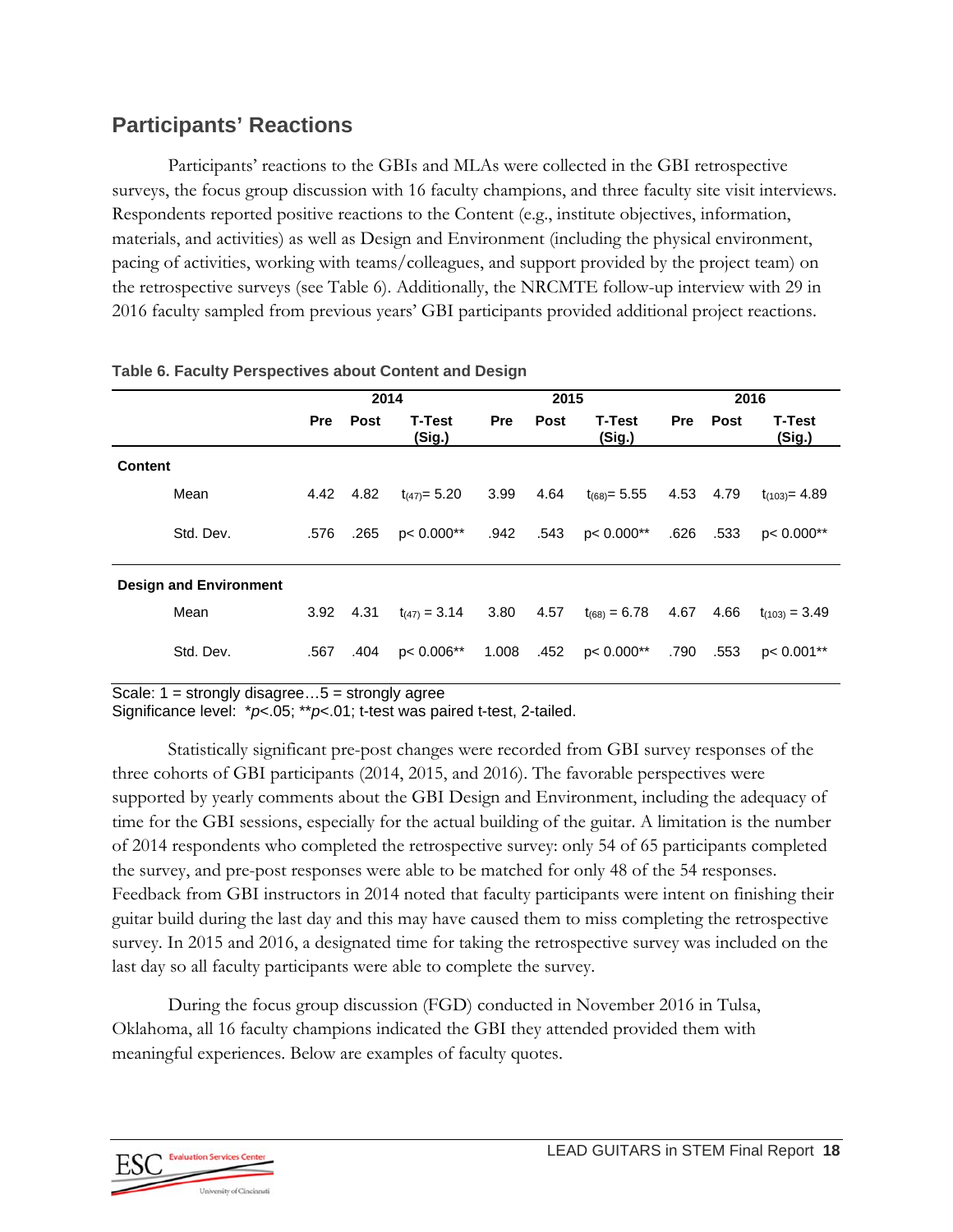- *Excellent. This was easily the best workshop conference I have ever attended. It allows teachers to take the training and "run with it".*
- *It was a great opportunity for me to learn about guitars and the application in education.*
- *Awesome experience. The different disciplines involved was an amazing experience.*

All 16 focus group faculty participants mentioned above shared their appreciation for the project, especially the GBIs they attended and the support they got from the project team*.* 

- *I could not have implemented the program in my school if not for the help of instructors of my first GBI.*
- *They have been available and willing to help in every way from support to implementation.*

## **Faculty Participants' Experiences**

## *Confidence in Teaching STEM*

Table 7 shows paired pre-post sample t-test results for faculty participants reporting their confidence in teaching STEM during the 2014, 2015, and 2016 GBIs. Respondents rated eight questions regarding confidence (about learning STEM content, implementing STEM content, exploring more applications of guitar building in various aspects of STEM, exploring learning connections for students through STEM, working with colleagues to expand learning connections for students, exploring applications, of the supply chain concept, and making commitments to participate in the project follow-up activities) on a five-point scale (1=poor, 2=below average, 3=average, 4=very good, 5=excellent) that loaded on one factor labeled "Confidence in Teaching STEM" on a retrospective survey given the last day of the Institute. At the beginning of the GBI, a majority of respondents, when asked to reflect on their confidence about learning STEM, implementing and applying STEM concepts through guitar building, and working with colleagues to explore STEM rated themselves *average*, and reported, on the same survey at the same time, *very good* levels of confidence with teaching STEM and learning about STEM at the end of the GBI. Respondent comments on the GBI retrospective survey reflected increases in their confidence in teaching STEM. Faculty participants responded to open-ended questions regarding their most valuable learning from the Institute and how they intended to use this learning to change or improve their instructional practices. Faculty participants' coded responses indicated that they connected their most valuable learning from the GBI training to their intentions for improving their teaching strategies. Participants' comments reflected this:

 *I built a lot of confidence from being part of this training. The instructor's endless knowledge on this subject was inspiring. The integration of STEM into our daily* 

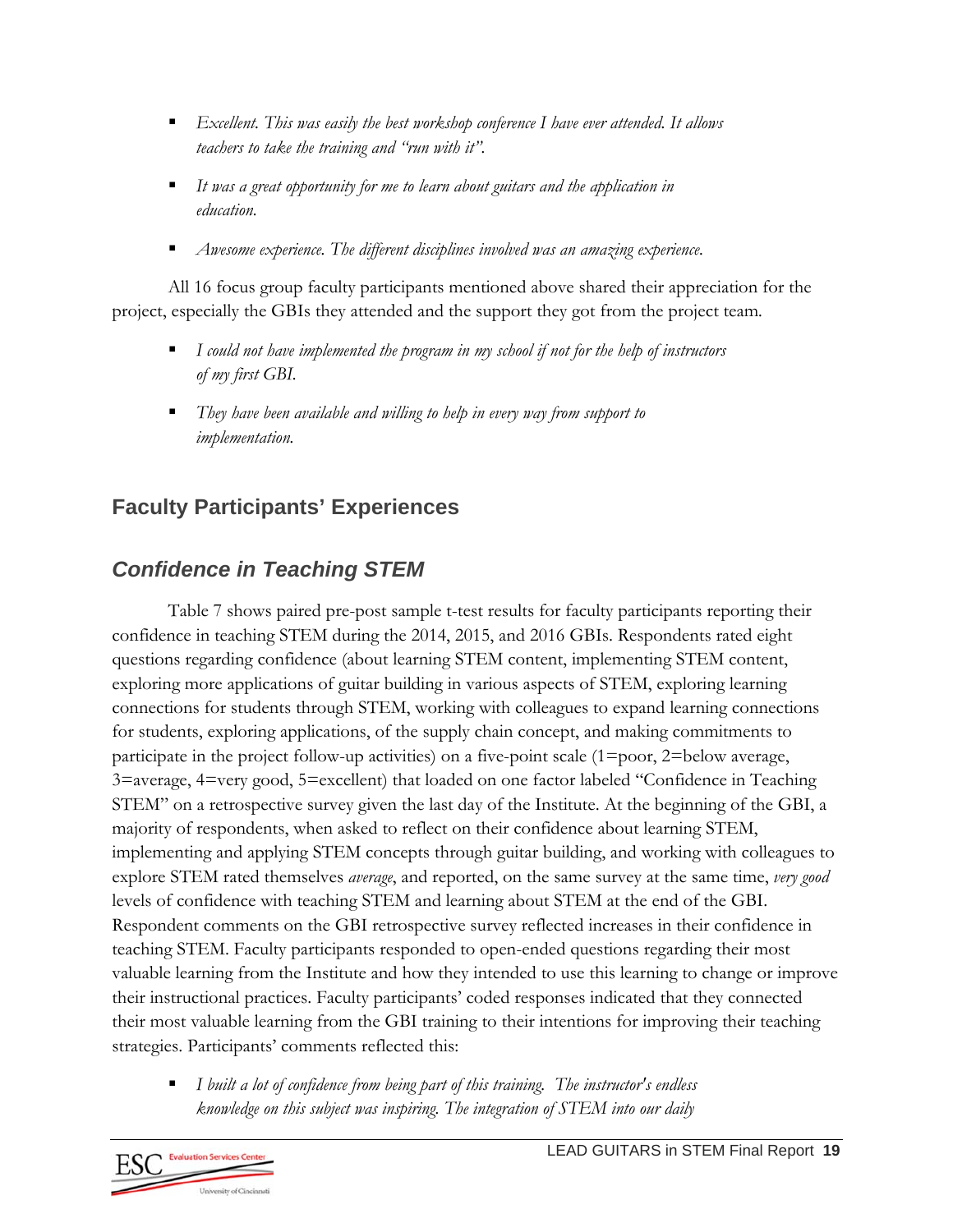*lessons became very transparent after taking this training. I feel very fortunate to be part of this experience and I am very eager to get students working on guitars very soon.* 

- *I think my experience with building the guitar helps me to understand all of how it works, and this helps me to know the underlying mathematics involved. Mostly, I just find any experience I have with STEM helps me know how I can integrate it into my classroom; otherwise I'm shooting in the dark.*
- *I can now envision the structure of a STEM guitar course at my school (a 4-yr private liberal arts college). Without the activities of this week, that would not have been possible.*

|                                                   | 2014       |             |                         | 2015       |             |                          | 2016       |             |                               |
|---------------------------------------------------|------------|-------------|-------------------------|------------|-------------|--------------------------|------------|-------------|-------------------------------|
|                                                   | <b>Pre</b> | <b>Post</b> | <b>T-Test</b><br>(Sig.) | <b>Pre</b> | <b>Post</b> | <b>T-Test</b><br>(Sig.)  | <b>Pre</b> | <b>Post</b> | T-Test<br>(Sig.)              |
| <b>Participants' Confidence</b><br>about Teaching |            |             |                         |            |             |                          |            |             |                               |
| Mean                                              | 3.64       | 4.74        | $t_{(47)} = 8.43$       | 3.41       | 4.61        | t <sub>(68)</sub> = 6.78 |            |             | 3.85 4.75 $t_{(103)} = 11.23$ |
| Std. Dev.                                         | .887       | .343        | p< $0.000**$            | .953       | .705        | p< 0.000**               | .859       | .455        | $p < 0.000**$                 |

#### **Table 7. Confidence about Teaching, Implementing, and Applying STEM**

Scale:  $1 = poor...5 = excellent$ 

Significance level: \**p*<.05; \*\**p*<.01; t-test was paired t-test, 2-tailed.

As shown in Table 7, results indicate that faculty participants in the the GBIs showed statistically significant improvement in confidence in teaching and exploring STEM guitar-related concepts and activities. Similar to evaluation of Content and Design and Environment, the number of 2014 respondents on the retrospective survey was a limitation; only 54 out of the 65 participants in 2014 completed the survey, and pre-post responses for the "Confidence" construct were matched for only 48 of 54 respondents.

### *What Participants Identified as Valuable Learning from the Institute*

The GBI retrospective survey asked faculty participants about the most valuable learning from the Institute. Thematic analysis of the qualitative responses was conducted and themes were quantified in order to show what the faculty participants considered most valuable across the project period. Faculty participants identified learning about concepts, STEM interdisciplinary connections of concepts, connecting concepts with classroom work, and learning about guitar parts, tools, and related resources as valuable. Fewer than 10% of faculty noted the MLAs or use of Quia assessments as valuable (see Table 8).

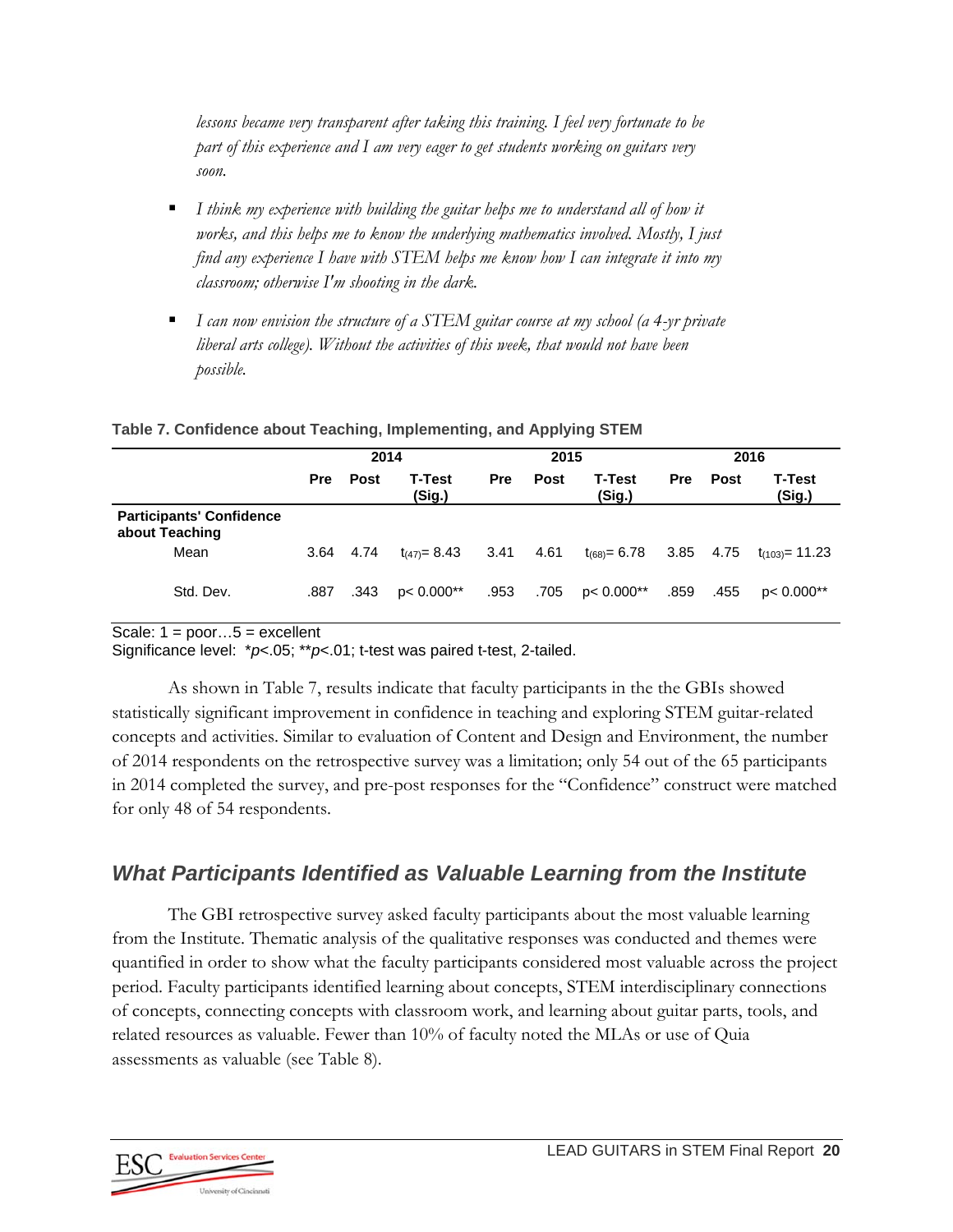|                                                        | 2014 (N=54) |      | 2015 (N=69) 2016 (N=104) |
|--------------------------------------------------------|-------------|------|--------------------------|
| <b>Identified as Learned</b>                           |             |      |                          |
| All concepts; hands-on and connections with classroom  | 41%         | 28%  | 24%                      |
| STEM interdisciplinary connections                     | 21%         | 25%  | 32%                      |
| MLAs and use of assessments                            | 2%          | 7%   | 4%                       |
| Guitar parts and related tools to use; other resources | 21%         | 32%  | 32%                      |
| Collaborate with colleagues                            | 13%         | 4%   | 8%                       |
| Other (new activities; getting buy-in)                 | 2%          | 4%   | $0\%$                    |
| Total                                                  | 100%        | 100% | 100%                     |

#### **Table 8. What Participants Identified as Valuable Learning**

Similar to questions regarding what was learned during the Institute, the faculty participants were asked about their intentions to use learning identified as valuable after the GBI. A summary of themes was generated from the responses; percentage comparisons of reported intentions across the project period are presented in Table 9. The top responses across the project period related to application in classrooms. Compared to 2014 participants, a greater percentage of faculty participants in 2015 and 2016 (over 50% in 2015) reported intentions to engage students using STEM integration in the classroom.

It should be noted that an emphasis on reflection and thinking about applications of the learning activities (as homework) were included in the 2015 and 2016 GBIs from day one but were not part of the 2014 GBI. However, the 2014 GBI included curriculum development break-out sessions (less than two hours) as well as a discussion about curriculum plans for about an hour and a half. Including reflections and curriculum development in the GBI was seen as helping faculty participants think about lesson development and integrating the STEM Guitar curriculum. GBI instructors noted the 2014 faculty participants' reactions to the "novelty" of the Quia software system and the classroom integration of the guitar building STEM-related concepts. About 10% more of the 2014 participants reported applications in the classroom and intentions to use MLAs and assessments in class compared to 2015 and 2016 participants (Table 9). Feedback collected by the team in 2015 and 2016 included faculty uncertainty about the complexity of logistics to integrate Quia with existing curriculum, particularly faculty participants in schools with pre-determined curricula.

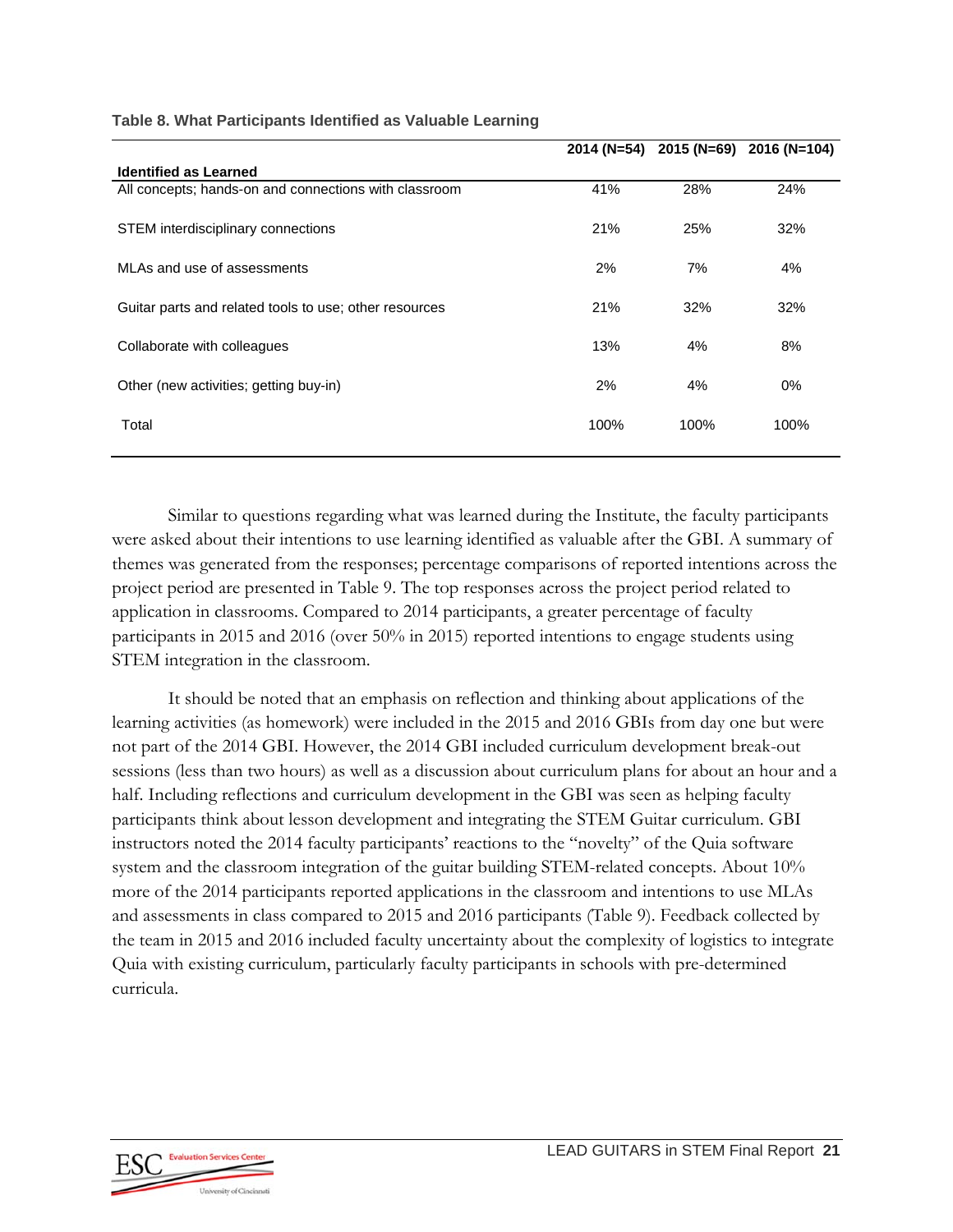**Table 9. Intentions to Use Learning** 

|                                                  |       |       | 2014 (N=54) 2015 (N=69) 2016 (N=104) |
|--------------------------------------------------|-------|-------|--------------------------------------|
| Intent to Use Learning                           |       |       |                                      |
| Apply in the classroom                           | 41%   | 32%   | 30%                                  |
| Engage students with STEM integration            | 2%    | 51%   | 38%                                  |
| Develop lessons, map with standards              | 23%   | 7%    | 13%                                  |
| Use MLA and assessments                          | 13%   | 3%    | 4%                                   |
| Build guitar models, extensions                  | 7%    | $0\%$ | 0%                                   |
| Collaborate with Colleagues                      | $1\%$ | 4%    | 12%                                  |
| Other (get funding, access and set-up resources) | 9%    | $0\%$ | 3%                                   |
| Not sure; no response                            | 4%    | 3%    | 0%                                   |
| Total                                            | 100%  | 100%  | 100%                                 |

#### **Participants' Use of New Knowledge and Skills**

#### *Classroom Implementation and Emergence of Champions*

The NRCMTE 2015 interview data from 142 sampled faculty indicated that about 91% of the faculty were implementing the guitar building and concepts in their classes. These results were included in the 2015 report (Castañeda-Emenaker, Morrison, & Dariotis, 2015). Slightly more than 9% (13 out of 142) of the sampled faculty who responded to the NRCMTE interview reported such barriers to guitar building in full class implementation as lack of administrative support, funding (including the need for tools and equipment), and lack of clarity in terms of concept applications in class. It was clear that Quia assessments were not done if there was no full class implementation.

Of the 29 faculty interviewed by NRCMTE personnel in late fall of 2016, 11 reported they completed full implementation, (meaning the complete guitar build and all MLAs with corresponding assessments). Ten of the 29 reported they implemented partially as they integrated the guitar build into their electronics, technology, or wood working classes, distinguishing a focus on the guitar build as contrasted with implementation of the MLAs and use of the assessments. Eight (two high school teachers and six college faculty) of the 29 reported they were not able to implement the STEM guitar curriculum at all. The most common barriers noted by these participants (8 out of 29) included constraints of their school's curriculum and difficulty in integrating the guitar building course, and lack of funding and administrative support.

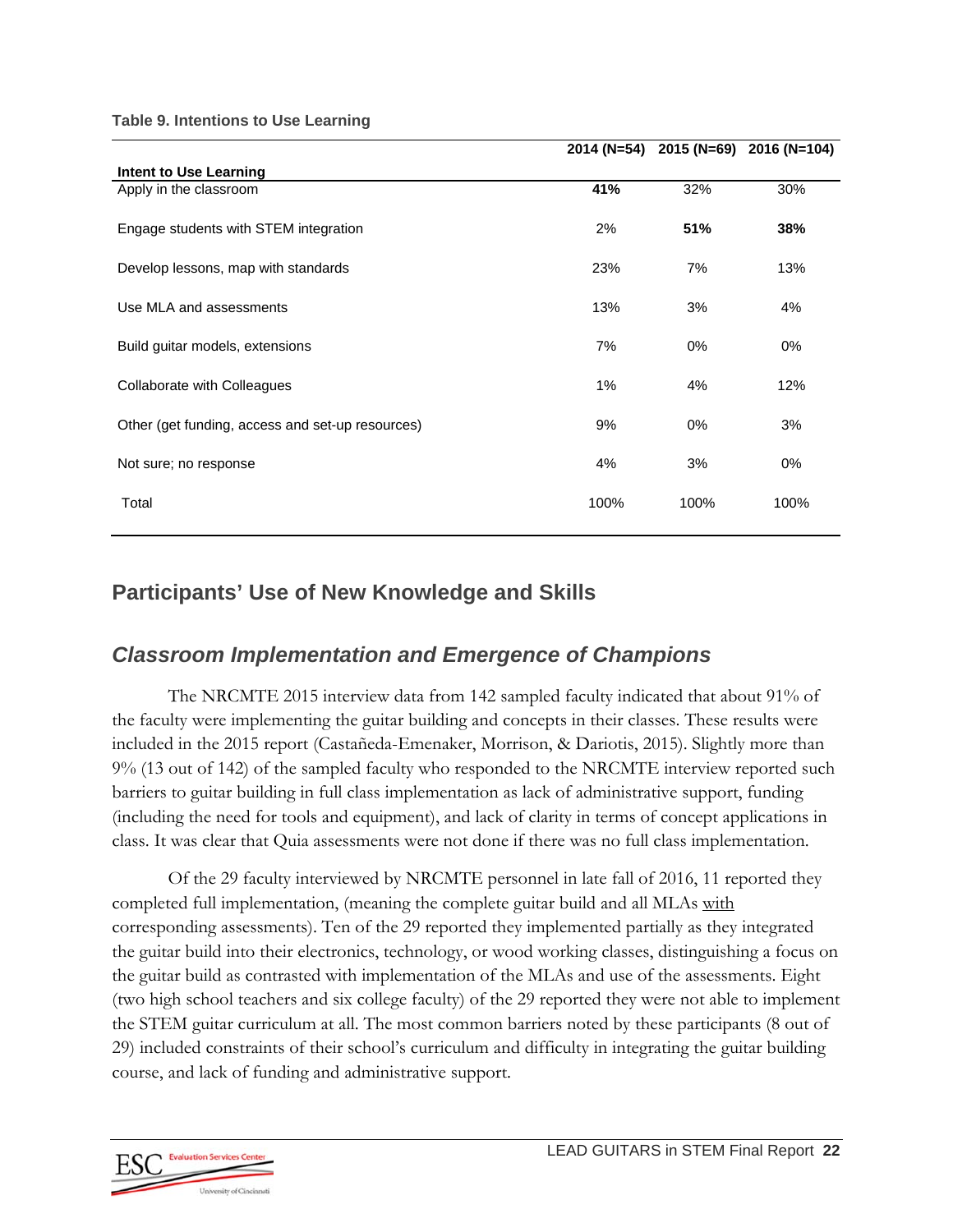Faculty participant responses to the NRCMTE interview and email communications indicated that "implementing" meant conducting a guitar build and some MLAs without necessarily completing content assessments for students and/or asking their students to complete the student follow-up surveys. As reported in 2016 (Castañeda-Emenaker, Morrison, & Dariotis, 2016), site visit conducted by the evaluator with an implementing college in Omaha, Nebraska, in October 2015 supported data from the follow-up interview survey that indicated faculty were implementing guitar building concepts and were enthusiastic about the guitar build and integration in their classes, but did not see the relevance of the use of Quia in their classes. For instance, although the faculty participant at the college in Omaha did not use Quia in his classroom assessments, he went beyond the guitar build curriculum by exploring and extending the idea to build a "shamisen," which incorporated cigar boxes and common hardware that was financially feasible.

The emergence of faculty champions was confirmed during the focus group discussion conducted with 16 faculty champions on November 5, 2016 in Tulsa, Oklahoma. Nearly all (15) of them used Quia content assessments, and 13 of 16 indicated full classroom implementation with curricular integration. One of the champions trained in 2016 had not completed implementation but expressed plans for full implementation in the coming year and was identified as a champion because of his innovative approach to facilitating inclusion of the guitar building curriculum into his college curriculum per his report in a presentation during the November 2016 conference in Tulsa, Oklahoma. This faculty champion noted that guitar building is now central to a junior-year one semester (15 weeks) design prototype/build course taught in three engineering technology concentrations (industrial, manufacturing, and product development). Two champions did not offer details of their implementation but indicated they submitted MLA results to the project staff. At least nine faculty champions who participated in the focus group discussion recognized the alignment of the MLAs with their standards. One of the faculty commented, "Since we are delivering a Manufacturing Engineering Technology Program, the MLAs support almost everything we are teaching. They support our student learning objectives as well." Another faculty participant commented, "I embedded them [MLAs] in my course and developed new ones based on current MLAs." They expressed improvement in their classroom strategies using what they learned from the GBI. These sentiments reported by champions were reflected in typical comments below:

- *The GBI enabled me to use it* [the guitar building process and MLAs] *as a valuable strand in teaching STEM education.*
- *We have used the curriculum to enhance our current scope and sequence.*

The faculty champions reported that their attitudes toward teaching were affected by their involvement with and use of the STEM Guitar curriculum. They reported improved teacher efficacy, being energized, having more empathy for their students, and improving their classroom strategies, especially in increasing student engagement, interest, and motivation in their classes. These were reflected in the following faculty champion quotes:

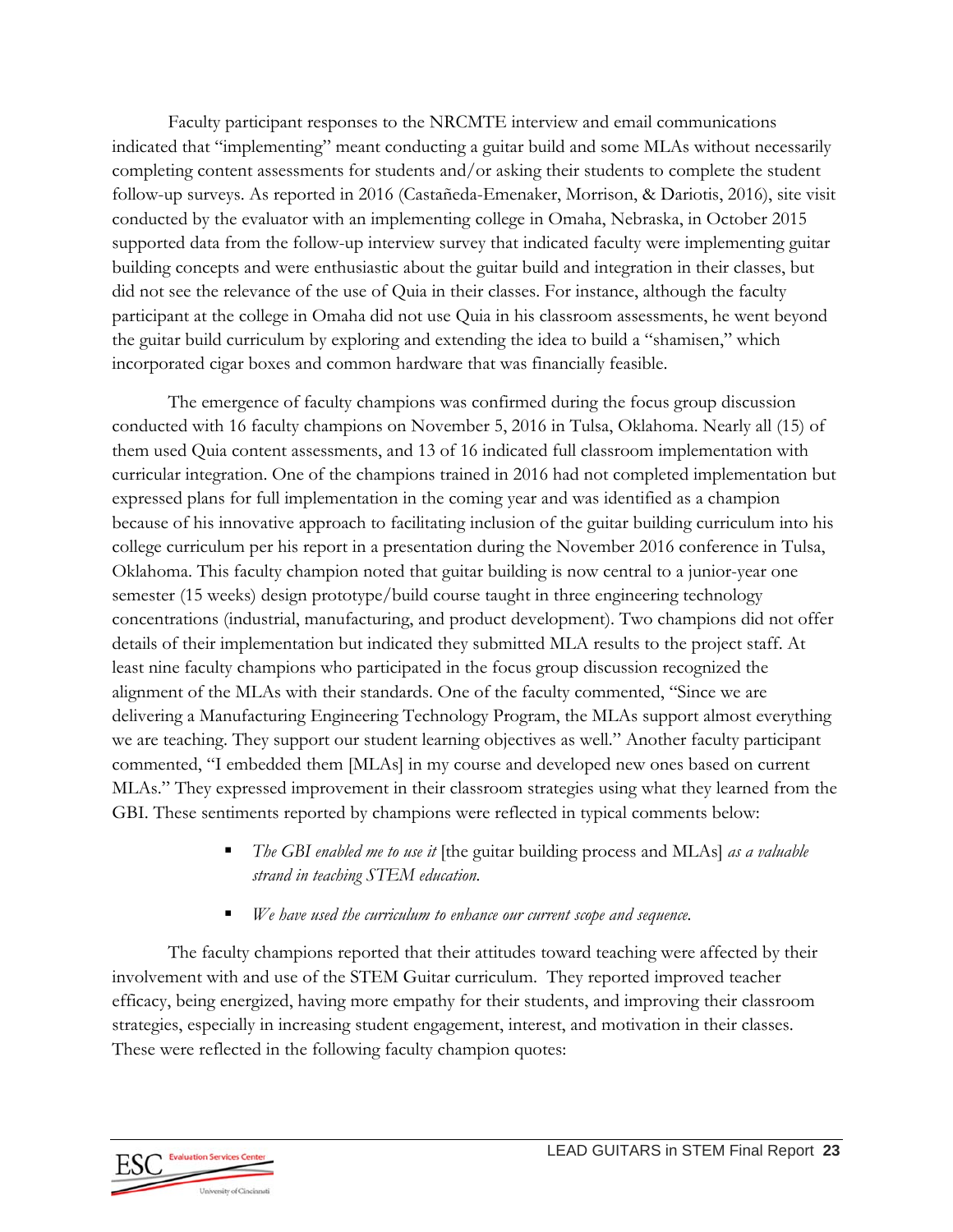- *This* [guitar building curriculum] *helps me with innovation and making more creative options for learning.*
- *I have reenergized my focus in teaching.*
- *I have more empathy towards students. I respect their sense of being confused or frustrated by aspects of a daunting project.*
- *I've moved socially away from lecture-based, "sage on the stage" format to more open-ended, laboratory-based courses (AKA: Experiential Learning)*
- *Student attendance increased as a result of this project. They were excited about learning.*
- *My course is at the very end of the school day, and they LOVE it… so they stay in school for the whole day!*

Although there were challenges in classroom implementation noted during the focus group (e.g., funding), the teacher champions indicated they were able to transcend challenges by employing innovative techniques of reaching the students (e.g. through student clubs) and increasing interest in the project. Examples of teacher comments supporting this include: "Students led the fundraising [for guitar build materials] and multi-discipline integration with curricula yearlong." Some teachers used economical resources by developing extension products (e.g., building ukuleles using cardboard boxes or cigar boxes), raising funds through the guitar build itself, involving the community through "crowd sourcing," and getting buy-in from administrators through curricular development and integration.

In general, the faculty champions successfully integrated the actual guitar build and curriculum in their classes. All faculty champions were involved in development of 11 new MLAs grouped into four areas: three in the CAD-CAM and Economics category, three in Electronics, three in Wood Properties and Finishing, and two in Materials Used in the Build. All new MLAs were developed during the 2016 project year and were vetted by the project team using the MLA template and predetermined standards for project MLAs.

Part of the project challenge was to increase the number of GBI faculty who fully implemented the STEM Guitar curriculum. The project team recognized that even if applicants submitted the required Administrative Support letter that this was not a contract of project implementation. The main goal of the project as planned was the offering of the GBI. After seeing that many GBI participants did not fully implement the guitar building curriculum, the project team provided monetary and "guitar bucks" (points to that can be exchanged for guitar kit orders) incentives that were tied with submission of Quia results and completion of surveys but there were few takers. The Quia software was not used optimally. A total of 87 out of 238 faculty (37%) used the Quia software with 1,225 students; however, only 15% (36 out of 238 faculty) submitted matched pre-post Quia assessments for 769 students. The project team decided the subscription to the Quia account was not a good investment and the project ended the subscriptions to the Quia

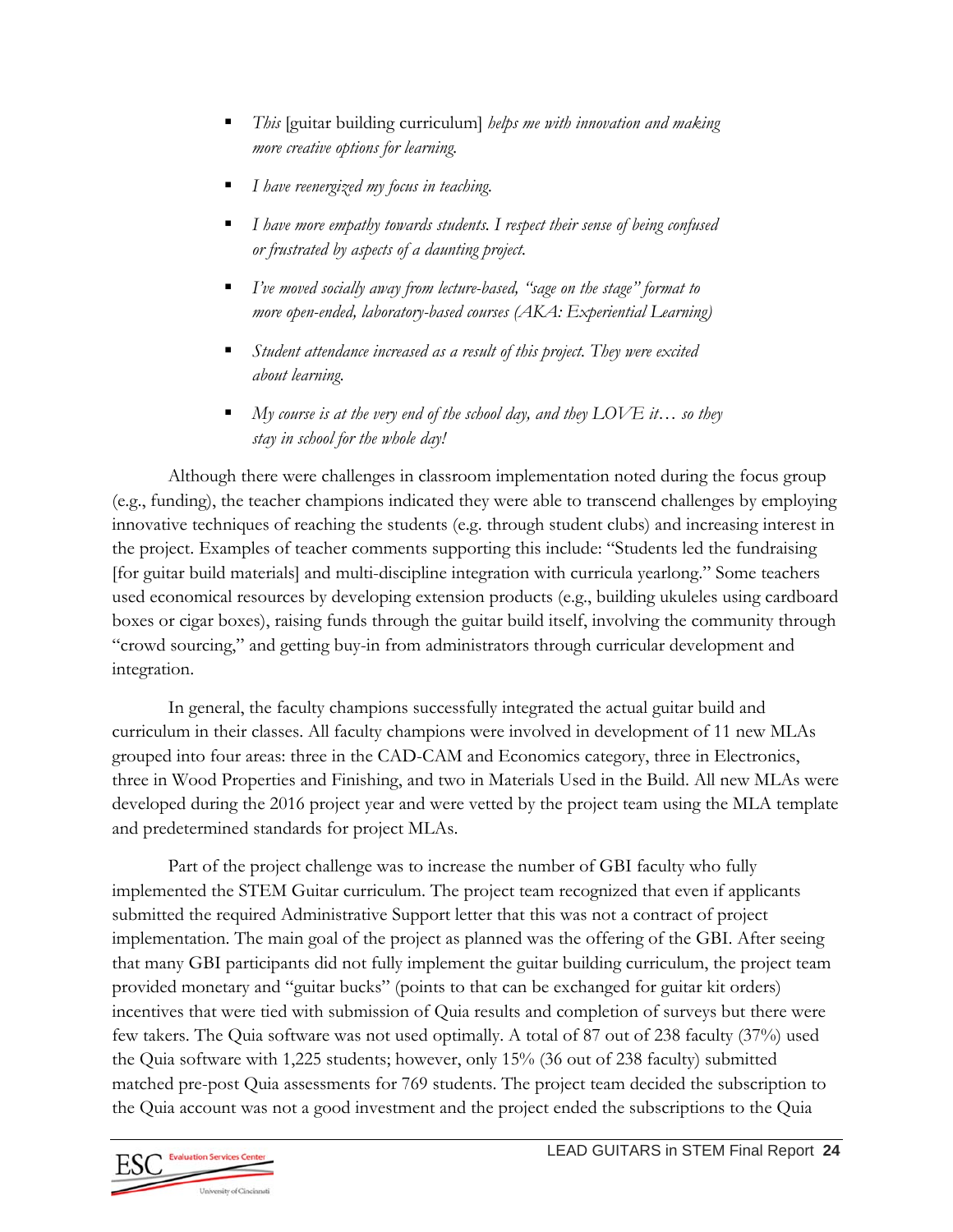software in March 2017. Data capture remains a challenge for the project. The submitted written administrative support when the faculty applied for the GBI was not a contract for implementation. As seen above, up to 12% of the faculty interviewed (21 out of the total 171) by the NRCMTE were not supported in their implementation. Faculty participants in the GBIs were strongly encouraged to implement the curriculum but they were not required to do so.

### *Future Plans for Teacher Implementation*

All 16 faculty champions who were interviewed by the evaluator in Tulsa, Oklahoma in November 2016 indicated intentions for full course integration of the STEM Guitar curriculum in the future. The framework for the Next Generation Science Standards (NGSS) supports faculty use of inquiry-based and real world science investigation in a lab, classroom, or in the field; the STEM Guitar curriculum integrates this framework into an applied STEM curriculum. Four of the faculty champions reported their intention to make adjustments for MLAs development in their courses; they expressed interest in exploring prospects of the supply chain, and continuing development of funding and other resource development. Several faculty champions noted the strengths of collaborating with peers and sharing ideas, and expressed the need for a regular forum (possibly online) among colleagues in the future. During the Tulsa, Oklahoma conference and focused group discussion in November 2016, the faculty champions became aware that they were part of a learning community, sharing a similar domain with the Guitar curriculum as their common platform. As the faculty champions presented during the conference, they recognized each other's strengths in the practices they started. The group expressed the desire for future collaboration with the help of the online forum which the project team is committed to facilitating beyond the scope of the project.

### **Effects of Faculty Instructional Practices on Students**

There are three major areas regarding effects of classroom implementation on students reported here: (1) students' content knowledge through the implementation of the MLA-related Quia content assessments, (2) faculty reported student skills learned, and (3) student-reported attitudes toward STEM and their persistence as part of the project effect.

### *Student Learning Outcomes: Content Knowledge*

Student content knowledge was measured by the Quia content assessment results reported in an article/presentation published in the Integrated STEM Education Conference Proceedings of the Institute of Electrical and Electronics Engineers (Hauze et al., 2017). The authors were part of the project team and worked closely with Quia assessments. Tables 10 and 11 and Figure 4 as well as results of the Wilcoxon Signed Ranks tests for all MLAs are borrowed for inclusion in this report.

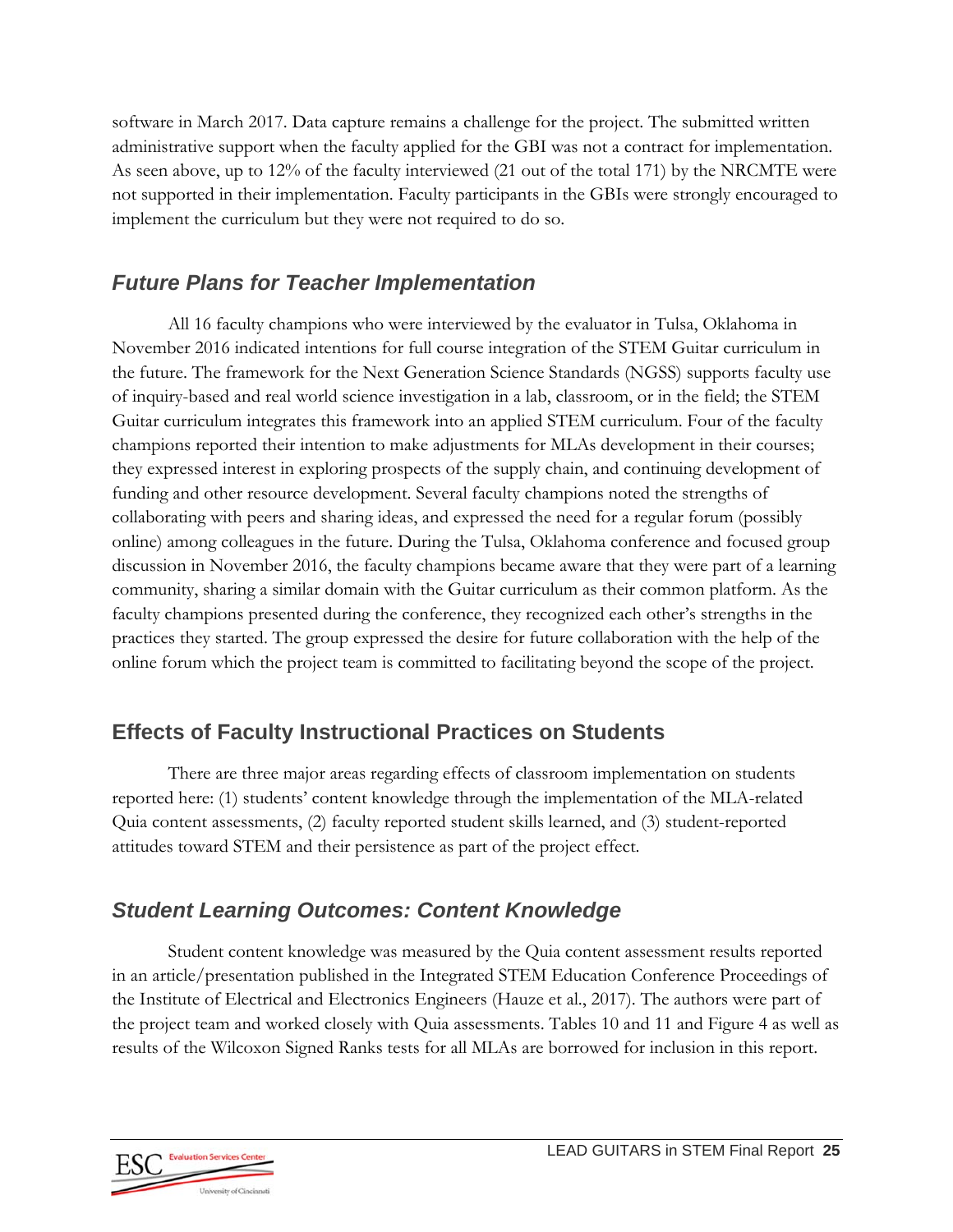The Quia content assessment dataset included 3,620 student scores (matched to the corresponding MLAs) completed by a total of 769 individual students who were taught by 36 individual teachers. The 36 faculty who implemented the MLAs were primarily teaching STEM core and STEM-related courses: 87% identified as STEM faculty. Of the completed MLA assessments, 20% were completed by students in science courses, 19% by students in technology courses, 30% by students in engineering courses, 9% by students in math courses, and the rest (22%) by students in STEM-related courses. The top five most used MLAs were Guitar Anatomy, Electronics, Threaded Fasteners, Fret Spacing, and Guitar Geometry. All content assessment mean scores for the MLAs are shown in Table 10 and Figure 4. Five MLAs showed 50% or more increases in mean scores from pre- to post-assessment: Electronics (90%); Guitar Necks (78%), Fret Spacing (70%), Intonation (62%), and Set-up (50%), which indicate that the MLAs helped students learn the STEMrelated content.

|                                         | Mean (Pre) | <b>Standard</b>  | <b>Mean (Post)</b> | <b>Standard</b>  |
|-----------------------------------------|------------|------------------|--------------------|------------------|
| <b>Assessment</b>                       |            | <b>Deviation</b> |                    | <b>Deviation</b> |
| $\overline{CAD}/\overline{CAM}$ (n= 57) | 6.96       | 1.439            | 7.42               | 1.481            |
| Electronics (n= 173)                    | 4.37       | 2.491            | 8.32               | 2.837            |
| Fret Spacing (n= 138)                   | 7.66       | 4.073            | 13.04              | 4.926            |
| Guitar Anatomy (n= 271)                 | 6.57       | 2.395            | 8.57               | 1.987            |
| Guitar Geometry (n= 115)                | 5.42       | 1.999            | 7.15               | 1.975            |
| Guitar Necks (n= 27)                    | 6.12       | 2.417            | 10.91              | 2.498            |
| Intonation ( $n = 43$ )                 | 5.01       | 2.074            | 8.10               | 2.193            |
| Scale Length (n= 63)                    | 5.19       | 2.001            | 7.48               | 2.045            |
| Set $Up(n=26)$                          | 5.19       | 1.909            | 7.78               | 2.306            |
| Threaded Fasteners (n= 149)             | 7.14       | 2.746            | 9.05               | 2.788            |
| Tolerances ( $n = 62$ )                 | 5.73       | 3.002            | 7.37               | 2.651            |
| Wood for Guitars (n= 100)               | 5.13       | 1.901            |                    | 1.928            |

**Table 10. Content Assessment Mean Scores, Pre/Post** 

Data table taken from Hauze et al., 2016.

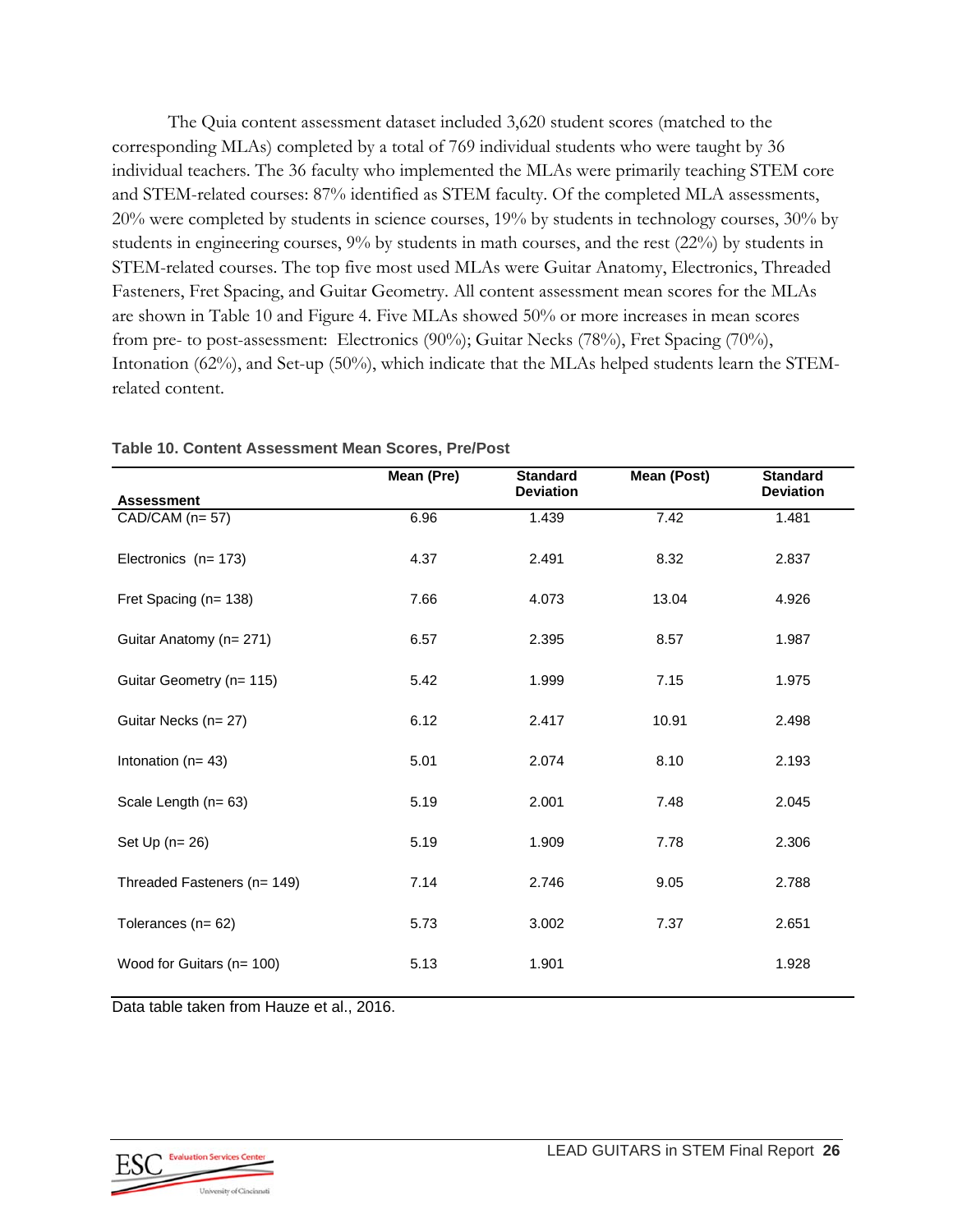

**Figure 4. Content Assessment Mean Score Comparison, Pre-Post** 

The Wilcoxon Signed Ranks test results indicate statistically significant changes from pre- to post-assessment, which is evidence of student gain in content knowledge relative to specific MLA content. Student results on the Electronics MLA indicated the most improvement, followed by Fret Spacing and Guitar Anatomy. Student results on the CAD/CAM MLA content assessments indicated the least improvement between pre- and post-assessment (Table 11).



Data table taken from Hauze, et al., 2016.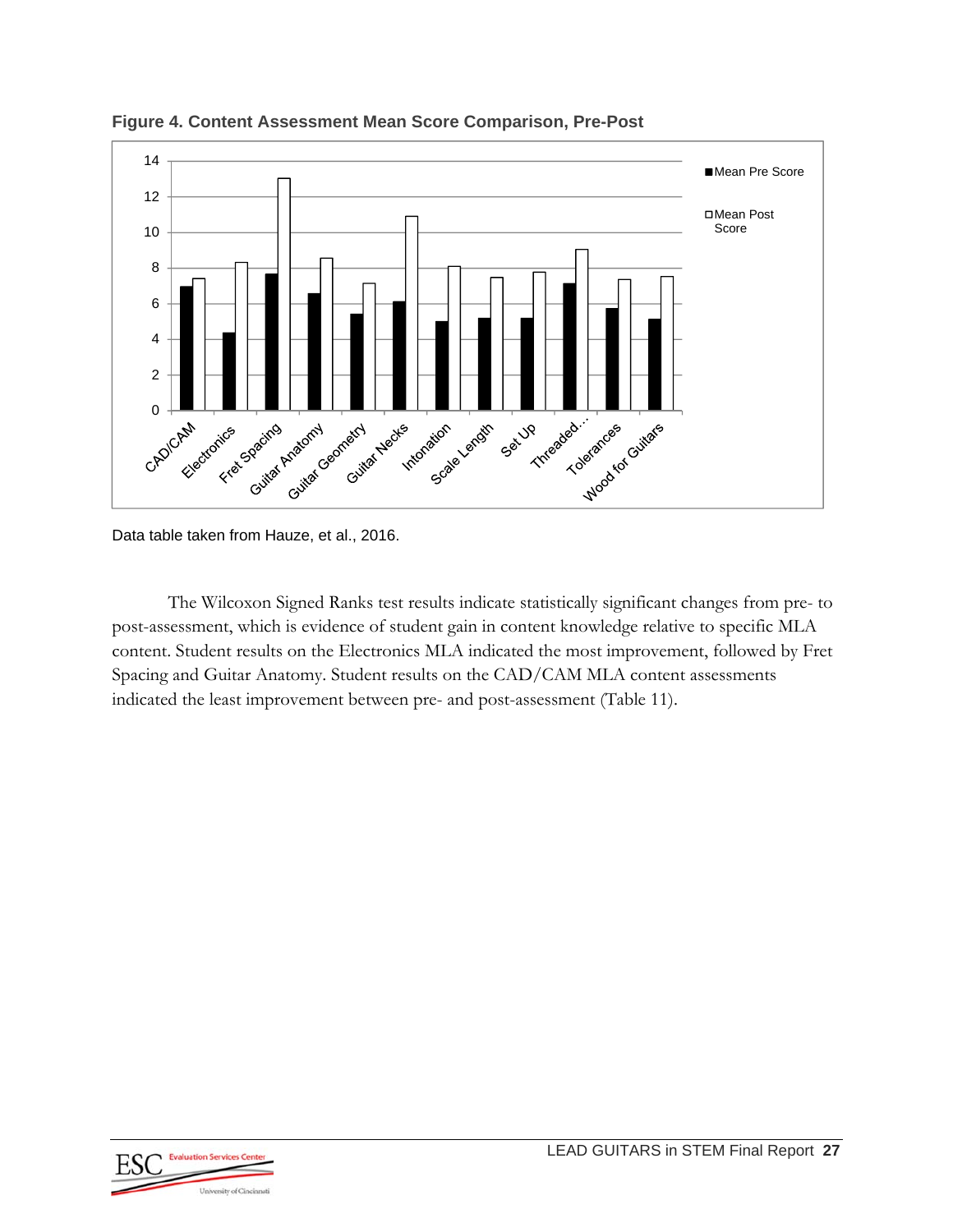| <b>Assessment</b>           | Rank     | N              | z         | <b>Level of Significance</b> |
|-----------------------------|----------|----------------|-----------|------------------------------|
|                             | Negative | 15             |           |                              |
| CAD / CAM (n = 57)          | Positive | 29             | $-2.464$  | p < .05                      |
|                             | Tie      | 13             |           |                              |
|                             | Negative | $\overline{2}$ |           |                              |
| Electronics (n= 173)        | Positive | 156            | $-10.875$ | p < .001                     |
|                             | Tie      | 15             |           |                              |
|                             | Negative | 22             |           |                              |
| Fret Spacing (n= 138)       | Positive | 106            | $-8.286$  | p < .001                     |
|                             | Tie      | 10             |           |                              |
|                             | Negative | 30             |           |                              |
| Guitar Anatomy (n= 271)     | Positive | 192            | $-10.86$  | p < .001                     |
|                             | Tie      | 49             |           |                              |
|                             | Negative | 18             |           |                              |
| Guitar Geometry (n= 115)    | Positive | 74             | $-6.524$  | p < .001                     |
|                             | Tie      | 23             |           |                              |
|                             | Negative | 4              |           |                              |
| Guitar Necks (n= 27)        | Positive | 20             | $-3.955$  | p < .001                     |
|                             | Tie      | 3              |           |                              |
|                             | Negative | 8              |           |                              |
| Intonation (n= 43)          | Positive | 31             | $-4.172$  | p < .001                     |
|                             | Tie      | $\pmb{4}$      |           |                              |
|                             | Negative | 12             |           |                              |
| Scale Length (n= 63)        | Positive | 40             | $-4.987$  | p < .001                     |
|                             | Tie      | 11             |           |                              |
|                             | Negative | 3              |           |                              |
| Set Up ( $n=26$ )           | Positive | 17             | $-2.811$  | p < .01                      |
|                             | Tie      | 6              |           |                              |
|                             | Negative | 34             |           |                              |
| Threaded Fasteners (n= 149) | Positive | 106            | $-7.056$  | p < .001                     |
|                             | Tie      | 9              |           |                              |
|                             | Negative | $10\,$         |           |                              |
| Tolerances (n= 62)          | Positive | 44             | $-4.227$  | p < .001                     |
|                             | Tie      | 8              |           |                              |
|                             | Negative | $10\,$         |           |                              |
| Wood for Guitars (n= 100)   | Positive | 85             | $-7.356$  | p < .001                     |
|                             | Tie      | 5              |           |                              |

**Table 11. Wilcoxon Signed Ranks Pre- and Post-Assessment Results** 

#### *Student Skills Learned*

As the STEM Guitar curriculum was developed, the project team took note of the important hard and soft skills that project participants (both faculty and students) could learn from the implementation of this curriculum. Practices included asking questions and defining problems,

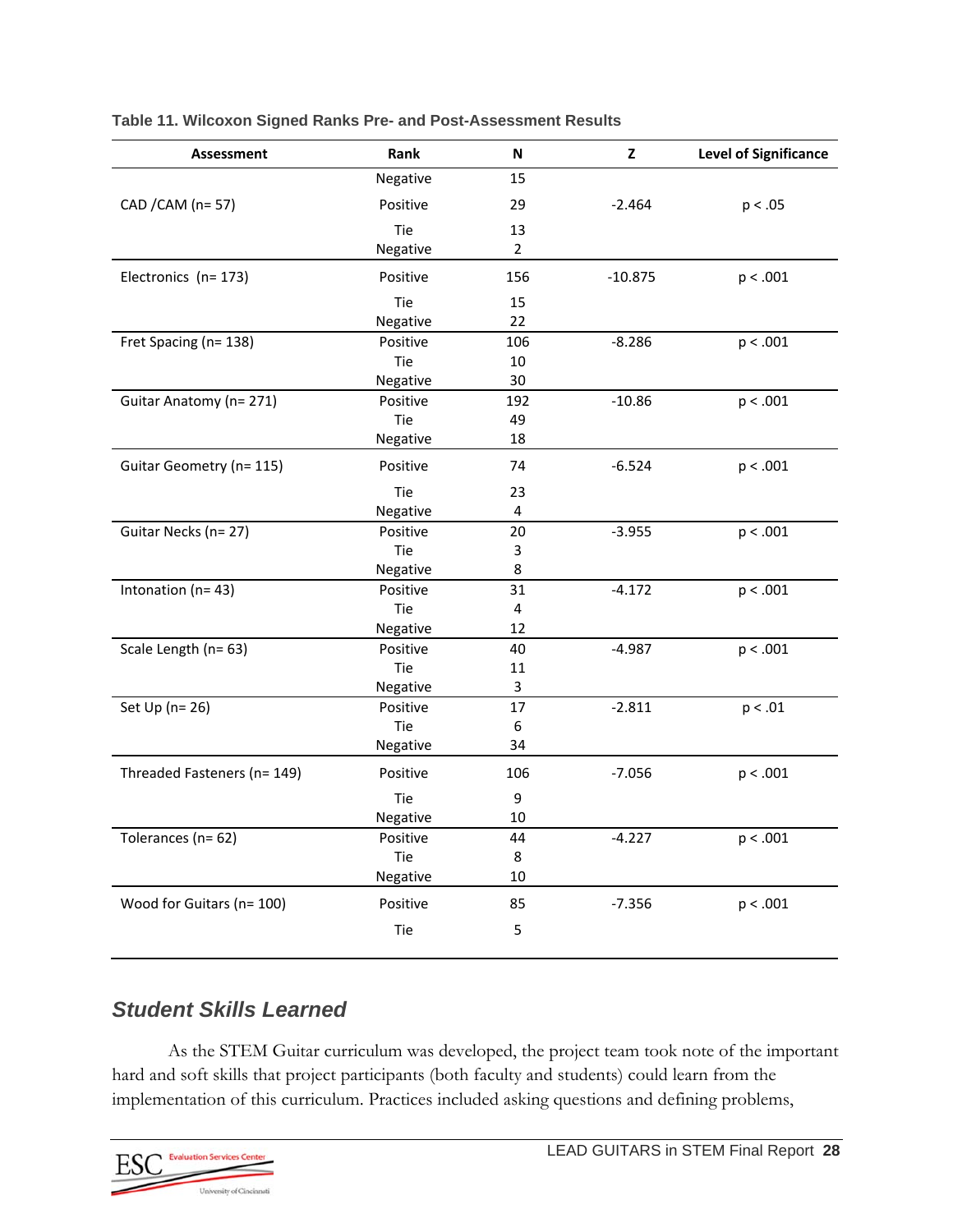developing and using models, planning and carrying out investigations, analyzing and interpreting data, using mathematics and computational thinking, constructing explanations and designing solutions, engaging in argument from evidence, and obtaining, evaluating, and communicating information, among others. The National Research Council's (2011) science and engineering practices were useful resources for the team in reviewing the MLAs and the guitar build curriculum alignment as well as including both hard and soft skills, which are life and employability skills.

Project staff and faculty communicated their experiences with implementation and noted that project participants (both faculty and students) learned hard and soft skills during the implementation of the STEM Guitar curriculum. Among the hard skills identified were the learning of the technical and manufacturing process involved in building the guitar. As reflected in emails shared with the project team,

- *They learn how pickups work, how speakers work, they learn the technology of waves and how the vibrating strings affect sound waves. That's the academic portion of it and is all curriculum that is part of the program.*
- *Part of what we provide is a writing curriculum. My students actually have to do a research paper as part of the class itself, researching the importation of wood products.*

Another faculty champion reported that students improved their self-efficacy and belief in their self-learning. The students also learned quality improvement and self-direction. As this faculty participant reported via email to the project team,

> *A soft skill I was surprised to see developed by my STEM Guitar students was their taking a quality mindset in their other classes. Many had never really tried to do high quality work in school. But with their guitar they did the best work possible. They were often surprised by their own abilities and some even "complained" to me that now they had to do good work in their other classes as well. Their personal standards for their own work had gone up.*

Faculty champions and project staff identified the emergence of other life and career soft skills such as initiative, problem solving, critical thinking, dealing with complex issues, leadership, collaboration, communication, creativity, and innovation they observed among their students as the project was implemented. These observations were reported and captured through pictures without a common measure used but these learned skills were featured in the Picture Story Books submitted to the National Science Foundation. The project team is seriously considering working on a rubric to be vetted by the team and the project advisers and business partners for future use.

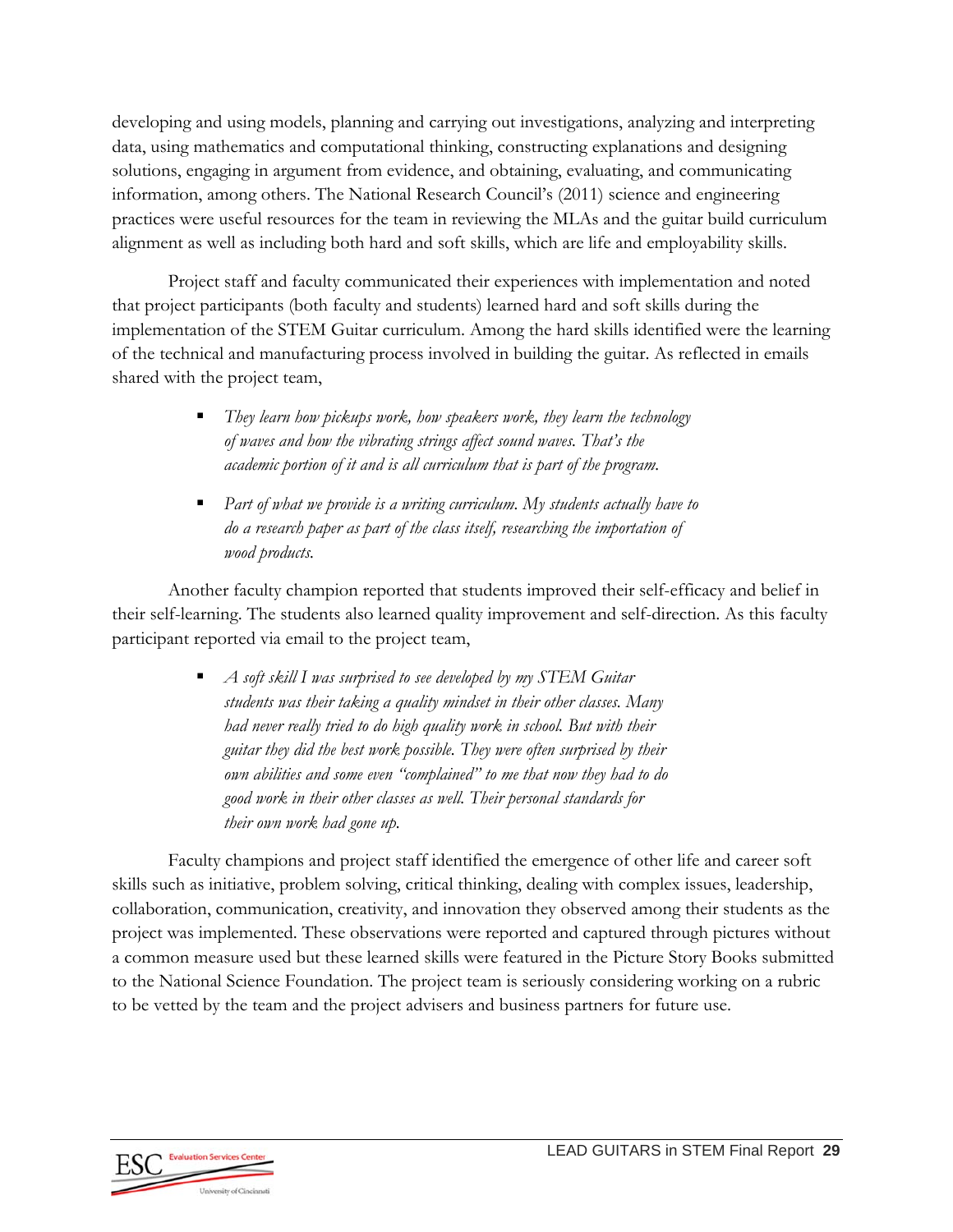#### *Student Attitudes toward STEM and Persistence*

At least ten faculty champions reported that their students' interest, motivation, and engagement in learning STEM and overall learning increased because of their exposure to the STEM Guitar curriculum. Faculty comments supporting this included:

- *They all enjoyed it, but for some students this has been the highlight of school and the only reason to come.*
- Students were interested in art/music...more connections. I will say that students were *very connected in class where they typically weren't.*

At least six among the faculty noted students' enhanced self-efficacy and belief in their selflearning. Among the teacher comments supporting this are:

- *The guitar design prototype build experience, moving them from "art to part"- provides students with competence and confidence and gives them perspective in multiple technical disciplines.*
- *First, they [the students] understand more about the process of building, and second, they build a great sense of collaboration and patience [in learning about the guitar curriculum].*
- *They developed attention to detail in both experiencing processes and executing them…seeing a long term, multi-faceted project through to completion.*

Results of the student survey reported in the 2016 evaluation report (Castañeda-Emenaker et al., 2016) were consistent with the above reports by faculty champions regarding student persistence and attitudes toward STEM and their learning. Table 12 shows statistically significant pre-post changes in students' tenacity and attitudes towards STEM after their involvement with the STEM Guitar curriculum implementation.

|                                     | 2016<br>$(n=49)$           |                            | <b>Paired Sample T-Test</b><br>(two-tailed) |
|-------------------------------------|----------------------------|----------------------------|---------------------------------------------|
| Measure                             | Pre                        | Post                       |                                             |
| Grit: Tenacity*                     | $M = 3.00$<br>$SD = 0.310$ | $M = 3.17$<br>$SD = 0.373$ | $t_{(48)} = -3.271$ , p=0.002 <sup>*</sup>  |
| Attitudes Towards STEM <sup>+</sup> | $M = 3.89$<br>$SD = 0.705$ | $M = 4.24$<br>$SD = 0.638$ | $t_{(48)} = -5.335, p = <.001**$            |

#### **Table 12. Student Persistence & Attitudes toward STEM**

\* Scale: 1 = not at all like me…4 = mostly like me + Scale: 1 = strongly disagree…5 = strongly agree

Significance level: \*p<.05; \*\*p<.001;

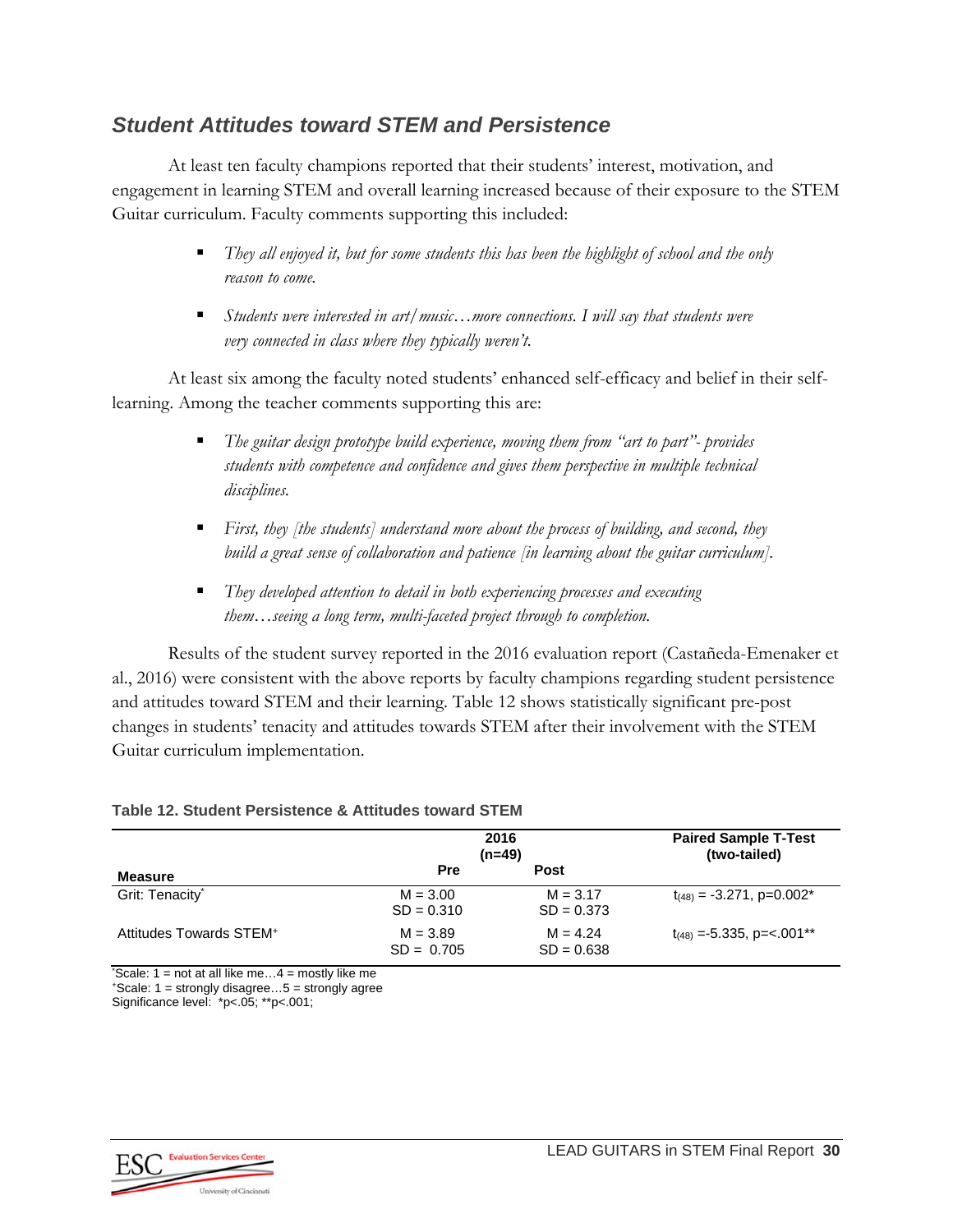#### *Limitations*

Except for the Quia pre-post assessment results, one limitation is that these data are mostly derived from self-reports. Faculty participant STEM Guitar instruction effects on students were gleaned from other project documents such as the 2014, 2015, and 2016 Picture Story Books submitted by the project staff to the National Science Foundation and documents shared on the project's Facebook page. Again, these were self-reports and have not been systematically analyzed. Sustainability

Efforts toward sustainability for the LEAD with GUITARS in STEM project were reflected in the project team's development of relationships and partnerships with GBI faculty trainees, schools, business partners, and the community. These relationships paved the way for sustainability of leadership, participation, practice and implementation, and funding. Throughout the project period, the project team increased the number of partners by fostering relationships with business/industry partners as possible suppliers as well as expert partners for curriculum development and implementation. The project continues to support existing partnerships with school, business, and community partners and advisory experts.

### *Relationships with Faculty and Schools*

Relationships with faculty participants and schools will support project efforts to sustain leadership, participation, curricular development, practice, and implementation. These established relationships promote development of faculty champions as well as faculty adoption, development, and adaptation of the STEM Guitar curriculum. Efforts were made during the project period to strengthen the structure and system of supports for faculty and schools to improve STEM Guitar curriculum implementation and project buy-in. The project team's expectation was, "If the STEM Guitar curriculum is adopted or adapted into the existing school/district curriculum, most of the logistical and funding issues will be resolved." However, as noted in this report, the faculty participants encountered issues with administrative support, funding support, and even classroom integration. A recommendation for the future is to have a more systematic plan for implementation, including a contract with school administration, and benchmarks for faculty participants that are associated with incentives. Relationships with faculty participants and schools have the potential to develop additional supply chains with schools that have woodworking facilities which will have the opportunity to utilize these facilities for the guitar parts with woodwork. Through the project period, GBI faculty participants reported statistically significant increases in their degree of confidence in teaching and exploring STEM concepts and activities (which includes exploration applications of the supply chain) with the guitar building curriculum Activities by the project team to enhance the supply chain network included collaboration with education, business, and industry partners. In 2015, plans were developed to reach out more strategically to district curriculum directors and administrators. The special GBI for administrators has yet to come, if new funding is received.

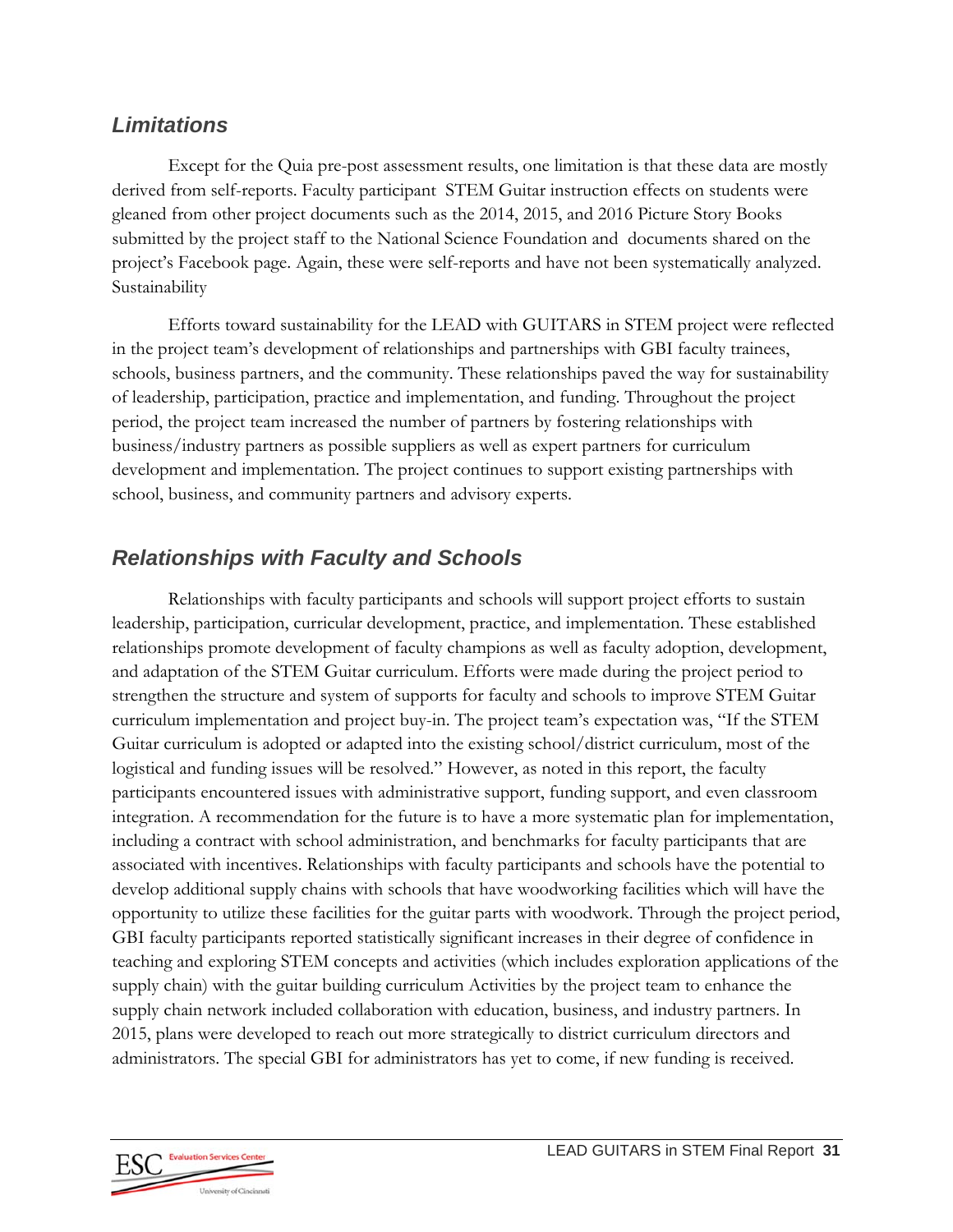#### *Building Business Partnerships*

Building relationships with business partners enhances project sustainability for practice, implementation, and funding. In 2014, the partnerships established with different educational institutions and corporate partners provided various supports for participants in terms of personnel expertise, in-kind support, and, in some cases, financial support. Some of the project's corporate partners are All Parts, Black Diamond Strings, D'Addario, Fender, Forest Scientific Corporation, FML (Frank Miller Lumber), Indasa, Mighty Mite, ShopBot, Stewart MacDonald, Martin & Company, and Taylor Guitars. The project team, especially those located in Washington State, reached out to Boeing to solicit the companies input regarding employability hard and soft skills that can be explored along with the guitar building curriculum. These relationships continued throughout each project year and remain in place and current. In 2015, the project principal investigator ensured that technical aspects, especially with manufacturing of guitar parts and the supply chain, were discussed with business partners. The project team received assurance of potential suppliers in preparation for the projected demand for guitar parts for classroom implementation. Continuous building of partnership connection is important for the project's sustainability. In 2016, the project sustainability effort continued, increasing industry and business partners and creating more robust supply chains that will sustain the program beyond federal funding. For example, a partnership with Boeing will further develop competency skills that match guitar building and curricular program skills with industry needs. This will enhance the employment chances of students trained with the STEM Guitar curriculum. Project faculty continue to maintain contact with connections made through the Advisory Board members and partners. Project team members are aware that promulgation of a solid supply chain and business/industry partnerships has a strong impact on project sustainability.

### *Building Partnerships with Professional Associations and the Larger Community and Dissemination Efforts*

Building partnerships with professional associations and the larger community are also important aspects of the project's sustainability efforts. Relationships with the community (both academic and professional associations and the larger community) will promote project buy-in, acceptance, relevance, crowd sourced funding, and visibility for funding support

The project maintains its connections with different NSF Advanced Technological Education (ATE) Centers. The NSF ATE Centers participating in this project, including National Center for Manufacturing Education (NCME) and Materials Education (MatEdU), are committed to providing up-to-date information on manufacturing processes and how the faculty can share this information as it relates to STEM. In particular, MatEdU shares information on various materials needed to make a guitar (e.g., metal, wood, polymers, etc.) and the properties of each of those materials.

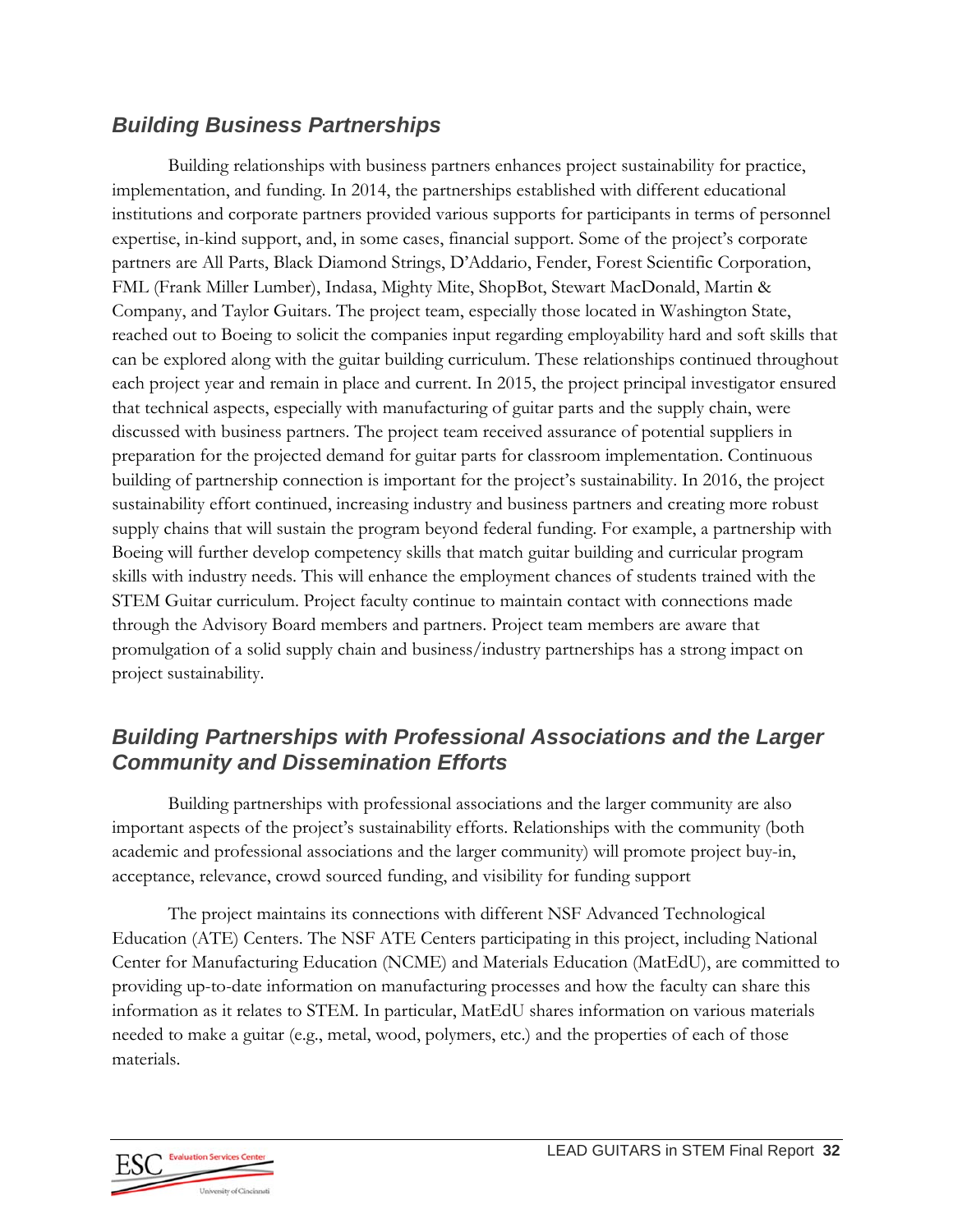The project team has disseminated information in multiple formats describing the project and what it does for students. These dissemination efforts have contributed to the extended project described above. As a result, different interested audiences have contacted the project team for further information about the project and how they can join.

The highlight of project dissemination activities for LEAD with GUITARS in STEM in 2015 was the invitation by the National Science Foundation (NSF) for the project to be featured as the opening plenary forum at the October 2015 NSF ATE National Conference in Washington, D.C. Five faculty and four students shared testimonials about the project. Faculty highlighted how they integrated guitar building concepts in their math, physics, technology, and industrial arts classes. Students shared their experiences in their guitar building classes and observed that these helped them gain skills and knowledge that they will continue to use as they advance in their high school and college courses.

In 2015 and 2016, the project PI and two co-PIs were keynote speakers at the M-STEM conference in Florida as well as at a STEM-related conference in California. One co-PI was invited as a speaker at NASA Goddard and has an article currently in review with *American Lutherie*. Project team members also presented at conferences such as the American Association of Community Colleges (AACC), the American Association of Physics Faculty, the ATMAE conference, the Association of Science Faculty Educators/National Faculty Association Conference, the Boulder City Rotaries, the Indiana Association of Career and Technical Educators, the Institute of Electrical and Electronics Engineers (IEEE) Integrated STEM Education Conference, the Washington Industrial Technology Education Association, the Washington Association for Career and Technical Education, the US FAB LAB Network, and the NSF ATE conference.

Faculty participants shared via email local news highlights or articles about the LEAD with GUITARS project activities in their community (Chicago Tribune, Laramie newspapers, Community College Week Magazine), awards received by faculty as a result of the guitar project (e.g., the 2016 Tri-Cities Crystal Apple Award; a Robert E. Yager Foundation Excellence in Teaching Award, Best IEEE Conference Presentation Award), and links to You Tube videos of activities that were highlighted and posted on the guitarbuilding.org website, as well as other media highlights in more than 75 of those emails. The project sustainability efforts seem set to continue beyond the scope of the project to maintain and increase school, business/industry and community partners and maintain and develop more robust supply chains to continue the program even without federal funding.

## **Discussion and Conclusions**

The LEAD with GUITARS in STEM project has been successful in showcasing a new way to present STEM learning for students using the applied method of guitar building. The streamlined STEM Guitar curriculum and systemic project team process enabled the project to conduct 18 successful Guitar Building Institutes (GBIs) that trained 238 middle school, high school, and college

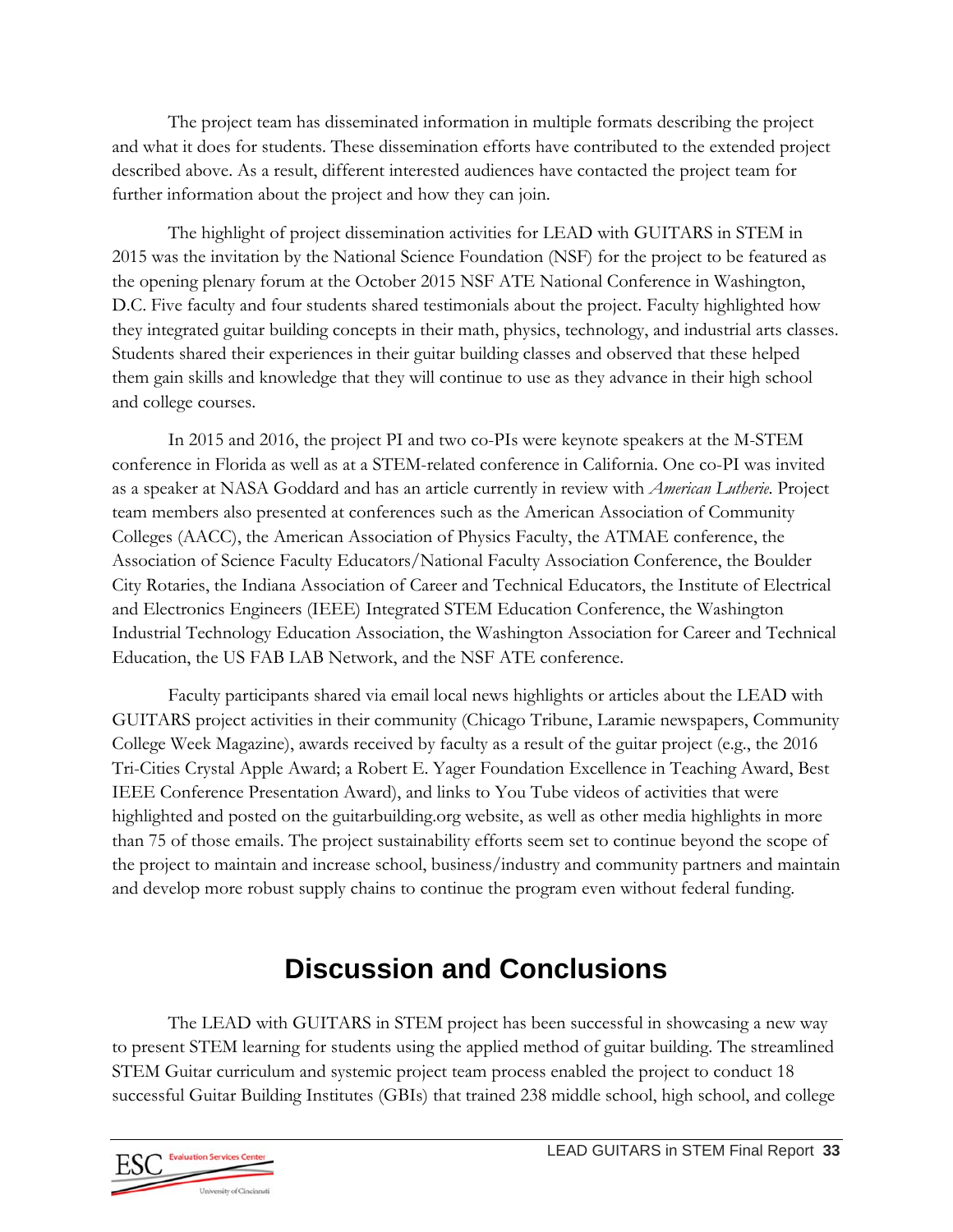faculty across 45 US states (including Alaska and Hawaii), including one participant from Canada. With the average school size per GBI participant of 1,500 students, the project has, at least, provided project exposure to more than 350,000 students across the United States with information about the project in their schools and information dissemination in the community. The project surpassed its target number of participants (238 faculty participated compared to a target of 186) and number of student "touches" (350,700 vs. 175,000) or informed about the project. The project reached at least 47 of the 50 US states based on where guitar kit orders originated. The project also attracted the interest of over 4,000 students who received mini guitars and observed the use of laser and CNC machines during a project exhibit in Washington, D.C.

The project developed at least 16 faculty champions who provided insights to the project leadership and are being developed as GBI trainers. It also generated 11 new MLAs that enriched the STEM Guitar curriculum. Guitar kit orders indicate continued interest in the project. The project tracked guitar kit orders since 2009 that meant participant orders from the first grant. Through the project period, an accumulated total of 6,230 guitar kit sales were ordered, 95% of which were meant for classroom use (per the project PI). Over 3,700 guitar kit sales occurred in 2014, 2015, and 2016, indicating 3, 700 students were engaged with hands-on guitar build experiences during the project years. These numbers included 769 student Quia assessment completers, 62 student follow-up survey completers and 1,200 students of the 88% (150 out of the 171) faculty interviewed by NRCMTE personnel who implemented the guitar building curriculum in some form (guitar build only or full implementation).

The faculty participants reported positive responses towards the GBIs, reported learning about the STEM Guitar concepts and their integration into their classroom, reported positive feedback about the supports they received from project personnel, indicated increased interest in teaching STEM in their classrooms, and reported perceptions of positive effects on students' content learning, as well as hard and soft skills learned by their students. The project taught STEM content using electric guitars and electronic amplification to at least 769 students as indicated by the MLA-related Quia content assessment results. The students manifested persistence in their work, and improved their attitudes towards STEM and STEM careers.

The project has laid the foundation for sustainability as it has continuously included sustainability efforts in project activities. Among these activities were the building of relationships with the faculty, the schools, business/industry partners, professional associations, and the larger community. Sustainability efforts are geared towards maintaining leadership, participation, practice, implementation, and funding.

### **Limitations, Challenges, and Lessons Learned**

The project evaluation had several data limitations because of the nature of project implementation. For instance, faculty participants were accepted to the GBI training but were not required to conduct full project implementation as a condition of acceptance/attendance.

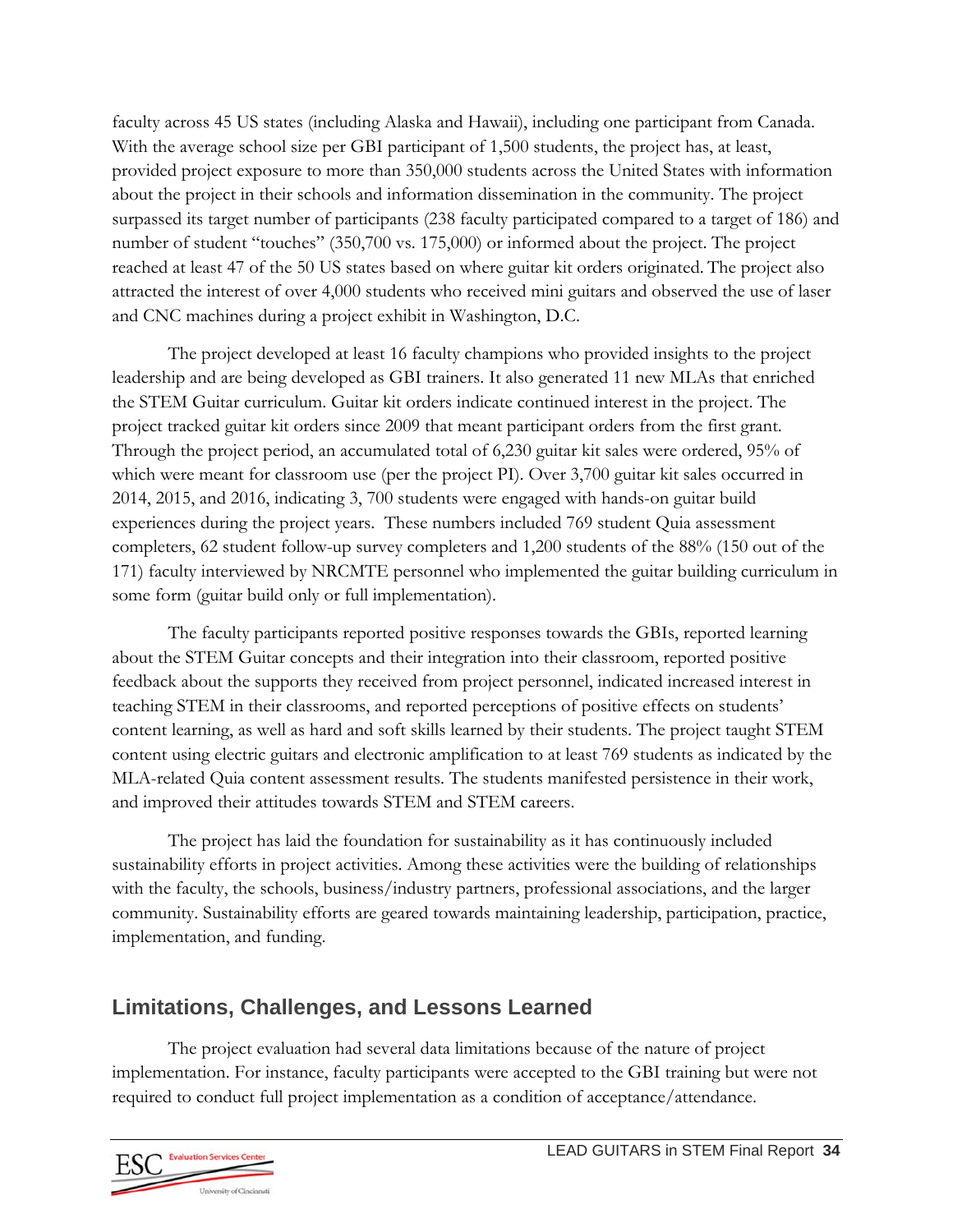Although applicants submitted written documentation from their school administrators indicating support for implementation of the LEAD with Guitars curriculum, the faculty participants reported challenges with full implementation of the MLAs and Quia content assessments. Only 15% of faculty participants successfully implemented MLAs with Quia content assessments. MLAs with the Quia assessment were not implemented as intended at every school/college for many reasons, including limitations of scheduling, flexibility of existing school curriculum, lack of administrative support for implementation, and low faculty buy-in for the content assessment use.

A focus group conversation was held with the 16 faculty champions only, so voices and opinions of faculty who were struggling with implementation were only captured on a survey that was not completed by all faculty who were trained each year. The NRCMTE personnel conducted interviews with a sample of teachers who were not considered champions. The evaluation team was not involved with the initial development of the NRCMTE interview protocol.

Data about the faculty participants' schools (e.g., school demographics such as free or reduced lunch status or underrepresented group enrollments) were tracked at the school rather than student or faculty level, so it is difficult to fully describe the context in which GBI curricula were implemented, or the potential for reach to underrepresented populations.

Additionally, there was a lack of systematic documentation of one-on-one support provided by the project team. A log of support was suggested, but the project team acknowledged that logs would reduce time available for provision of other support to other Faculty. Tracking participation on the project's Facebook page was a challenge. The project team wanted to create a repository of project implementation documents such as videos and photos, and the project team has yet to develop a systematic way of collecting these data on the Google Docs platform. Google Analytics were used to monitor the project's website and support mechanisms (e.g. email communication about instructions and related information) for project product uploads and downloads. The project team continues to discuss the utility of this process and seeks to improve its monitoring systems.

The high school faculty participants comprised the majority (about 70%) of the GBI trainees and it thereby behooves the GBI instructors to pay attention to this group's issues. Feedback on the GBI survey indicated some high school specific issues. For example, one high school faculty participant reported that during the GBI he was interested in finding practical strategies to navigate his limited school scheduling flexibility to fully implement MLAs and Quia in his classroom but felt intimidated asking about these in the presence of the college faculty participants. The high school faculty participants noted they have relatively less flexibility in their school curriculum compared to their college colleagues. Other issues they identified included challenges with integrating guitar builds with their existing schedules and curricula as well as a lack of buy-in from administrators, especially where there was a change in administrators. Not every faculty participant took advantage of the project incentives and not all completed the incentivized project components (e.g., implementing MLAs, administering content assessments, developing new guitar build MLAs,

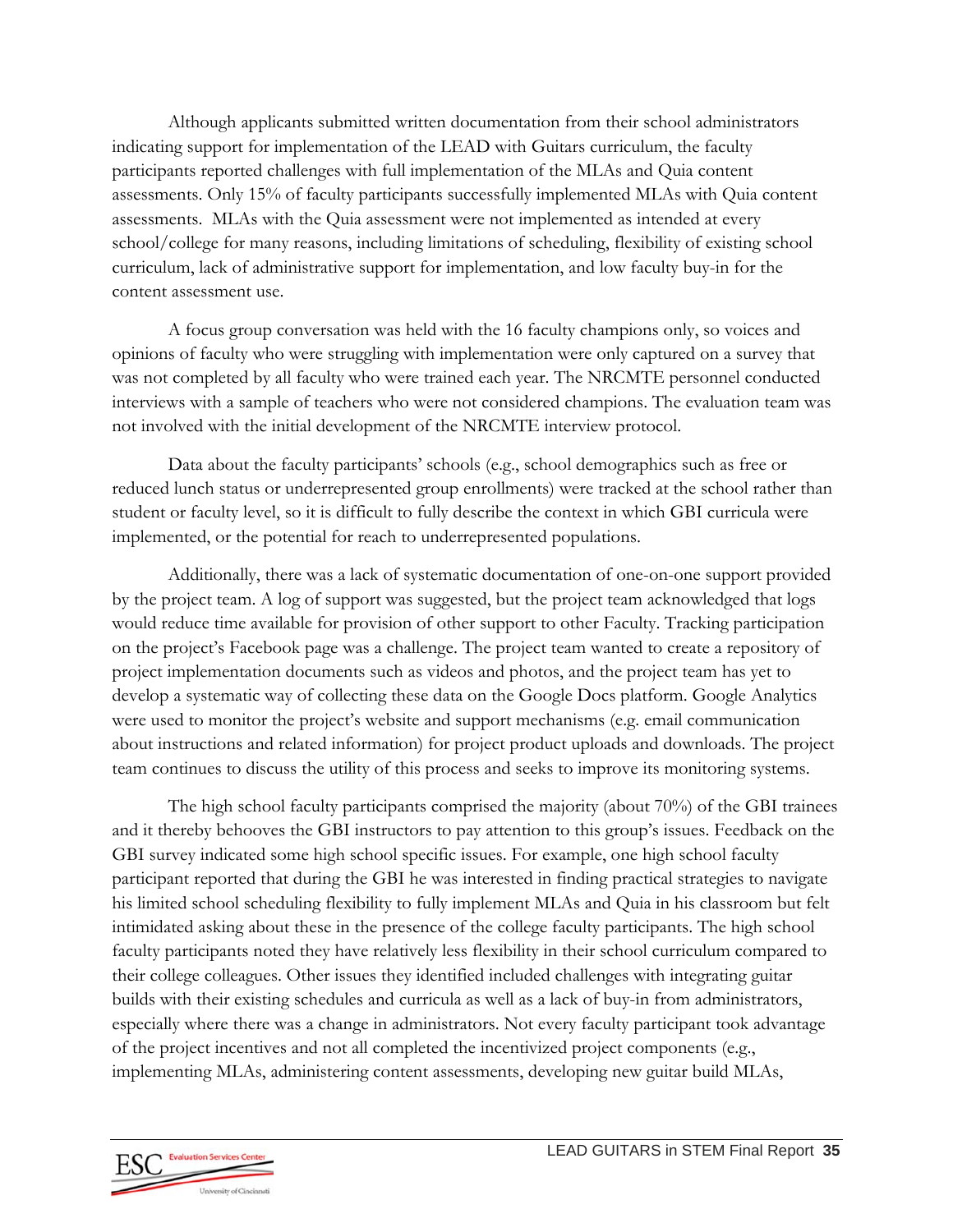completing faculty participant follow-up surveys, and facilitating student completion of student follow-up surveys).

Except for the Quia pre-post assessment results, another limitation of the project data is that these data are mostly self-reported. Faculty participant STEM Guitar instruction effects on students were gleaned from other project documents, including the Picture Story Books submitted each year by the project staff to the National Science Foundation, and the documents shared in the project Facebook. These were self-reports and have not been systematically analyzed.

The project designed a process of assigning faculty participants project IDs including student project IDs that could be linked with their faculty. However, these IDs were not used correctly or consistently, making it difficult to link pre- with post-survey data, or even connect students with faculty. Tracking the number of students (as well as their demographic information) enrolled as well as the completion of assessments and/or surveys remained a challenge.

The project can claim that it trained more than 186 faculty through applied methods of guitar building but it will not be able to claim that it conducted professional development for 238 faculty. Proof for Guskey's five levels of evaluating professional development was available for only 36 faculty, or 15% of the faculty participants. The project has yet to show evidence for the remaining 85% of faculty trained during the 2014, 2015, and 2016 GBIs.

### **Future Directions**

The LEAD with GUITAR in STEM project shows an innovative way of integrating STEM learning into a hands-on experience of building a solid body guitar by training faculty who will engage students to learn STEM content and related hard and soft skills. The use of electric guitars, electronic amplification, and music to teach STEM content to a wide range of students appeared to be an attractive and viable way of teaching STEM to both high school and college faculty. Focusing the GBI five-day training agenda and curriculum in differentiating among the faculty trainees to address the varying levels of the participants' classroom needs and interests is very important to ensure project success and implementation.

Strategies of reaching participants from schools serving low-income and underrepresented student populations remain a challenge, especially if acceptance of applicants remains dependent upon the pool of applicants who submit a complete application. The project team continues to explore ways of targeting additional applicant pools from the project's targeted demographics. A more concerted effort of reaching out to groups and schools/colleges that have underrepresented populations and serve low-income students would be helpful. Data should be tracked based on student or faculty level to fully describe the context in which GBI curricula were implemented and explicitly reflect the project reach for underrepresented populations,

Although at least 49 faculty from the 2014, 2015, and 2016 GBI ordered guitar kits for their classes (evidence that they at least completed the guitar build portion of the project), only 36

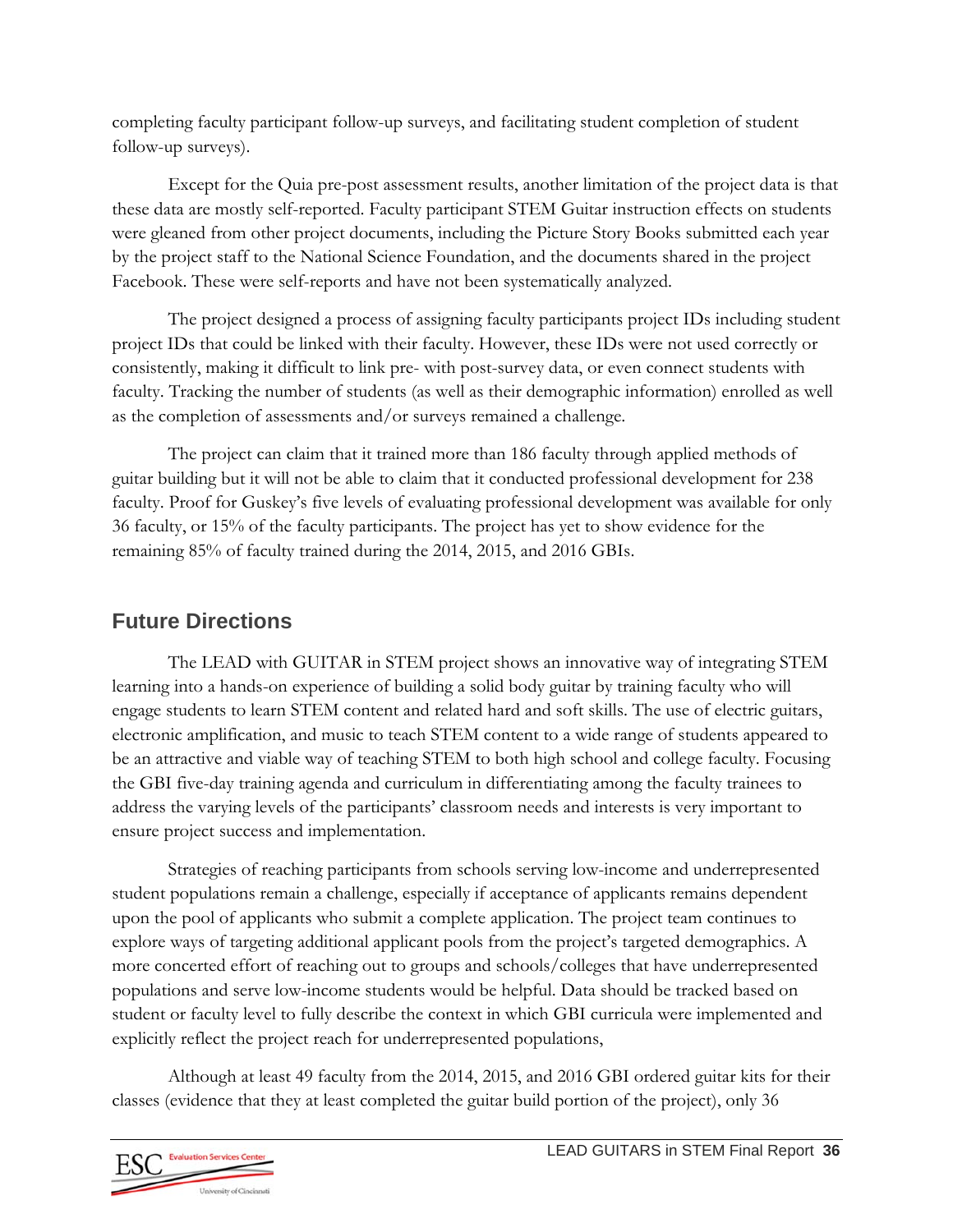conducted full STEM Guitar curricular implementation with MLA assessments. Encouragement of faculty champion involvement in communities of practice that could motivate other faculty will be helpful. Also, the faculty champions can serve as resource and mentors for the rest of the faculty participants.

The project's main goal was the offering of the GBI. This was accomplished. Faculty participants in the GBIs were strongly encouraged to implement the curriculum but were not required to do so. Moving forward, rethinking the project's approach to faculty professional development is very important. To date, the project team continues to think about and plan ways of reaching project participants to gather additional data about the STEM Guitar curricular implementation (from the GBI training to faculty learning, organizational support, faculty implementation, and student data showing effects of implementation). Part of the project challenge was to increase the number of GBI faculty participants who fully implemented the STEM Guitar curriculum. Data capture remains a challenge for the project; IDs should be redesigned and implemented fully in the future so student and faculty participant data can be matched pre to post as well as with each other. The submitted written administrative support when the faculty participant applied for the GBI was not a contract for implementation; this should be reconsidered, requiring a commitment on the part of the school. A recommendation for the future is to have a more systematic plan for implementation, including a contract for school administration, and benchmarks for faculty participants that will be associated with incentives. Guskey's five levels of evaluating professional development will be useful in guiding project professional development implementation components.

Building and maintaining relationships with schools, faculty, business, and community is an important strategy that will lead to the project's sustainability. Continuing partnerships with Boeing and other industry partners to further develop competency skills that match guitar building and curricular program skills with industry needs will be important. Additionally, it is important to develop and use rubrics to assess technical and 21<sup>st</sup> Century skills acquired by participants. The faculty champions are valuable resources to the project: they can provide important project insights to the project leadership and can help as future GBI trainers.